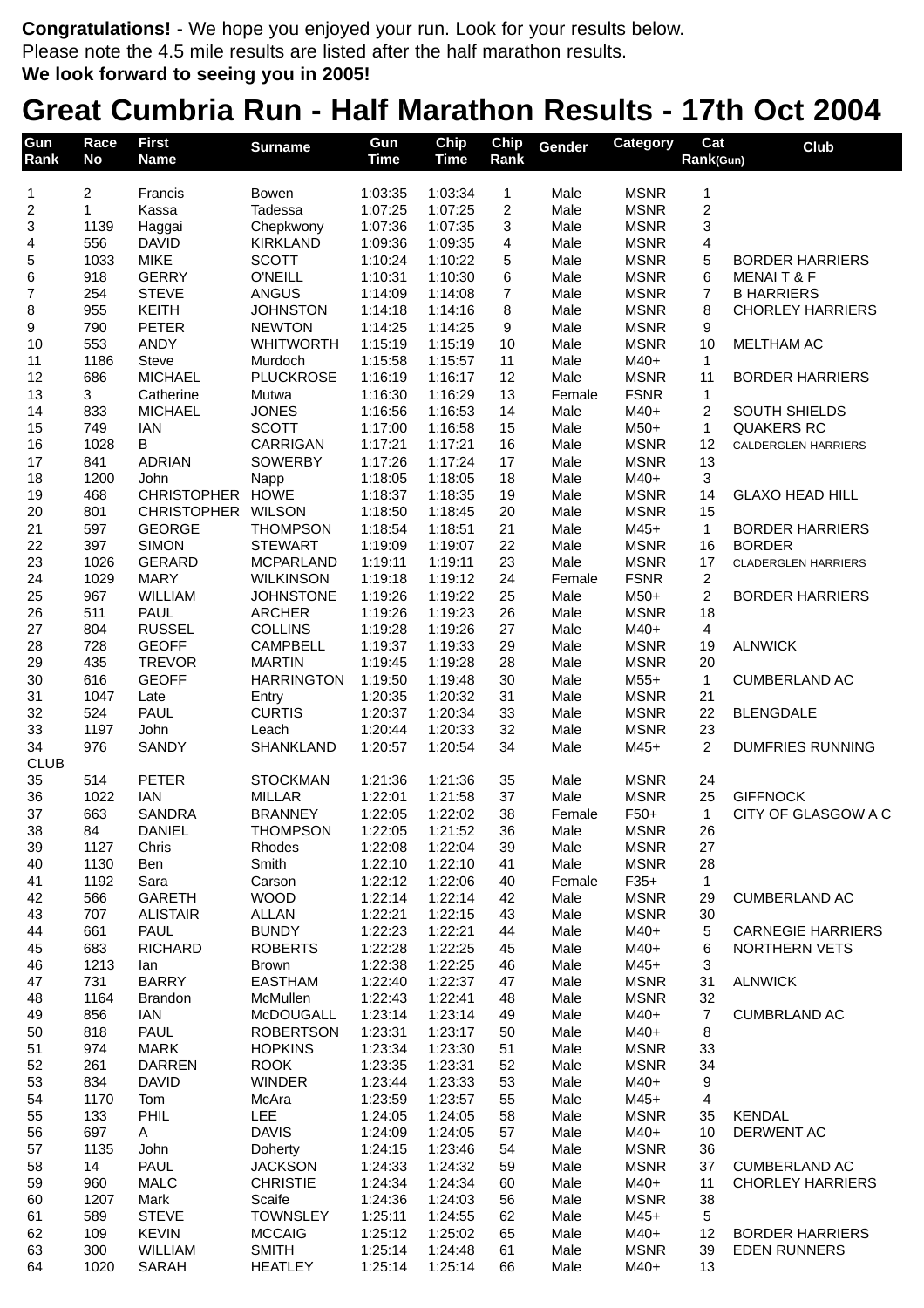| 65             | 914  | <b>GRAHAM</b>      | WERRETT             | 1:25:23 | 1:24:58 | 63  | Male   | M50+        | 3                       | ASKERN & DISTRICT R C      |
|----------------|------|--------------------|---------------------|---------|---------|-----|--------|-------------|-------------------------|----------------------------|
| 66             | 1112 | Steve              | Wood                | 1:25:27 | 1:25:16 | 67  | Male   | M50+        | 4                       |                            |
| 67             | 708  | <b>ALISTAIR</b>    | <b>BROWN</b>        | 1:25:35 | 1:25:02 | 64  | Male   | <b>MSNR</b> | 40                      |                            |
| 68             | 653  | <b>NICK</b>        | <b>MILLAR</b>       | 1:25:36 | 1:25:34 | 69  | Male   | $M45+$      | 6                       | <b>QUAKERS</b>             |
| 69             | 412  | <b>MARTIN</b>      | <b>THOMSON</b>      | 1:25:44 | 1:25:42 | 70  | Male   | <b>MSNR</b> | 41                      |                            |
| 70             | 927  | <b>GORDON</b>      | <b>GALLACHER</b>    | 1:25:45 | 1:25:43 | 71  | Male   | <b>MSNR</b> | 42                      | <b>KILBARCHAN</b>          |
| 71             | 1023 | <b>SCOTT</b>       | <b>MARTION</b>      | 1:25:45 | 1:25:16 | 68  | Male   | <b>MSNR</b> | 43                      | <b>KILMARNOCK HARRIERS</b> |
| 72             | 793  | <b>PAUL</b>        | <b>HART</b>         | 1:25:55 | 1:25:55 | 72  | Male   | <b>MSNR</b> | 44                      |                            |
| 73             | 1190 | Wayne              | Power               | 1:26:12 | 1:26:05 | 73  | Male   | <b>MSNR</b> | 45                      |                            |
| 74             | 369  | PAUL               | <b>GRAVES</b>       | 1:26:15 | 1:26:12 | 74  | Male   | <b>MSNR</b> | 46                      |                            |
| 75             | 881  | <b>KEVIN</b>       | <b>THOMAS</b>       | 1:26:26 | 1:26:20 | 75  | Male   | $M45+$      | $\overline{7}$          | <b>GOSFORTH</b>            |
| 76             | 1076 | David              | <b>Binns</b>        | 1:26:31 | 1:26:23 | 76  | Male   | <b>MSNR</b> | 47                      |                            |
| $77 \,$        | 860  | <b>DAVID</b>       | <b>WARD</b>         | 1:26:38 | 1:26:35 | 78  | Male   | <b>MSNR</b> | 48                      | <b>CFR</b>                 |
| 78             | 830  | <b>DAVID</b>       | <b>ATKINSON</b>     | 1:26:46 | 1:26:38 | 80  | Male   | <b>MSNR</b> | 49                      |                            |
| 79             | 882  | <b>DARIN</b>       | <b>DOUGAL</b>       | 1:26:59 | 1:26:35 | 79  | Male   | <b>MSNR</b> | 50                      | <b>MOORFOOTS</b>           |
| 80             | 1196 | David              | Lawson              | 1:27:11 | 1:27:05 | 82  | Male   | <b>MSNR</b> | 51                      |                            |
| 81             | 681  | <b>CLAIRE</b>      | <b>McMANUS</b>      | 1:27:16 | 1:27:01 | 81  | Female | <b>FSNR</b> | 3                       | <b>CHILTERN HARRIERS</b>   |
| 82             | 799  | <b>MHAIRI</b>      | <b>DOUGLAS</b>      | 1:27:17 | 1:27:13 | 85  | Female | <b>FSNR</b> | 4                       |                            |
| 83             | 1019 | <b>LES</b>         | <b>HILL</b>         | 1:27:19 | 1:27:15 | 87  | Male   | $M45+$      | 8                       | <b>DUMFRIES R C</b>        |
| 84             | 1156 | David              | Keenan              | 1:27:22 | 1:27:06 | 83  | Male   | <b>MSNR</b> | 52                      |                            |
| 85             | 417  | <b>DANIEL</b>      | <b>LLOYD</b>        | 1:27:28 | 1:26:31 | 77  | Male   | <b>MSNR</b> | 53                      |                            |
| 86             | 361  | <b>GARY</b>        | LUKE                | 1:27:34 | 1:27:34 | 89  | Male   | <b>MSNR</b> | 54                      |                            |
| 87             | 568  | <b>ALAN</b>        | <b>MARSHALL</b>     | 1:27:38 | 1:27:14 | 86  | Male   | $M45+$      | 9                       | <b>EDEN RUNNERS</b>        |
| 88             | 73   | <b>DEBORAH</b>     | <b>FERNS</b>        | 1:27:39 | 1:27:27 | 88  | Female | <b>FSNR</b> | 5                       | <b>BELLAHOUSTON ROAD</b>   |
| <b>RUNNERS</b> |      |                    |                     |         |         |     |        |             |                         |                            |
| 89             | 775  | <b>KATE</b>        | <b>CHAPMAN</b>      | 1:27:41 | 1:27:41 | 90  | Female | <b>FSNR</b> | 6                       |                            |
| 90             | 668  | <b>JAMES</b>       | <b>ROWLEY</b>       | 1:27:45 | 1:27:12 | 84  | Male   | $M55+$      | $\overline{c}$          | <b>LAW &amp; DISTRICT</b>  |
| 91             | 687  | <b>ALAN</b>        | CORNTHWIATE 1:27:50 |         | 1:27:48 | 92  | Male   | <b>MSNR</b> | 55                      |                            |
| 92             | 1011 | <b>SHEILA</b>      | <b>McVEIGH</b>      | 1:27:52 | 1:27:47 | 91  | Female | $F45+$      | $\mathbf{1}$            | <b>CUMBERLAND A C</b>      |
| 93             | 590  | <b>PETER</b>       | <b>HILL</b>         | 1:27:57 | 1:27:48 | 93  | Male   | M50+        | 5                       | <b>DUMFRIES RUNNING</b>    |
| <b>CLUB</b>    |      |                    |                     |         |         |     |        |             |                         |                            |
| 94             | 221  | <b>ROBERT</b>      | <b>CHALLONER</b>    | 1:28:01 | 1:27:51 | 94  | Male   | <b>MSNR</b> | 56                      |                            |
| 95             | 1193 | Rich               | Horton              | 1:28:10 | 1:27:54 | 95  | Male   | <b>MSNR</b> | 57                      |                            |
| 96             | 471  | <b>PAUL</b>        | <b>MURPHY</b>       | 1:28:11 | 1:27:56 | 96  | Male   | <b>MSNR</b> | 58                      |                            |
| 97             | 988  | <b>MIKE</b>        | <b>BERRY</b>        | 1:28:11 | 1:28:02 | 98  | Male   | M50+        | 6                       | <b>BLACK COMBE RUNNERS</b> |
| 98             | 584  | <b>JAMIE</b>       | <b>HESLOP</b>       | 1:28:14 | 1:28:10 | 100 | Male   | <b>MSNR</b> | 59                      |                            |
| 99             | 1212 | Graham             | Milligan            | 1:28:22 | 1:28:00 | 97  | Male   | <b>MSNR</b> | 60                      |                            |
| 100            | 1032 | <b>ANTHONY</b>     | <b>TURNER</b>       | 1:28:27 | 1:28:23 | 103 | Male   | M40+        | 14                      |                            |
| 101            | 1063 | P                  | Weaving             | 1:28:32 | 1:28:23 | 104 | Male   | $M45+$      | 10                      |                            |
| 102            | 1133 | Lindsay            | Crossan             | 1:28:33 | 1:28:27 | 106 | Male   | <b>MSNR</b> | 61                      |                            |
| 103            | 1084 | Howard             | Cain                | 1:28:36 | 1:28:20 | 102 | Male   | <b>MSNR</b> | 62                      |                            |
| 104            | 734  | ANDREW             | <b>SQUIRES</b>      | 1:28:44 | 1:28:32 | 107 | Male   | M40+        | 15                      | <b>ALNWICK</b>             |
| 105            | 654  | <b>DERMOT</b>      | <b>PATERSON</b>     | 1:28:45 | 1:28:38 | 109 | Male   | M40+        | 16                      |                            |
| 106            | 706  | <b>CHRIS</b>       | <b>MORGAN</b>       | 1:28:45 | 1:28:23 | 105 | Male   | <b>MSNR</b> | 63                      |                            |
| 107            | 465  | DAVID J            | <b>MOFFETT</b>      | 1:28:52 | 1:28:45 | 110 | Male   | $M45+$      | 11                      | <b>KENDAL</b>              |
| 108            | 1120 | Owen               | Brown               | 1:28:54 | 1:28:07 | 99  | Male   | <b>MSNR</b> | 64                      |                            |
| 109            | 1176 | David              | Hayton              | 1:29:06 | 1:28:55 | 112 | Male   | $M45+$      | 12                      |                            |
| 110            | 770  | <b>GLENN</b>       | <b>COOPER</b>       | 1:29:12 | 1:28:35 | 108 | Male   | <b>MSNR</b> | 65                      |                            |
| 111            | 1169 | Alistair           | Ross                | 1:29:14 | 1:29:06 | 116 | Male   | <b>MSNR</b> | 66                      |                            |
| 112            | 256  | ADAM               | <b>CANTRILL</b>     | 1:29:15 | 1:28:54 | 111 | Male   | <b>MSNR</b> | 67                      |                            |
| 113            | 694  | <b>DEREK</b>       | <b>HARRISON</b>     | 1:29:16 | 1:29:11 | 117 | Male   | $M55+$      | 3                       | <b>KESWICK AC</b>          |
| 114            | 873  | <b>ANDY</b>        | PEEL                | 1:29:20 | 1:29:04 | 115 | Male   | <b>MSNR</b> | 68                      |                            |
| 115            | 1007 | <b>HARVEY</b>      | <b>TAYLOR</b>       | 1:29:25 | 1:29:15 | 119 | Male   | M55+        | 4                       |                            |
| 116            | 505  | <b>DAVID</b>       | LAMB                | 1:29:27 | 1:28:15 | 101 | Male   | $M45+$      | 13                      |                            |
| 117            | 253  | <b>CRAIG</b>       | <b>HEATLIE</b>      | 1:29:29 | 1:29:21 | 120 | Male   | <b>MSNR</b> | 69                      |                            |
| 118            | 904  | <b>RICHARD</b>     | <b>PICKERING</b>    | 1:29:29 | 1:29:13 | 118 | Male   | M40+        | 17                      | WIMBLEDON WINDMILLERS      |
| 119            | 1131 | Robert             | McCreadie           | 1:29:30 | 1:28:56 | 113 | Male   | $M45+$      | 14                      |                            |
| 120            | 662  | <b>DONALD</b>      | <b>BRANNEY</b>      | 1:29:33 | 1:29:33 | 124 | Male   | $M50+$      | $\overline{7}$          |                            |
| 121            | 900  | CHRISTOPHER ARMOUR |                     | 1:29:40 | 1:29:00 | 114 | Male   | <b>MSNR</b> | 70                      | ROCHDALE HARRIERS          |
| 122            | 691  | <b>ALAN</b>        | <b>STRAIN</b>       | 1:29:49 | 1:29:26 | 123 | Male   | <b>MSNR</b> | 71                      | <b>MOORFOOT RUNNERS</b>    |
| 123            | 1109 | Matthew            | <b>Bridge</b>       | 1:29:51 | 1:29:26 | 122 | Male   | <b>MSNR</b> | 72                      |                            |
| 124            | 332  | <b>STUART</b>      | <b>MCGREGOR</b>     | 1:29:57 | 1:29:36 | 125 | Male   | M40+        | 18                      |                            |
| 125            | 1206 | Simon              | Milligan            | 1:30:12 | 1:30:12 | 127 | Male   | M40+        | 19                      |                            |
| 126            | 861  | <b>STEVEN</b>      | <b>WRIGHT</b>       | 1:30:16 | 1:30:16 | 132 | Male   | <b>MSNR</b> | 73                      |                            |
| 127            | 182  | <b>DAVID</b>       | <b>BAILEY</b>       | 1:30:16 | 1:30:13 | 131 | Male   | <b>MSNR</b> | 74                      |                            |
| 128            | 742  | <b>MARK</b>        | RUTHERFOOD 1:30:19  |         | 1:30:13 | 130 | Male   | <b>MSNR</b> | 75                      |                            |
| 129            | 1070 | Derek              | Coop                | 1:30:19 | 1:30:12 | 128 | Male   | M40+        | 20                      |                            |
| 130            | 709  | PAUL               | <b>WILSON</b>       | 1:30:31 | 1:29:26 | 121 | Male   | <b>MSNR</b> | 76                      |                            |
| 131            | 467  | <b>RICHARD</b>     | <b>MASSEY</b>       | 1:30:38 | 1:30:12 | 129 | Male   | <b>MSNR</b> | 77                      |                            |
| 132            | 1152 | Chris              | Tarpey              | 1:30:40 | 1:29:40 | 126 | Male   | <b>MSNR</b> | 78                      |                            |
| 133            | 1128 | Alan               | Appleby             | 1:30:46 | 1:30:34 | 133 | Male   | $M55+$      | 5                       |                            |
| 134            | 1071 | Samantha           | Kelly               | 1:30:48 | 1:30:43 | 136 | Female | <b>FSNR</b> | $\overline{\mathbf{7}}$ |                            |
| 135            | 1129 | John               | Stevenson           | 1:30:52 | 1:30:52 | 138 | Male   | M40+        | 21                      |                            |
| 136            | 919  | ANNE               | <b>SWEENEY</b>      | 1:30:54 | 1:30:54 | 139 | Female | $F45+$      | $\overline{2}$          | PRESTON HARRIERS           |
| 137            | 64   | E                  | MACFADZEAN          | 1:31:00 | 1:30:40 | 135 | Male   | <b>MSNR</b> | 79                      |                            |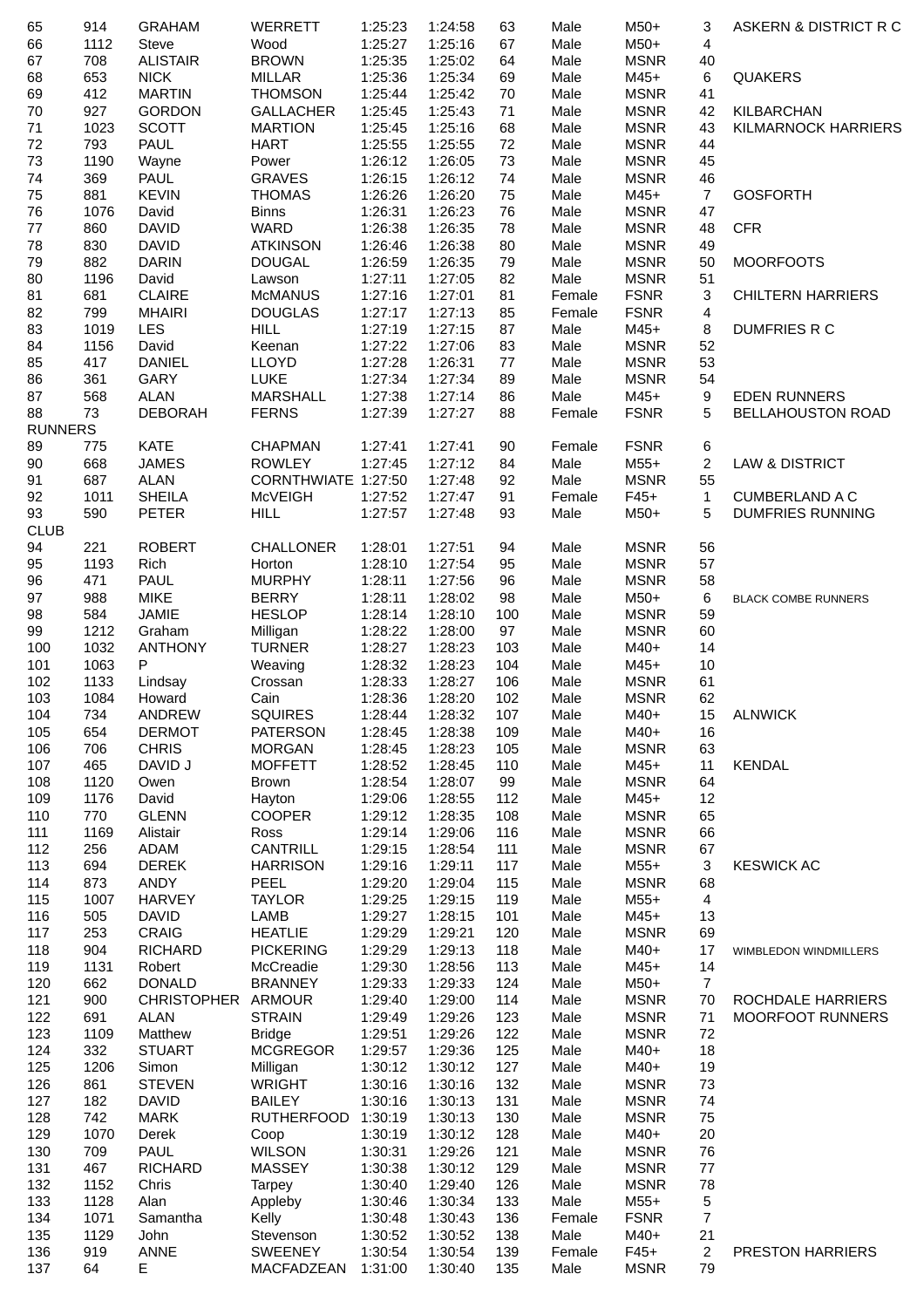| 138            | 309         | PAUL                         | <b>WEAVING</b>                     | 1:31:00            | 1:31:00            | 141        | Male         | M40+                       | 22              | CUMBERLAND FELL RUNNER       |
|----------------|-------------|------------------------------|------------------------------------|--------------------|--------------------|------------|--------------|----------------------------|-----------------|------------------------------|
| 139            | 418         | <b>STEVEN</b>                | <b>PARK</b>                        | 1:31:04            | 1:30:57            | 140        | Male         | <b>MSNR</b>                | 80              |                              |
| 140            | 839         | <b>JOHN</b>                  | <b>BACON</b>                       | 1:31:11            | 1:31:11            | 143        | Male         | $M45+$                     | 15              |                              |
| 141            | 629         | <b>DAVID</b>                 | MURRAY                             | 1:31:23            | 1:30:43            | 137        | Male         | M40+                       | 23              | ROCHDALE HARRIERS            |
| 142            | 1048        | Late                         | Entry                              | 1:31:24            | 1:31:20            | 144        | Male         | <b>MSNR</b>                | 81              |                              |
| 143<br>144     | 778<br>1211 | <b>DAVID</b><br>Duncan       | <b>NICHOLSON</b><br>Tilbe          | 1:31:26<br>1:31:27 | 1:30:34<br>1:31:23 | 134<br>145 | Male<br>Male | <b>MSNR</b><br>M40+        | 82<br>24        |                              |
| 145            | 531         | <b>KEITH</b>                 | MACDONALD                          | 1:31:37            | 1:31:03            | 142        | Male         | <b>MSNR</b>                | 83              |                              |
| 146            | 105         | MARK                         | <b>BLAYLOCK</b>                    | 1:31:42            | 1:31:25            | 148        | Male         | <b>MSNR</b>                | 84              |                              |
| 147            | 693         | <b>SAMANTHA</b>              | AYERS                              | 1:31:44            | 1:31:33            | 153        | Female       | <b>FSNR</b>                | 8               | <b>CUMBERLAND FELL</b>       |
| <b>RUNNERS</b> |             |                              |                                    |                    |                    |            |              |                            |                 |                              |
| 148            | 396         | <b>RICHARD</b>               | <b>ELLIOTT</b>                     | 1:31:47            | 1:31:27            | 149        | Male         | <b>MSNR</b>                | 85              | <b>CUMBERLAND AC</b>         |
| 149            | 846         | <b>KEVIN</b>                 | <b>McINNES</b>                     | 1:31:51            | 1:31:27            | 150        | Male         | M40+                       | 25              |                              |
| 150            | 1039        | <b>ALINE</b>                 | LATAIX                             | 1:31:51            | 1:31:51            | 157        | Female       | <b>FSNR</b>                | 9               | N BOROO343                   |
| 151            | 1172        | Thomas                       | McPake                             | 1:31:52            | 1:31:25            | 147        | Male         | $M55+$                     | 6               |                              |
| 152            | 593         | PHIL                         | McCANN                             | 1:31:56            | 1:31:32            | 152        | Male         | <b>MSNR</b>                | 86              | <b>ACKC</b>                  |
| 153            | 655         | D G                          | VARIAN                             | 1:31:56            | 1:31:31            | 151        | Male         | $M50+$                     | 8               |                              |
| 154            | 293         | <b>MICHAEL</b>               | <b>DOWLING</b>                     | 1:32:04            | 1:31:42            | 154        | Male         | M40+                       | 26              | <b>HELM HILL</b>             |
| 155            | 1136        | K                            | Rutherford                         | 1:32:13            | 1:32:11            | 162        | Male         | M40+                       | 27              |                              |
| 156            | 481         | <b>GEOFFREY</b>              | <b>CHAPMAN</b>                     | 1:32:15            | 1:31:44            | 155        | Male         | <b>MSNR</b>                | 87              |                              |
| 157<br>158     | 26          | <b>BILLY</b><br>PAUL         | <b>BRAIDWOOD</b><br><b>RITSON</b>  | 1:32:16<br>1:32:17 | 1:32:10<br>1:32:14 | 161        | Male         | $M45+$<br><b>MSNR</b>      | 16              | <b>CORSTORPHINE AAC</b>      |
| 159            | 712<br>1102 | Chris                        | Auld                               | 1:32:28            | 1:32:12            | 165<br>164 | Male<br>Male | <b>MSNR</b>                | 88<br>89        |                              |
| 160            | 194         | <b>LUKE</b>                  | <b>SULLIVAN</b>                    | 1:32:32            | 1:31:45            | 156        | Male         | <b>MSNR</b>                | 90              |                              |
| 161            | 427         | <b>TIMOTHEUS</b>             | <b>POKORRA</b>                     | 1:32:38            | 1:31:25            | 146        | Male         | <b>MSNR</b>                | 91              |                              |
| 162            | 1171        | Ray                          | Walker                             | 1:32:44            | 1:32:04            | 160        | Male         | $M55+$                     | $\overline{7}$  |                              |
| 163            | 303         | <b>STEVEN</b>                | <b>RATCLIFFE</b>                   | 1:32:47            | 1:32:11            | 163        | Male         | <b>MSNR</b>                | 92              |                              |
| 164            | 225         | LEONARD                      | RAYNOR                             | 1:32:56            | 1:32:18            | 166        | Male         | <b>MSNR</b>                | 93              | <b>CUMBERLAND</b>            |
| 165            | 487         | <b>MICHAEL</b>               | WRIGHT                             | 1:33:00            | 1:33:00            | 179        | Male         | M40+                       | 28              |                              |
| 166            | 700         | <b>JAMES</b>                 | HAUGHEY                            | 1:33:04            | 1:31:59            | 158        | Male         | <b>MSNR</b>                | 94              |                              |
| 167            | 895         | <b>MICHAEL</b>               | <b>MALCOLM</b>                     | 1:33:04            | 1:32:58            | 178        | Male         | <b>MSNR</b>                | 95              |                              |
| 168            | 769         | IAN                          | <b>MCMILLAN</b>                    | 1:33:04            | 1:32:20            | 167        | Male         | M40+                       | 29              |                              |
| 169            | 1065        | Joseph                       | Walker                             | 1:33:05            | 1:33:01            | 180        | Male         | $M55+$                     | 8               |                              |
| 170            | 123         | <b>KEITH</b>                 | <b>GRIFFITHS</b>                   | 1:33:06            | 1:32:45            | 170        | Male         | <b>MSNR</b>                | 96              |                              |
| 171            | 656         | <b>FRASER</b>                | <b>NELSON</b>                      | 1:33:09            | 1:32:47            | 171        | Male         | $M50+$                     | 9               |                              |
| 172            | 1082        | Rod                          | Flason                             | 1:33:11            | 1:32:56            | 177        | Male         | M50+                       | 10              |                              |
| 173            | 1067        | Andrew                       | Dalton                             | 1:33:15            | 1:32:50            | 172        | Male         | <b>MSNR</b>                | 97              |                              |
| 174<br>175     | 889<br>642  | <b>STEVE</b><br><b>JAMES</b> | <b>VINEY</b><br><b>SMALE</b>       | 1:33:15<br>1:33:16 | 1:32:56<br>1:32:04 | 176<br>159 | Male         | $M55+$<br><b>MSNR</b>      | 9<br>98         |                              |
| 176            | 69          | IAN                          | <b>HARKNESS</b>                    | 1:33:17            | 1:32:51            | 173        | Male<br>Male | <b>MSNR</b>                | 99              |                              |
| 177            | 96          | <b>DAN</b>                   | ARMSTONG                           | 1:33:18            | 1:32:52            | 175        | Male         | <b>MSNR</b>                | 100             |                              |
| 178            | 890         | <b>STEPHEN</b>               | <b>MOHAN</b>                       | 1:33:27  1:33:11   |                    | 181        | Male         | M40+                       | 30 <sup>°</sup> | <b>DUMFRIES RC</b>           |
| 179            | 450         | <b>CRAIG</b>                 | <b>KERSHAW</b>                     | 1:33:29            | 1:33:16            | 184        | Male         | $M55+$                     | 10              | <b>CUMBRIA AC</b>            |
| 180            | 913         | <b>NICK</b>                  | <b>KENNEDY</b>                     | 1:33:29            | 1:33:12            | 183        | Male         | M40+                       | 31              |                              |
| 181            | 975         | <b>DAVE</b>                  | <b>MARTIN</b>                      | 1:33:30            | 1:32:28            | 168        | Male         | <b>MSNR</b>                | 101             |                              |
| 182            | 826         | <b>MICHEAL</b>               | <b>GILLIES</b>                     | 1:33:34            | 1:32:52            | 174        | Male         | <b>MSNR</b>                | 102             |                              |
| 183            | 645         | <b>CHARLES</b>               | <b>CLEMIE</b>                      | 1:33:37            | 1:33:24            | 185        | Male         | $M45+$                     | 17              | <b>DUMFRIES R C</b>          |
| 184            | 440         | <b>SALLY</b>                 | MACDONALD                          | 1:33:38            | 1:33:12            | 182        | Female       | <b>FSNR</b>                | 10              |                              |
| 185            | 35          | <b>STEVE</b>                 | <b>BENNETT</b>                     | 1:33:39            | 1:33:31            | 186        | Male         | M40+                       | 32              |                              |
| 186            | 1037        | <b>BRUCE</b>                 | WALKER                             | 1:33:40            | 1:32:31            | 169        | Male         | M40+                       | 33              |                              |
| 187            | 1010        | ian                          | <b>MITCHELL</b>                    | 1:34:05            | 1:33:53            | 195        | Male         | M40+                       | 34              | <b>HELM HILL RUNNERS</b>     |
| 188            | 513         | <b>FRASER</b>                | <b>GETHING</b>                     | 1:34:09            | 1:33:34            | 188        | Male         | M40+                       | 35              |                              |
| 189            | 529<br>480  | <b>NEIL</b><br><b>JASON</b>  | <b>SCRIMGEOUR</b><br><b>MELLOR</b> | 1:34:14            | 1:33:39            | 189<br>190 | Male         | <b>MSNR</b><br><b>MSNR</b> | 103<br>104      |                              |
| 190<br>191     | 1030        | <b>PETER</b>                 | <b>GARNETT</b>                     | 1:34:14<br>1:34:16 | 1:33:39<br>1:33:57 | 196        | Male<br>Male | M50+                       | 11              | <b>BORDER HARRIERS</b>       |
| 192            | 470         | <b>DAVID</b>                 | <b>SPARK</b>                       | 1:34:21            | 1:33:46            | 194        | Male         | M50+                       | 12              | CDS 00060                    |
| 193            | 909         | <b>TERRY</b>                 | <b>BLAIKIE</b>                     | 1:34:24            | 1:34:05            | 199        | Male         | M45+                       | 18              |                              |
| 194            | 491         | <b>MARK</b>                  | WELLS                              | 1:34:26            | 1:33:32            | 187        | Male         | M40+                       | 36              |                              |
| 195            | 867         | ADRIAN                       | <b>REYNOLDS</b>                    | 1:34:27            | 1:33:46            | 193        | Male         | M40+                       | 37              | <b>VEGETARIAN C &amp; RC</b> |
| 196            | 591         | PAUL                         | <b>NICHOLSON</b>                   | 1:34:32            | 1:33:45            | 192        | Male         | <b>MSNR</b>                | 105             | ADAC                         |
| 197            | 781         | <b>LUKE</b>                  | <b>WOODEND</b>                     | 1:34:34            | 1:34:34            | 206        | Male         | <b>MSNR</b>                | 106             |                              |
| 198            | 558         | <b>JOHN</b>                  | <b>RILEY</b>                       | 1:34:37            | 1:34:31            | 204        | Male         | <b>MSNR</b>                | 107             | <b>KESOO 191</b>             |
| 199            | 509         | <b>STEVE</b>                 | <b>COLEMAN</b>                     | 1:34:37            | 1:34:11            | 200        | Male         | M40+                       | 38              | <b>BOLTON HARRIERS</b>       |
| 200            | 711         | ANDREW                       | <b>JACKSON</b>                     | 1:34:37            | 1:34:34            | 207        | Male         | <b>MSNR</b>                | 108             |                              |
| 201            | 204         | <b>DARREN</b>                | <b>HAMMOND</b>                     | 1:34:38            | 1:34:28            | 203        | Male         | <b>MSNR</b>                | 109             |                              |
| 202            | 595         | <b>JOE</b>                   | <b>DALTON</b>                      | 1:34:40            | 1:34:02            | 198        | Male         | M40+                       | 39              |                              |
| 203            | 931         | PAUL                         | GORD                               | 1:34:41            | 1:34:34            | 208        | Male         | <b>MSNR</b>                | 110             | <b>ELSWICK HARRIERS</b>      |
| 204            | 1141        | Jeff                         | Wilson                             | 1:34:43            | 1:33:42            | 191        | Male         | <b>MSNR</b>                | 111             |                              |
| 205            | 936         | <b>STEVEN</b>                | CADWALLENDER1:34:45                |                    | 1:33:58            | 197        | Male         | <b>MSNR</b>                | 112             |                              |
| 206<br>207     | 760<br>547  | <b>MARK</b><br><b>ROBERT</b> | <b>SMITH</b><br><b>BANNER</b>      | 1:34:48<br>1:34:49 | 1:34:41<br>1:34:34 | 214        | Male         | <b>MSNR</b><br>$M45+$      | 113<br>19       |                              |
| 208            | 1090        | Mark                         | Kirkpatrick                        | 1:34:52            | 1:34:38            | 209<br>211 | Male<br>Male | <b>MSNR</b>                | 114             |                              |
| 209            | 464         | <b>DAVID</b>                 | WHITEHEAD                          | 1:35:00            | 1:34:53            | 216        | Male         | M40+                       | 40              | <b>KENDAL</b>                |
| 210            | 1182        | David                        | White                              | 1:35:03            | 1:34:38            | 212        | Male         | M50+                       | 13              |                              |
| 211            | 896         | KAY                          | <b>ALLAN</b>                       | 1:35:05            | 1:34:32            | 205        | Female       | $F50+$                     | $\overline{2}$  |                              |
|                |             |                              |                                    |                    |                    |            |              |                            |                 |                              |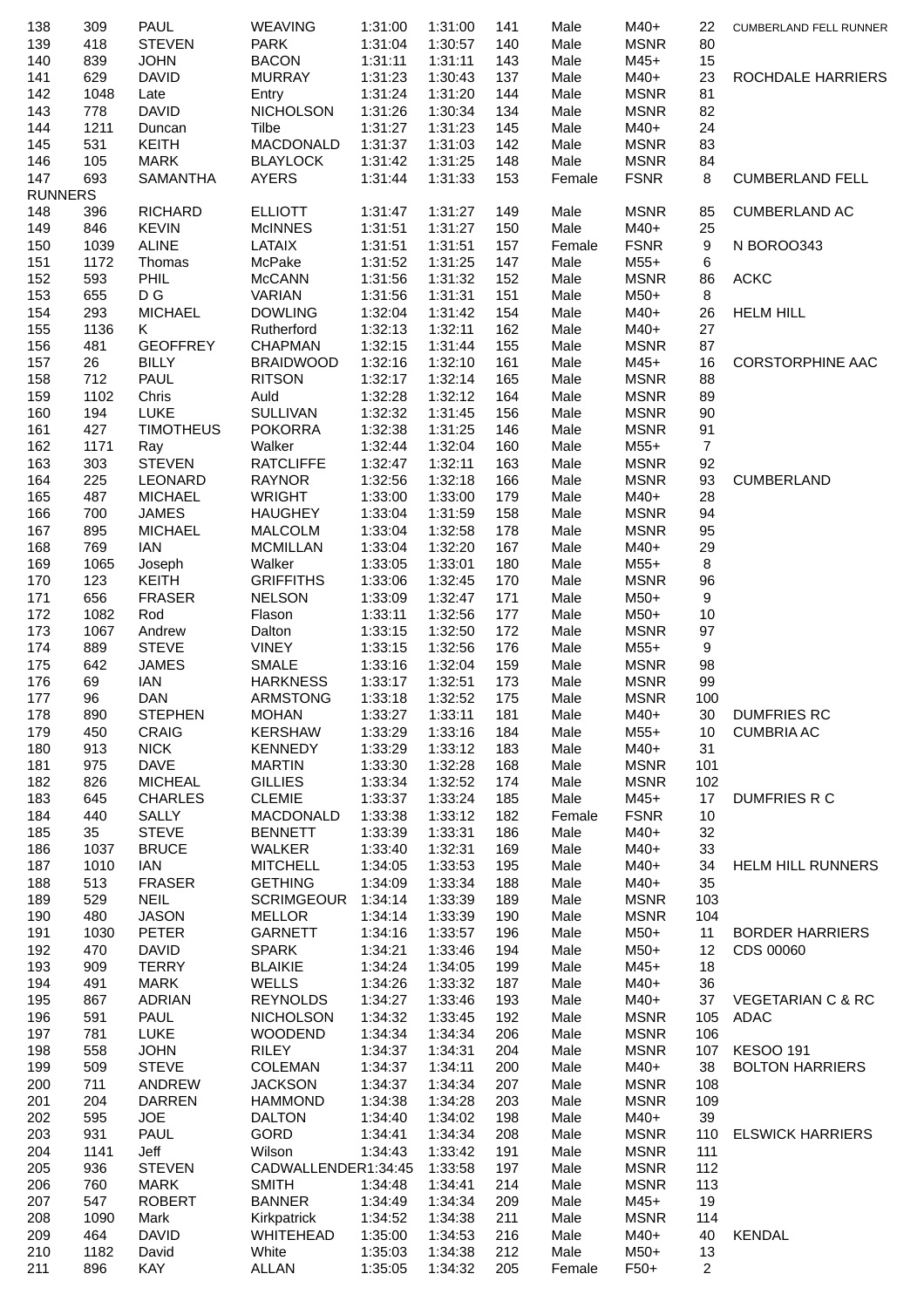| 212            | 1118       | H                             | Broadway                        | 1:35:07            | 1:34:36            | 210        | Male         | $M45+$              | 20             |                                                    |
|----------------|------------|-------------------------------|---------------------------------|--------------------|--------------------|------------|--------------|---------------------|----------------|----------------------------------------------------|
| 213            | 460        | <b>JOHN</b>                   | CAMPBELL                        | 1:35:08            | 1:34:20            | 202        | Male         | <b>MSNR</b>         | 115            |                                                    |
| 214            | 469        | <b>DAVID</b>                  | <b>TUCK</b>                     | 1:35:10            | 1:34:40            | 213        | Male         | <b>MSNR</b>         | 116            |                                                    |
| 215            | 991        | Sean                          | Hoban                           | 1:35:19            | 1:35:06            | 218        | Male         | <b>MSNR</b>         | 117            | <b>CUMBERLAND A C</b>                              |
| 216            | 1210       | Gavin                         | Anderson                        | 1:35:23            | 1:34:13            | 201        | Male         | <b>MSNR</b>         | 118            |                                                    |
| 217            | 959        | <b>GRAHAM</b>                 | <b>SCHOFIELD</b>                | 1:35:28            | 1:35:14            | 219        | Male         | $M50+$              | 14             | <b>CHORLEY HARRIERS</b>                            |
| 218            | 898<br>724 | <b>MARTIN</b><br><b>JOHN</b>  | <b>JOHN</b><br><b>COCKBURN</b>  | 1:35:28<br>1:35:28 | 1:35:14<br>1:35:14 | 220<br>221 | Male         | M40+<br>$M55+$      | 41<br>11       | <b>ALNWICK HARRIERS</b>                            |
| 219<br>220     | 822        | <b>DAVID</b>                  | <b>DOBBIE</b>                   | 1:35:32            | 1:35:19            | 223        | Male<br>Male | $M45+$              | 21             |                                                    |
| 221            | 920        | <b>CRAIG</b>                  | <b>HORSEMAN</b>                 | 1:35:36            | 1:35:30            | 225        | Male         | <b>MSNR</b>         | 119            |                                                    |
| 222            | 592        | KR                            | <b>RENS</b>                     | 1:35:40            | 1:35:29            | 224        | Male         | $M45+$              | 22             |                                                    |
| 223            | 323        | <b>REBECCA</b>                | <b>ADAMS</b>                    | 1:35:42            | 1:35:15            | 222        | Female       | $F40+$              | $\mathbf{1}$   | DERWENT AC                                         |
| 224            | 242        | <b>GEORGIE</b>                | <b>GRAHAM</b>                   | 1:35:50            | 1:35:42            | 230        | Male         | <b>MSNR</b>         | 120            |                                                    |
| 225            | 234        | <b>WAYNE</b>                  | <b>GIBSON</b>                   | 1:35:51            | 1:35:42            | 228        | Male         | $M45+$              | 23             |                                                    |
| 226            | 1031       | <b>JOHN</b>                   | <b>HIGHAM</b>                   | 1:35:51            | 1:35:37            | 227        | Male         | $M50+$              | 15             | ROYAL NAVY A C                                     |
| 227            | 572        | <b>ALLEN</b>                  | <b>CLEMENT</b>                  | 1:35:57            | 1:34:49            | 215        | Male         | M40+                | 42             |                                                    |
| 228            | 430        | D                             | <b>ROTHWELL</b>                 | 1:35:58            | 1:35:42            | 229        | Male         | $M50+$              | 16             |                                                    |
| 229            | 1057       | Late                          | Entry                           | 1:36:03            | 1:35:35            | 226        | Male         | <b>MSNR</b>         | 121            |                                                    |
| 230            | 824        | <b>JOHN</b>                   | <b>MARTIN</b>                   | 1:36:04            | 1:35:03            | 217        | Male         | <b>MSNR</b>         | 122            |                                                    |
| 231            | 18         | <b>MARK</b>                   | <b>VOLLANS</b>                  | 1:36:12            | 1:36:12            | 236        | Male         | M45+                | 24             |                                                    |
| 232            | 899        | <b>PETER</b>                  | <b>JOHN</b>                     | 1:36:17            | 1:36:04            | 232        | Male         | <b>MSNR</b>         | 123            |                                                    |
| 233            | 704        | G S                           | <b>BARRATT</b>                  | 1:36:22            | 1:35:42            | 231        | Male         | <b>MSNR</b>         | 124            |                                                    |
| 234<br>235     | 283<br>359 | <b>GRAEME</b><br><b>JAMES</b> | LEATHARD<br><b>GRIERSON</b>     | 1:36:22<br>1:36:29 | 1:36:16<br>1:36:18 | 238<br>242 | Male<br>Male | M40+<br>$M45+$      | 43<br>25       | <b>MORPETH HARRIERS</b><br><b>DUMFRIES RUNNING</b> |
| 236            | 594        | <b>IAN</b>                    | <b>FOSTER</b>                   | 1:36:32            | 1:36:30            | 244        | Male         | <b>MSNR</b>         | 125            |                                                    |
| 237            | 908        | <b>DIANE</b>                  | <b>KELLY</b>                    | 1:36:32            | 1:36:10            | 235        | Female       | $F40+$              | $\overline{2}$ | <b>BORDER HARRIERS</b>                             |
| 238            | 155        | PAUL                          | <b>KEAR</b>                     | 1:36:36            | 1:36:16            | 237        | Male         | <b>MSNR</b>         | 126            |                                                    |
| 239            | 1017       | <b>KENNETH</b>                | <b>HUTTON</b>                   | 1:36:37            | 1:36:32            | 245        | Male         | <b>MSNR</b>         | 127            | <b>CUMBERLAND A C</b>                              |
| 240            | 1085       | Ken                           | Williams                        | 1:36:42            | 1:36:29            | 243        | Male         | <b>MSNR</b>         | 128            |                                                    |
| 241            | 483        | <b>NIGEL</b>                  | <b>PRITCHARD</b>                | 1:36:48            | 1:36:06            | 233        | Male         | <b>MSNR</b>         | 129            | <b>KESWICK</b>                                     |
| 242            | 670        | <b>CLAIRE</b>                 | <b>GILCHRIST</b>                | 1:36:49            | 1:36:17            | 239        | Female       | $F35+$              | $\overline{c}$ |                                                    |
| 243            | 459        | JULIE                         | <b>JONES</b>                    | 1:36:50            | 1:36:39            | 248        | Female       | $F45+$              | $\mathbf{3}$   | DERWENT AC                                         |
| 244            | 1145       | Bri                           | Anderson                        | 1:36:52            | 1:36:34            | 246        | Male         | M40+                | 44             |                                                    |
| 245            | 523        | <b>DAVID</b>                  | <b>MASON</b>                    | 1:36:52            | 1:36:42            | 250        | Male         | <b>MSNR</b>         | 130            |                                                    |
| 246            | 478        | <b>IAN</b>                    | <b>ECKERSLEY</b>                | 1:36:53            | 1:36:45            | 251        | Male         | M55+                | 12             |                                                    |
| 247            | 702        | <b>CLIVE</b>                  | <b>ROBERTS</b>                  | 1:36:53            | 1:36:46            | 252        | Male         | M40+                | 45             |                                                    |
| 248            | 442        | <b>DAVE</b>                   | <b>THOMPSON</b>                 | 1:36:56            | 1:36:17            | 240        | Male         | $M50+$              | 17             | QUAKERS RC DARLINGTON                              |
| 249            | 651        | <b>DAVID</b>                  | <b>JAMESON</b>                  | 1:37:01            | 1:36:06            | 234        | Male         | <b>MSNR</b>         | 131            |                                                    |
| 250            | 157        | <b>RICHARD</b>                | <b>HAMMOND</b>                  | 1:37:03            | 1:37:03            | 258        | Male         | <b>MSNR</b>         | 132            |                                                    |
| 251            | 156        | PAUL                          | <b>MAYBURY</b>                  | 1:37:04            | 1:36:57            | 254        | Male         | <b>MSNR</b>         | 133            |                                                    |
| 252            | 61         | <b>SHAUN</b>                  | <b>BOTTOMLEY</b>                | 1:37:12            | 1:36:57            | 255        | Male         | <b>MSNR</b>         |                | 134 UK ATHLETICS                                   |
| 253            | 147        | <b>STEPHEN</b><br><b>IAIN</b> | GANGULY 1:37:18<br><b>POVEY</b> | 1:37:26            | 1:37:18            | 263        | Male         | M45+<br>M40+        | 46             | 26 YES<br><b>CFR</b>                               |
| 254<br>255     | 850<br>432 | <b>CHRIS</b>                  | <b>NEIL</b>                     | 1:37:26            | 1:37:02<br>1:37:12 | 256<br>261 | Male<br>Male | <b>MSNR</b>         | 135            | CUMBERLAND AC                                      |
| 256            | 371        | <b>ALASTAIR</b>               | <b>MCDONALD</b>                 | 1:37:31            | 1:36:17            | 241        | Male         | <b>MSNR</b>         | 136            |                                                    |
| 257            | 1069       | Jonathan                      | Pallaflat                       | 1:37:37            | 1:36:35            | 247        | Male         | <b>MSNR</b>         | 137            |                                                    |
| 258            | 1158       | Scott                         | Ellwood                         | 1:37:38            | 1:37:33            | 267        | Male         | <b>MSNR</b>         | 138            |                                                    |
| 259            | 1124       | Lynsey                        | McLaughlin                      | 1:37:41            | 1:37:18            | 262        | Female       | <b>FSNR</b>         | 11             |                                                    |
| 260            | 301        | <b>BEN</b>                    | <b>HEANEY</b>                   | 1:37:53            | 1:36:40            | 249        | Male         | <b>MSNR</b>         | 139            |                                                    |
| 261            | 984        | <b>RICHARD</b>                | <b>PERCIVAL</b>                 | 1:37:54            | 1:37:34            | 269        | Male         | <b>MSNR</b>         | 140            |                                                    |
| 262            | 837        | <b>MARTIN</b>                 | <b>ROBSON</b>                   | 1:37:58            | 1:37:21            | 264        | Male         | M40+                | 47             |                                                    |
| 263            | 494        | <b>CHRIS</b>                  | <b>BARRETT</b>                  | 1:37:58            | 1:37:03            | 257        | Male         | $M45+$              | 27             | SOUTHPORT WATER                                    |
| 264            | 774        | <b>LESLEY</b>                 | <b>CHAPMAN</b>                  | 1:38:04            | 1:37:50            | 278        | Female       | $F45+$              | 4              |                                                    |
| 265            | 885        | <b>RACHEL</b>                 | <b>WILSON</b>                   | 1:38:04            | 1:37:50            | 279        | Female       | <b>FSNR</b>         | 12             |                                                    |
| 266            | 1002       | <b>JOHN</b>                   | <b>ROBSON</b>                   | 1:38:04            | 1:36:48            | 253        | Male         | M45+                | 28             | <b>ANNAN</b>                                       |
| 267            | 634        | <b>SHONA</b>                  | <b>IRVING</b>                   | 1:38:05            | 1:37:43            | 271        | Female       | <b>FSNR</b>         | 13             |                                                    |
| 268            | 679        | <b>LINDSAY</b>                | <b>MECHIE</b>                   | 1:38:06            | 1:37:22            | 265        | Male         | <b>MSNR</b>         | 141            |                                                    |
| 269            | 780        | <b>DAVID</b><br><b>NEIL</b>   | <b>BROWN</b><br><b>IRVINE</b>   | 1:38:12<br>1:38:14 | 1:37:43<br>1:38:14 | 273<br>283 | Male         | <b>MSNR</b><br>M40+ | 142<br>48      |                                                    |
| 270<br>271     | 843<br>114 | STUART A                      | <b>BOURNER</b>                  | 1:38:15            | 1:37:43            | 272        | Male<br>Male | <b>MSNR</b>         | 143            |                                                    |
| 272            | 541        | <b>DAN</b>                    | <b>BYRNE</b>                    | 1:38:16            | 1:37:08            | 259        | Male         | $M45+$              | 29             |                                                    |
| 273            | 363        | <b>ROSEMARY</b>               | <b>MCMILLAN</b>                 | 1:38:17            | 1:37:47            | 276        | Female       | $F40+$              | 3              | J W KILMARNOCK HARRIERS                            |
| 274            | 429        | <b>PETER</b>                  | RAMSDEN                         | 1:38:20            | 1:37:48            | 277        | Male         | $M50+$              | 18             | DENBY DALE TRAV-                                   |
| <b>ELLERS</b>  |            |                               |                                 |                    |                    |            |              |                     |                |                                                    |
| 275            | 322        | ANDREW                        | <b>ADAMS</b>                    | 1:38:23            | 1:37:33            | 268        | Male         | $M45+$              | 30             | DERWENT AC                                         |
| 276            | 479        | <b>RACHEL</b>                 | <b>KERR</b>                     | 1:38:24            | 1:37:50            | 280        | Female       | <b>FSNR</b>         | 14             | <b>CLAREM9ONT ROAD</b>                             |
| <b>RUNNERS</b> |            |                               |                                 |                    |                    |            |              |                     |                |                                                    |
| 277            | 488        | <b>MICHAEL</b>                | <b>SHERRIFF</b>                 | 1:38:31            | 1:37:55            | 281        | Male         | <b>MSNR</b>         | 144            |                                                    |
| 278            | 1180       | Robert                        | Hanlon                          | 1:38:33            | 1:37:58            | 282        | Male         | $M45+$              | 31             |                                                    |
| 279            | 567        | <b>DAVID</b>                  | <b>BRACEY</b>                   | 1:38:33            | 1:38:33            | 287        | Male         | M50+                | 19             | <b>ROAD RUNNERS</b>                                |
| 280            | 463        | <b>DEAN</b>                   | <b>FOZARD</b>                   | 1:38:38            | 1:37:32            | 266        | Male         | M40+                | 49             |                                                    |
| 281            | 1121       | Stephen                       | Harrison                        | 1:38:39            | 1:37:37            | 270        | Male         | <b>MSNR</b>         | 145            |                                                    |
| 282            | 215        | <b>STEWART</b>                | WALLACE                         | 1:38:42            | 1:37:08            | 260        | Male         | <b>MSNR</b>         | 146            |                                                    |
| 283            | 641        | <b>STEPHEN</b>                | <b>WHITE</b>                    | 1:38:47            | 1:38:39            | 289        | Male         | M40+                | 50             | LANCASTER & MORECAMBE                              |
| 284            | 701        | <b>GAVIN</b>                  | <b>BECK</b>                     | 1:38:51            | 1:37:47            | 275        | Male         | <b>MSNR</b>         | 147            |                                                    |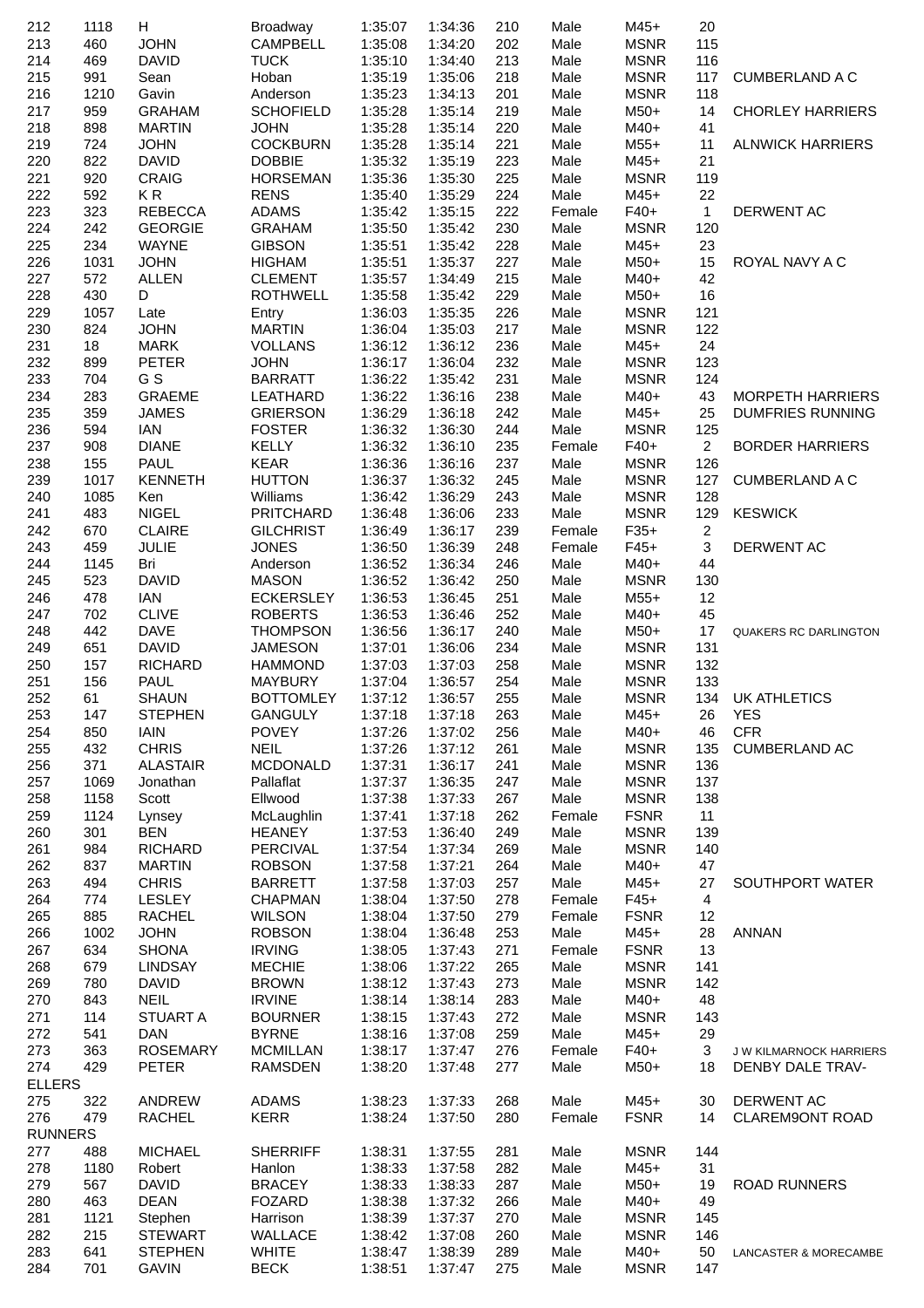| 285        | 726         | <b>SIMON</b>                | <b>COOK</b>                          | 1:38:58            | 1:38:45            | 290        | Male           | <b>MSNR</b>                | 148            | ALNWICK                    |
|------------|-------------|-----------------------------|--------------------------------------|--------------------|--------------------|------------|----------------|----------------------------|----------------|----------------------------|
| 286        | 398         | <b>IAN</b>                  | <b>MACKIE</b>                        | 1:39:02            | 1:38:47            | 291        | Male           | $M55+$                     | 13             |                            |
| 287        | 539         | <b>STUART</b>               | <b>COLLINS</b>                       | 1:39:03            | 1:38:32            | 286        | Male           | <b>MSNR</b>                | 149            |                            |
| 288        | 285         | <b>IAN</b>                  | <b>SLATER</b>                        | 1:39:05            | 1:37:45            | 274        | Male           | $M45+$                     | 32             | DERWENT AC                 |
| 289        | 13          | <b>IAN</b>                  | <b>BRATBY</b>                        | 1:39:10            | 1:39:10            | 294        | Male           | M40+                       | 51             |                            |
| 290        | 402         | <b>JONATHAN</b>             | <b>YATES</b>                         | 1:39:11            | 1:38:29            | 285        | Male           | <b>MSNR</b>                | 150            |                            |
| 291        | 962         | <b>KARL</b>                 | <b>PITT</b>                          | 1:39:25            | 1:39:25            | 300        | Male           | M40+                       | 52             | <b>CHORLEY HARRIERS</b>    |
| 292        | 1055        | Late                        | Entry                                | 1:39:37            | 1:38:34            | 288        | Male           | <b>MSNR</b>                | 151            |                            |
| 293<br>294 | 888<br>1114 | GERARD<br>Gordon            | <b>MULGREW</b>                       | 1:39:39<br>1:39:41 | 1:39:11<br>1:39:38 | 295<br>306 | Male<br>Male   | <b>MSNR</b><br>M45+        | 152<br>33      |                            |
| 295        | 827         | <b>PETER</b>                | Lindsay<br><b>ROWLEY</b>             | 1:39:44            | 1:39:09            | 292        | Male           | M45+                       | 34             |                            |
| 296        | 378         | <b>DAVID</b>                | <b>WILKINSON</b>                     | 1:39:46            | 1:39:10            | 293        | Male           | $M45+$                     | 35             | <b>LANCASTER MOROCAMBE</b> |
| 297        | 1134        | John                        | Marshall                             | 1:39:46            | 1:39:27            | 301        | Male           | $M45+$                     | 36             |                            |
| 298        | 311         | <b>JONATHAN</b>             | <b>CROWTHER</b>                      | 1:39:46            | 1:38:20            | 284        | Male           | <b>MSNR</b>                | 153            |                            |
| 299        | 880         | <b>IAN</b>                  | <b>FRASER</b>                        | 1:39:46            | 1:39:27            | 302        | Male           | $M50+$                     | 20             |                            |
| 300        | 1078        | Peter                       | Gaynor                               | 1:39:57            | 1:39:17            | 296        | Male           | <b>MSNR</b>                | 154            |                            |
| 301        | 1144        | Chris                       | <b>Stewart Smith</b>                 | 1:40:05            | 1:39:46            | 308        | Male           | <b>MSNR</b>                | 155            |                            |
| 302        | 227         | <b>LES</b>                  | <b>BAKER</b>                         | 1:40:07            | 1:39:19            | 297        | Male           | M50+                       | 21             | <b>CFR</b>                 |
| 303        | 422         | <b>FRANK</b>                | <b>WILSON</b>                        | 1:40:09            | 1:40:00            | 314        | Male           | <b>MSNR</b>                | 156            |                            |
| 304        | 1161        | Will                        | Carter                               | 1:40:13            | 1:39:31            | 303        | Male           | <b>MSNR</b>                | 158            |                            |
| 305        | 384         | <b>MATTHEW</b>              | <b>WATSON</b>                        | 1:40:13            | 1:40:02            | 317        | Male           | <b>MSNR</b>                | 157            |                            |
| 306        | 135         | <b>STEVEN</b>               | <b>GAWTHROP</b>                      | 1:40:14            | 1:39:31            | 304        | Male           | <b>MSNR</b>                | 159            |                            |
| 307        | 677         | <b>OLIVER</b>               | <b>CLAYDON</b>                       | 1:40:16            | 1:39:19            | 298        | Male           | <b>MSNR</b>                | 160            |                            |
| 308<br>309 | 543<br>610  | <b>ALAN</b><br><b>TERRY</b> | <b>WOODCOCK</b><br><b>HERBERT</b>    | 1:40:19<br>1:40:20 | 1:40:19<br>1:39:21 | 324<br>299 | Male<br>Male   | M50+<br>$M50+$             | 22<br>23       | NORTH EAST VETS            |
| 310        | 1050        | Late                        | Entry                                | 1:40:24            | 1:39:53            | 310        | Male           | <b>MSNR</b>                | 161            |                            |
| 311        | 777         | PHILIP                      | <b>GRUDGE</b>                        | 1:40:24            | 1:40:04            | 319        | Male           | M40+                       | 53             |                            |
| 312        | 640         | <b>PETE</b>                 | <b>IVIN</b>                          | 1:40:25            | 1:40:25            | 327        | Male           | M40+                       | 54             | SUNDERLAND HARRIERS        |
| 313        | 521         | <b>TONY</b>                 | <b>MILLS</b>                         | 1:40:34            | 1:39:37            | 305        | Male           | <b>MSNR</b>                | 162            |                            |
| 314        | 271         | <b>WENDY</b>                | <b>WHARTON</b>                       | 1:40:34            | 1:39:58            | 313        | Female         | $F40+$                     | 4              |                            |
| 315        | 258         | <b>PAUL</b>                 | <b>GRAINGER</b>                      | 1:40:35            | 1:40:01            | 316        | Male           | <b>MSNR</b>                | 163            |                            |
| 316        | 1100        | Late                        | Entry                                | 1:40:35            | 1:40:31            | 328        | Male           | <b>MSNR</b>                | 164            |                            |
| 317        | 552         | <b>RICHARD</b>              | <b>BECKHAM</b>                       | 1:40:36            | 1:40:02            | 318        | Male           | M40+                       | 55             |                            |
| 318        | 329         | <b>GORDON</b>               | <b>JOHNSTON</b>                      | 1:40:51            | 1:39:41            | 307        | Male           | <b>MSNR</b>                | 165            |                            |
| 319        | 555         | <b>RAINER</b>               | <b>BURCHETT</b>                      | 1:40:55            | 1:40:25            | 326        | Male           | $M55+$                     | 14             | <b>KESWICK AC</b>          |
| 320        | 838         | <b>MIKE</b>                 | <b>GRAHAM</b>                        | 1:40:55            | 1:40:11            | 320        | Male           | $M55+$                     | 15             | <b>DERWENT AC</b>          |
| 321        | 499         | <b>GARETH</b>               | <b>BUCKLEY</b>                       | 1:40:57            | 1:39:50            | 309        | Male           | <b>MSNR</b>                | 166            |                            |
| 322        | 1097        | Ivan                        | Douglas                              | 1:41:00            | 1:40:53            | 335        | Male           | $M50+$                     | 24             |                            |
| 323        | 632         | <b>PETER</b>                | <b>WILSON</b>                        | 1:41:00            | 1:40:42<br>1:40:00 | 330        | Male           | $M50+$                     | 25             |                            |
| 324<br>325 | 557<br>727  | <b>PAUL</b><br><b>DAWN</b>  | <b>COLMAN</b><br><b>EASTHAM</b>      | 1:41:03<br>1:41:06 | 1:40:53            | 315<br>337 | Male<br>Female | M40+<br><b>FSNR</b>        | 56<br>15       | <b>ALNWICK</b>             |
| 326        | 737         | <b>MICHEAL</b>              | <b>HENRY</b>                         | 1:41:07  1:40:53   |                    | 334        | Male           | $M50+$                     |                | 26 ALNWICK                 |
| 327        | 549         | <b>JOHN</b>                 | <b>ROSS</b>                          | 1:41:07            | 1:40:14            | 323        | Male           | M45+                       | 37             |                            |
| 328        | 722         | <b>ELIZABETH</b>            | <b>ALLAN</b>                         | 1:41:08            | 1:40:55            | 338        | Female         | $F40+$                     | 5              | <b>ALNWICK HARRIERS</b>    |
| 329        | 922         | WILL                        | WEATHERILL                           | 1:41:09            | 1:40:51            | 333        | Male           | <b>MSNR</b>                | 167            |                            |
| 330        | 580         | <b>ARTHUR</b>               | <b>POTTER</b>                        | 1:41:09            | 1:41:00            | 340        | Male           | $M55+$                     | 16             |                            |
| 331        | 92          | ANDY                        | <b>FLETCHER</b>                      | 1:41:09            | 1:39:55            | 311        | Male           | M40+                       | 57             | <b>BLENEDALE RUNNERS</b>   |
| 332        | 1199        | Valerie                     | O Donnell                            | 1:41:11            | 1:40:50            | 331        | Female         | $F40+$                     | 6              |                            |
| 333        | 916         | <b>JON</b>                  | <b>COLMAN</b>                        | 1:41:13            | 1:39:57            | 312        | Male           | <b>MSNR</b>                | 168            |                            |
| 334        | 963         | <b>STEVE</b>                | <b>THOMAS</b>                        | 1:41:17            | 1:41:12            | 347        | Male           | $M45+$                     | 38             | <b>CHORLEY HARRIERS</b>    |
| 335        | 965         | <b>DALE</b>                 | Ogle                                 | 1:41:17            | 1:41:11            | 345        | Male           | $M55+$                     | 17             | <b>CHORLEY HARRIERS</b>    |
| 336        | 183         | <b>MIKE</b>                 | <b>KENWRIGHT</b>                     | 1:41:30            | 1:41:30            | 355        | Male           | <b>MSNR</b>                | 169            |                            |
| 337        | 800         | <b>GAVIN</b>                | <b>DAVIS</b>                         | 1:41:30            | 1:41:13            | 348        | Male           | <b>MSNR</b>                | 170            |                            |
| 338<br>339 | 538<br>1058 | GARY<br>Late                | <b>SMITH</b><br>Entry                | 1:41:31<br>1:41:32 | 1:40:37<br>1:41:00 | 329<br>341 | Male<br>Male   | <b>MSNR</b><br><b>MSNR</b> | 171<br>172     |                            |
| 340        | 738         | <b>SUE</b>                  | <b>LIGHTFOOT</b>                     | 1:41:34            | 1:41:20            | 352        | Female         | $F50+$                     | 3              | <b>ALNWICK</b>             |
| 341        | 1094        | Richard                     | Penney                               | 1:41:35            | 1:40:11            | 321        | Male           | <b>MSNR</b>                | 173            |                            |
| 342        | 957         | <b>EDDIE</b>                | <b>PUGH</b>                          | 1:41:37            | 1:41:37            | 358        | Male           | M55+                       | 18             | <b>CHORLEY HARRIERS</b>    |
| 343        | 696         | <b>BRUCE</b>                | AVERY                                | 1:41:37            | 1:41:19            | 351        | Male           | <b>MSNR</b>                | 174            |                            |
| 344        | 273         | <b>RAYMOND</b>              | <b>STEPHENSON</b>                    | 1:41:40            | 1:41:10            | 343        | Male           | <b>MSNR</b>                | 175            |                            |
| 345        | 688         | <b>BILL</b>                 | <b>OXLEY</b>                         | 1:41:41            | 1:40:12            | 322        | Male           | <b>MSNR</b>                | 176            |                            |
| 346        | 625         | <b>SHARON</b>               | HALLIBURTON                          | 1:41:42            | 1:41:42            | 360        | Female         | <b>FSNR</b>                | 16             | <b>KESWICK</b>             |
| 347        | 692         | G                           | <b>SHIPP</b>                         | 1:41:45            | 1:40:53            | 336        | Male           | M50+                       | 27             |                            |
| 348        | 313         | LAURA                       | <b>BOUGHEY</b>                       | 1:41:51            | 1:40:23            | 325        | Female         | $F40+$                     | $\overline{7}$ |                            |
| 349        | 745         | <b>VICTOR</b>               | <b>KILGORE</b>                       | 1:41:52            | 1:41:47            | 363        | Male           | $M55+$                     | 19             | <b>CUMB ATHLETIC</b>       |
| 350        | 174         | PAUL                        | <b>SMITH</b>                         | 1:41:55            | 1:41:28            | 354        | Male           | <b>MSNR</b>                | 177            |                            |
| 351        | 319         | <b>SALLY</b>                | <b>PATTINSON</b>                     | 1:41:56            | 1:41:42            | 361        | Female         | <b>FSNR</b>                | 17             |                            |
| 352        | 1137        | David                       | Warwick                              | 1:41:57            | 1:41:31            | 356        | Male           | <b>MSNR</b>                | 178            |                            |
| 353<br>354 | 940<br>550  | WILLIAM<br><b>RICHARD</b>   | SOMMERVILLE 1:41:57<br><b>WATERS</b> | 1:42:01            | 1:41:20<br>1:40:55 | 353<br>339 | Male<br>Male   | $M45+$<br><b>MSNR</b>      | 39<br>179      | SAF                        |
| 355        | 127         | <b>GLEN</b>                 | <b>SWAINSON</b>                      | 1:42:06            | 1:41:15            | 349        | Male           | <b>MSNR</b>                | 180            |                            |
| 356        | 753         | PHILIP                      | <b>CARTER</b>                        | 1:42:13            | 1:41:53            | 367        | Male           | <b>MSNR</b>                | 181            |                            |
| 357        | 968         | <b>DARREN</b>               | <b>JOHNSTONE</b>                     | 1:42:13            | 1:41:18            | 350        | Male           | <b>MSNR</b>                | 182            |                            |
| 358        | 718         | <b>ADRIAN</b>               | <b>LEIGH</b>                         | 1:42:16            | 1:41:48            | 365        | Male           | <b>MSNR</b>                | 183            |                            |
| 359        | 528         | <b>LESLIE</b>               | <b>McDERMENT</b>                     | 1:42:17            | 1:41:48            | 366        | Male           | <b>MSNR</b>                | 184            | <b>KILMARNOCK HARRIERS</b> |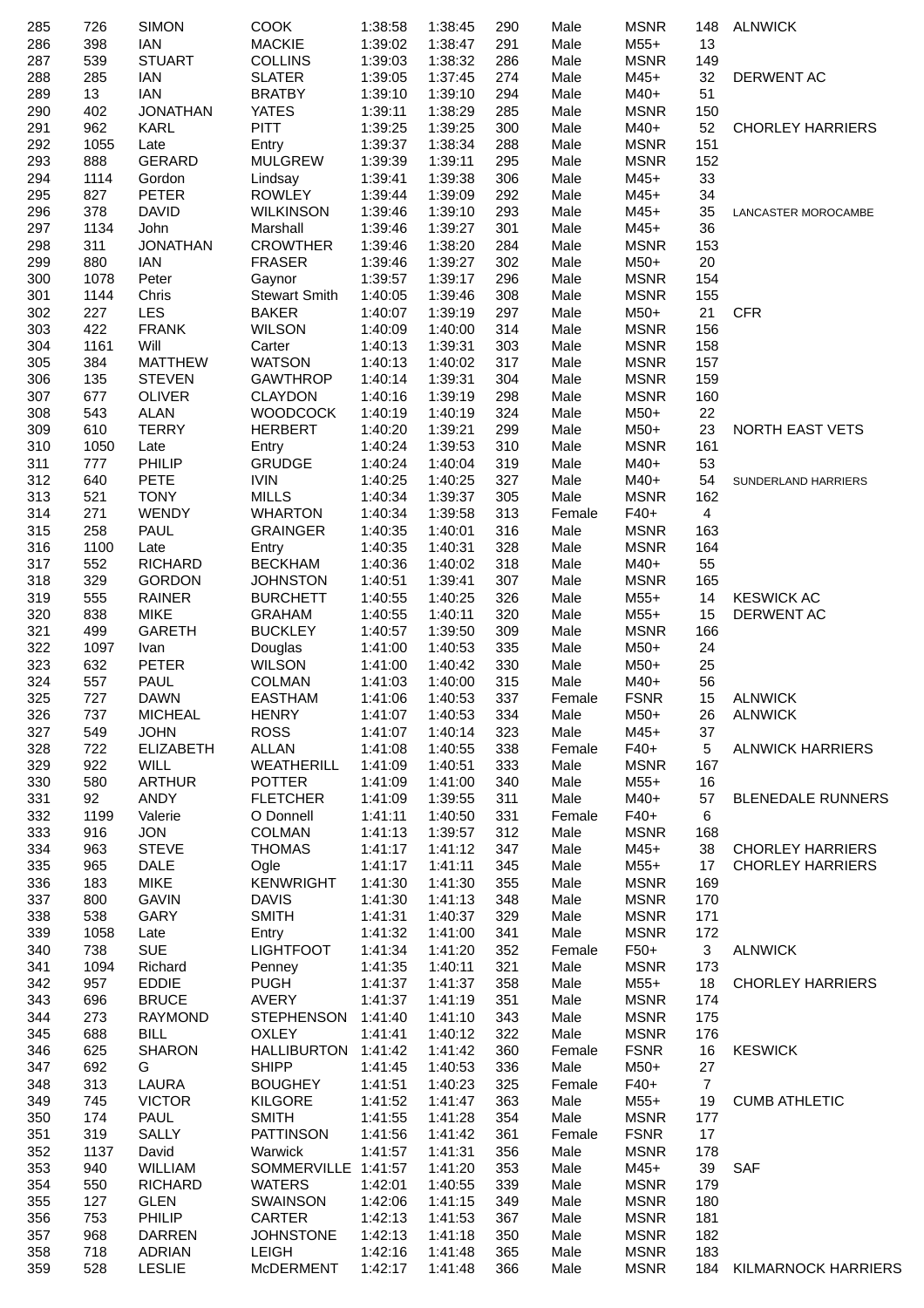| 360                   | 347        | <b>LEE</b>                    | <b>DOSWELL</b>                        | 1:42:18            | 1:40:50            | 332        | Male           | <b>MSNR</b>                | 185             |                                 |
|-----------------------|------------|-------------------------------|---------------------------------------|--------------------|--------------------|------------|----------------|----------------------------|-----------------|---------------------------------|
| 361                   | 452        | <b>DAVID</b>                  | <b>WATKINSON</b>                      | 1:42:20            | 1:41:03            | 342        | Male           | <b>MSNR</b>                | 186             |                                 |
| 362                   | 958        | <b>MICHAEL</b>                | <b>MURRAY</b>                         | 1:42:21            | 1:42:14            | 378        | Male           | $M45+$                     | 40              | <b>CHORLEY HARRIERS</b>         |
| 363                   | 331        | <b>STEVEN</b>                 | <b>SIMPSON</b>                        | 1:42:22            | 1:41:12            | 346        | Male           | <b>MSNR</b>                | 187             |                                 |
| 364                   | 917        | <b>JAMES</b>                  | <b>O'BRIEN</b>                        | 1:42:22            | 1:41:48            | 364        | Male           | M40+                       | 58              |                                 |
| 365                   | 1053       | Late                          | Entry                                 | 1:42:23            | 1:42:11            | 377        | Male           | <b>MSNR</b>                | 188             |                                 |
| 366                   | 534        | <b>VICTORIA</b>               | <b>WILLIAMS</b>                       | 1:42:26            | 1:42:10            | 376        | Female         | $F35+$                     | 3               |                                 |
| 367<br>368            | 858<br>660 | <b>STUART</b><br>CARL         | <b>BURGESS</b>                        | 1:42:32<br>1:42:35 | 1:42:08<br>1:42:10 | 374<br>375 | Male<br>Male   | M40+<br>$M55+$             | 59<br>20        |                                 |
| 369                   | 344        | <b>JOHN</b>                   | <b>GRAHAM</b><br><b>KIDD</b>          | 1:42:36            | 1:41:10            | 344        | Male           | <b>MSNR</b>                | 189             | <b>HELM HILL</b>                |
| 370                   | 891        | <b>PATRICK</b>                | <b>THOMAS</b>                         | 1:42:36            | 1:41:33            | 357        | Male           | $M55+$                     | 21              | <b>GLAXO HOAD HILL HARRIERS</b> |
| 371                   | 33         | R                             | <b>TELFER</b>                         | 1:42:37            | 1:42:33            | 385        | Male           | M50+                       | 28              |                                 |
| 372                   | 1163       | William                       | <b>Brown</b>                          | 1:42:44            | 1:41:46            | 362        | Male           | $M55+$                     | 22              |                                 |
| 373                   | 1005       | <b>CHIKAKO</b>                | <b>KING</b>                           | 1:42:50            | 1:42:47            | 392        | Female         | $F35+$                     | 4               |                                 |
| 374                   | 1081       | Matthew                       | Bull                                  | 1:42:54            | 1:42:39            | 389        | Male           | <b>MJNR</b>                | $\mathbf{1}$    |                                 |
| 375                   | 643        | ANDREW                        | <b>RAMSAY</b>                         | 1:42:55            | 1:41:55            | 368        | Male           | <b>MSNR</b>                | 190             |                                 |
| 376                   | 1072       | Jackie                        | Strawhorn                             | 1:42:55            | 1:42:25            | 380        | Female         | $F45+$                     | 5               |                                 |
| 377                   | 825        | <b>JOHN</b>                   | <b>AIREY</b>                          | 1:43:01            | 1:42:34            | 386        | Male           | M50+                       | 29              |                                 |
| 378                   | 475        | <b>STEPHEN</b>                | <b>TULLOCH</b>                        | 1:43:07            | 1:42:31            | 384        | Male           | M40+                       | 60              |                                 |
| 379                   | 971        | <b>ROBERT</b>                 | <b>HOGG</b>                           | 1:43:08            | 1:42:31            | 383        | Male           | $M55+$                     | 23              | <b>TEVIOTDALE</b>               |
| 380                   | 1115       | Sharon                        | Percy                                 | 1:43:08            | 1:42:59            | 395        | Female         | <b>FSNR</b>                | 18              |                                 |
| 381                   | 1000       | RALPH                         | <b>DICKINSON</b>                      | 1:43:09            | 1:43:00            | 396        | Male           | <b>MSNR</b>                | 191             |                                 |
| 382                   | 741        | <b>KATE</b>                   | <b>MARTINDALE</b>                     | 1:43:10            | 1:43:00            | 397        | Female         | $F50+$                     | $\overline{4}$  | <b>BORDER H</b>                 |
| 383                   | 570        | <b>LEE</b>                    | <b>KNOWLES</b>                        | 1:43:11            | 1:42:35            | 387        | Male           | <b>MSNR</b>                | 192             |                                 |
| 384<br>385            | 878<br>277 | <b>GRAEME</b><br><b>DAVID</b> | <b>MASTERTON</b><br><b>BALLANTYNE</b> | 1:43:11<br>1:43:12 | 1:41:40<br>1:42:00 | 359<br>371 | Male<br>Male   | <b>MSNR</b><br><b>MSNR</b> | 193<br>194      |                                 |
| 386                   | 515        | <b>NICHOLAS</b>               | PELL                                  | 1:43:14            | 1:42:50            | 393        | Male           | <b>MSNR</b>                | 195             |                                 |
| 387                   | 1218       | Peter                         | Guildford                             | 1:43:15            | 1:42:06            | 372        | Male           | $M55+$                     | 24              |                                 |
| 388                   | 179        | IAN                           | <b>WADE</b>                           | 1:43:20            | 1:42:26            | 381        | Male           | M40+                       | 61              | NORTH EAST VETERANS             |
| 389                   | 732        | CAROLINE                      | <b>FINDLAY</b>                        | 1:43:20            | 1:43:06            | 400        | Female         | <b>FSNR</b>                | 19              | <b>ALNWICK</b>                  |
| 390                   | 1203       | John                          | Mallany                               | 1:43:24            | 1:43:19            | 406        | Male           | <b>MSNR</b>                | 196             |                                 |
| 391                   | 548        | ANDREW                        | HAETZMAN                              | 1:43:24            | 1:43:04            | 399        | Male           | $M55+$                     | 25              |                                 |
| 392                   | 946        | <b>SUE</b>                    | <b>LITTLE</b>                         | 1:43:26            | 1:41:59            | 370        | Female         | F50+                       | 5               |                                 |
| 393                   | 676        | IAN                           | <b>GLENCROSS</b>                      | 1:43:27            | 1:42:36            | 388        | Male           | $M45+$                     | 41              |                                 |
| 394                   | 893        | <b>BRIAN</b>                  | <b>PATERSON</b>                       | 1:43:27            | 1:41:59            | 369        | Male           | M40+                       | 62              |                                 |
| 395                   | 286        | <b>HELENA</b>                 | <b>BRAMWELL</b>                       | 1:43:28            | 1:42:08            | 373        | Female         | $F40+$                     | 8               | DERWENT AC                      |
| 396                   | 425        | <b>BARRIE</b>                 | <b>CARRUTHERS</b>                     | 1:43:29            | 1:43:08            | 402        | Male           | <b>MSNR</b>                | 197             |                                 |
| 397                   | 658        | <b>BRYAN</b>                  | <b>VARDY</b>                          | 1:43:32            | 1:42:51            | 394        | Male           | $M45+$                     | 42              |                                 |
| 398                   | 1021       | <b>SETH</b>                   | <b>KUNIN</b>                          | 1:43:32            | 1:42:45            | 390        | Male           | M40+                       | 63              |                                 |
| 399                   | 982        | <b>ROB</b>                    | CAMERON                               | 1:43:33            | 1:42:30            | 382        | Male           | $M45+$                     | 43              | <b>GLAXO H H H</b>              |
| 400                   | 571        | CASSIE                        | <b>CRAWFORD</b>                       | 1:43:35            | 1:43:32            | 413        | Female         | <b>FSNR</b>                | 20              |                                 |
| 401                   | 695        | MEL                           | BRADLEY  1:43:35  1:43:06  401        |                    |                    |            | Female         | F40+                       | 9               | <b>CFR</b>                      |
| 402<br>403            | 393<br>208 | <b>ELAINE</b><br><b>MARK</b>  | WINKLEY<br>ADAM                       | 1:43:37<br>1:43:38 | 1:43:15<br>1:43:14 | 404<br>403 | Female<br>Male | <b>FSNR</b><br>M40+        | 21<br>64        |                                 |
| 404                   | 304        | <b>DAVID</b>                  | STORY                                 | 1:43:47            | 1:43:30            | 412        | Male           | <b>MSNR</b>                | 198             |                                 |
| 405                   | 947        | <b>NEIL</b>                   | LITTLE                                | 1:43:50            | 1:42:22            | 379        | Male           | $M50+$                     | 30              |                                 |
| 406                   | 934        | <b>NEIL</b>                   | <b>HARRIS</b>                         | 1:43:53            | 1:43:18            | 405        | Male           | <b>MSNR</b>                | 199             |                                 |
| 407                   | 238        | <b>GABRIELLE</b>              | <b>EASTOE</b>                         | 1:43:54            | 1:43:26            | 409        | Female         | $F50+$                     | 6               |                                 |
| 408                   | 748        | <b>JOHN</b>                   | EARL                                  | 1:43:55            | 1:43:03            | 398        | Male           | $M40+$                     | 65              |                                 |
| 409                   | 375        | <b>GRAHAM</b>                 | <b>PATERSON</b>                       | 1:44:06            | 1:43:35            | 414        | Male           | M40+                       | 66              |                                 |
| 410                   | 233        | <b>JOHN</b>                   | <b>CORKHILL</b>                       | 1:44:08            | 1:43:27            | 410        | Male           | <b>MSNR</b>                | 200             |                                 |
| 411                   | 542        | CATHERINE                     | <b>BRENNAN</b>                        | 1:44:08            | 1:44:08            | 421        | Female         | <b>FSNR</b>                | 22              |                                 |
| 412                   | 357        | <b>MICHAEL</b>                | <b>PEARS</b>                          | 1:44:10            | 1:42:47            | 391        | Male           | $M40+$                     | 67              |                                 |
| 413                   | 441        | GREG                          | <b>SMITH</b>                          | 1:44:11            | 1:43:22            | 407        | Male           | <b>MSNR</b>                | 201             |                                 |
| 414                   | 211        | MIKE                          | WILSON                                | 1:44:13            | 1:43:23            | 408        | Male           | M40+                       | 68              |                                 |
| 415                   | 575        | <b>IAIN</b>                   | <b>ROBERTSON</b>                      | 1:44:27            | 1:44:00            | 418        | Male           | <b>MSNR</b>                |                 | 202 RYTON TRI                   |
| 416                   | 294        | KEITH                         | PERCIVAL                              | 1:44:37            | 1:43:28            | 411        | Male           | $M50+$                     | 31              | <b>BORDER HARRIERS</b>          |
| 417                   | 945        | <b>PAUL</b>                   | RANBY                                 | 1:44:37            | 1:44:04            | 420        | Male           | <b>MSNR</b>                | 203<br>44       |                                 |
| 418<br><b>RUNNERS</b> | 37         | <b>HOWARD</b>                 | <b>McCULLOCH</b>                      | 1:44:40            | 1:43:56            | 417        | Male           | $M45+$                     |                 | <b>CUMBERLAND FELL</b>          |
| 419                   | 794        | SARAH                         | QUEEN                                 | 1:44:41            | 1:44:03            | 419        | Female         | <b>FSNR</b>                | 23              |                                 |
| 420                   | 1123       | Thomas                        | Weir                                  | 1:44:41            | 1:44:39            | 438        | Male           | <b>MSNR</b>                | 204             |                                 |
| 421                   | 762        | P.                            | <b>CUNNELL</b>                        | 1:44:42            | 1:44:31            | 434        | Male           | $M55+$                     | 26              |                                 |
| 422                   | 1068       | Boob                          | Scott                                 | 1:44:42            | 1:43:48            | 415        | Male           | $M50+$                     | 32              |                                 |
| 423                   | 486        | KIERAN                        | <b>HENDERSON</b>                      | 1:44:46            | 1:44:25            | 431        | Male           | M40+                       | 69              |                                 |
| 424                   | 795        | DANIEL                        | QUEEN                                 | 1:44:48            | 1:44:10            | 423        | Male           | $M45+$                     | 45              |                                 |
| 425                   | 1042       | <b>DAVID</b>                  | <b>LUPTON</b>                         | 1:44:49            | 1:44:39            | 441        | Male           | $M55+$                     | 27              | <b>BORDER HARRIERS</b>          |
| 426                   | 1041       | <b>LINDA</b>                  | <b>MIDDLETON</b>                      | 1:44:50            | 1:44:39            | 442        | Female         | $F40+$                     | 10 <sup>1</sup> | <b>BORDER HARRIERS</b>          |
| 427                   | 290        | JIM                           | <b>WATSON</b>                         | 1:44:57            | 1:44:25            | 430        | Male           | $M50+$                     | 33              |                                 |
| 428                   | 659        | BILL                          | PITMAN                                | 1:44:59            | 1:44:20            | 426        | Male           | <b>MSNR</b>                | 205             |                                 |
| 429                   | 758        | ANDREW                        | <b>BARRON</b>                         | 1:45:01            | 1:44:41            | 443        | Male           | <b>MSNR</b>                | 206             |                                 |
| 430                   | 915        | KELLY                         | COX                                   | 1:45:01            | 1:45:01            | 446        | Female         | <b>FSNR</b>                | 24              | <b>BURNDEN ROAD RUN-</b>        |
| <b>NERS</b>           |            |                               |                                       |                    |                    |            |                |                            |                 |                                 |
| 431                   | 551        | CHRISTOPHER BOLTON            | <b>FAULKNER</b>                       | 1:45:08            | 1:44:21            | 428        | Male           | $M55+$                     | 28              | NORTHERN VETS AC                |
| 432                   | 941        | <b>KEVIN</b>                  |                                       | 1:45:11            | 1:44:09            | 422        | Male           | $M45+$                     | 46              |                                 |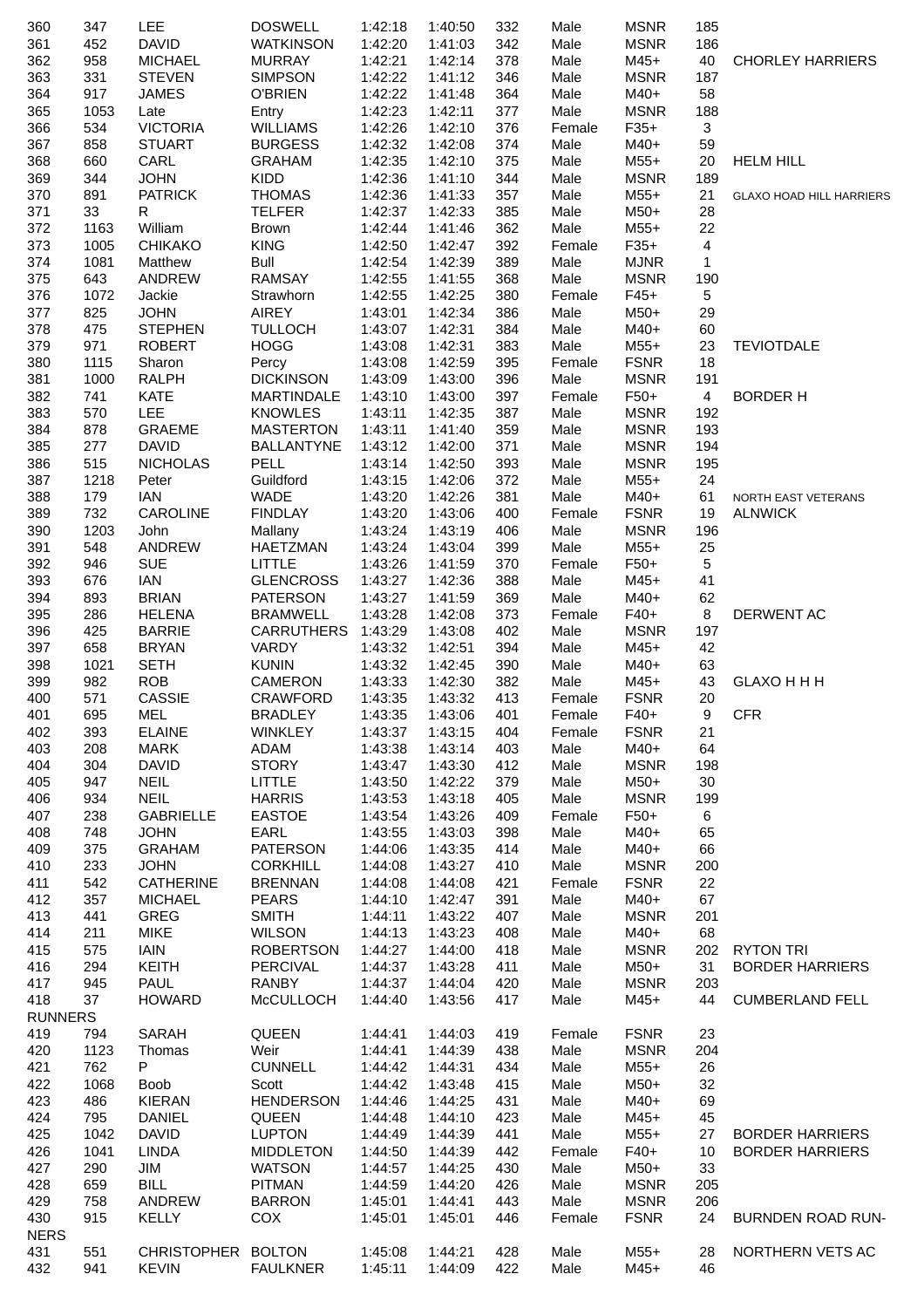| 433                | 835         | <b>DAVID</b>                    | <b>HENDERSON</b>               | 1:45:11            | 1:43:54            | 416        | Male         | M45+                       | 47                 |                              |
|--------------------|-------------|---------------------------------|--------------------------------|--------------------|--------------------|------------|--------------|----------------------------|--------------------|------------------------------|
| 434                | 167         | <b>DUNCAN</b>                   | <b>McFARLANE</b>               | 1:45:11            | 1:44:13            | 424        | Male         | M50+                       | 34                 |                              |
| 435                | 729         | <b>BRIDGET</b>                  | <b>PEBORDY</b>                 | 1:45:13            | 1:44:30            | 432        | Female       | $F45+$                     | 6                  | <b>ALNWICK</b>               |
| 436                | 657         | <b>MICHAEL</b>                  | ARMSTRONG                      | 1:45:15            | 1:44:20            | 427        | Male         | <b>MSNR</b>                | 207                |                              |
| 437                | 582         | <b>EIFION</b>                   | <b>OWEN</b>                    | 1:45:15            | 1:44:19            | 425        | Male         | <b>MSNR</b>                | 208                |                              |
| 438                | 154         | <b>SIMON</b>                    | <b>McCRUM</b>                  | 1:45:17            | 1:44:30            | 433        | Male         | $M40+$                     | 70                 |                              |
| 439                | 141         | <b>RICHARD</b>                  | <b>JENNISON</b>                | 1:45:18            | 1:44:22            | 429        | Male         | $M50+$                     | 35                 |                              |
| 440                | 333         | <b>DERYCK</b>                   | <b>HUTCHINSON</b>              | 1:45:18            | 1:45:06            | 448        | Male         | $M45+$                     | 48                 | <b>KESWICK AC</b>            |
| 441                | 12          | B                               | <b>HUNT</b>                    | 1:45:20            | 1:45:01            | 445        | Male         | M40+                       | 71                 |                              |
| 442                | 383         | <b>RORY</b>                     | <b>MCNEIL</b>                  | 1:45:26            | 1:45:11            | 449        | Male         | <b>MSNR</b>                | 209                |                              |
| 443                | 903         | <b>MATTHEW</b><br><b>KARL</b>   | HOLLINGDALE 1:45:27            |                    | 1:44:36            | 435        | Male         | <b>MSNR</b>                | 210                |                              |
| 444<br><b>NERS</b> | 389         |                                 | <b>FURSEY</b>                  | 1:45:33            | 1:45:26            | 456        | Male         | <b>MSNR</b>                | 211                | <b>BLACKCOMBE RUN-</b>       |
|                    |             | <b>NICHOLAS</b>                 | CHAPLOW                        |                    |                    |            |              |                            | $\overline{c}$     |                              |
| 445                | 1015        |                                 |                                | 1:45:38            | 1:45:12            | 450        | Male         | <b>MJNR</b>                |                    |                              |
| 446<br>447         | 680<br>151  | <b>DAVID</b><br><b>DAVID</b>    | <b>McMANUS</b><br><b>HORNE</b> | 1:45:39<br>1:45:42 | 1:45:03<br>1:45:21 | 447<br>453 | Male<br>Male | <b>MSNR</b><br>M40+        | 212<br>72          | <b>WOODSTOCK</b>             |
| 448                | 455         | <b>ANTHONY</b>                  | <b>BREAR</b>                   | 1:45:42            | 1:45:22            | 454        | Male         | <b>MSNR</b>                | 213                |                              |
| 449                | 445         | <b>KATHERINE</b>                | <b>WINROW</b>                  | 1:45:46            | 1:45:46            | 461        | Female       | $F40+$                     | 11                 | <b>LANCS &amp; MORECAMBE</b> |
| 450                | 1148        | Jon                             | Copley                         | 1:45:50            | 1:44:39            | 440        | Male         | <b>MSNR</b>                | 214                |                              |
| 451                | 1147        | Michael                         | Rogan                          | 1:45:50            | 1:44:39            | 439        | Male         | <b>MSNR</b>                | 215                |                              |
| 452                | 1177        | Rian                            | Jones                          | 1:45:51            | 1:44:38            | 437        | Female       | <b>FSNR</b>                | 25                 |                              |
| 453                | 618         | <b>ANTHONY</b>                  | DELANEY                        | 1:45:51            | 1:44:49            | 444        | Male         | <b>MSNR</b>                | 216                |                              |
| 454                | 851         | <b>MICHAEL</b>                  | <b>PEEL</b>                    | 1:45:54            | 1:44:36            | 436        | Male         | <b>MSNR</b>                | 217                |                              |
| 455                | 299         | <b>PAUL</b>                     | <b>THOMPSON</b>                | 1:46:03            | 1:45:34            | 459        | Male         | M45+                       | 49                 | DERWENT AC                   |
| 456                | 260         | ANDREA                          | <b>WALKER</b>                  | 1:46:03            | 1:45:53            | 462        | Female       | <b>FSNR</b>                | 26                 |                              |
| 457                | 787         | <b>STEVEN</b>                   | <b>HARDWICK</b>                | 1:46:05            | 1:45:37            | 460        | Male         | <b>MSNR</b>                | 218                |                              |
| 458                | 871         | <b>ALAN</b>                     | <b>BROWN</b>                   | 1:46:09            | 1:45:16            | 452        | Male         | $M50+$                     | 36                 |                              |
| 459                | 1138        | Peter                           | Mitchell                       | 1:46:09            | 1:45:28            | 457        | Male         | $M55+$                     | 29                 |                              |
| 460                | 376         | <b>ANTHONY</b>                  | <b>HALL</b>                    | 1:46:17            | 1:46:02            | 465        | Male         | <b>MSNR</b>                | 219                |                              |
| 461                | 235         | <b>MARK</b>                     | <b>GIBSON</b>                  | 1:46:21            | 1:46:10            | 469        | Male         | <b>MSNR</b>                | 220                |                              |
| 462                | 720         | <b>MARK</b>                     | <b>HATTERSLEY</b>              | 1:46:25            | 1:46:22            | 474        | Male         | M40+                       | 73                 |                              |
| 463                | 1108        | Chris                           | Mellor                         | 1:46:29            | 1:45:15            | 451        | Male         | <b>MSNR</b>                | 221                |                              |
| 464                | 617         | <b>RICHARD</b>                  | <b>OAKS</b>                    | 1:46:31            | 1:45:29            | 458        | Male         | <b>MSNR</b>                | 222                |                              |
| 465                | 699         | <b>MARTIN</b>                   | LONSDALE                       | 1:46:47            | 1:46:10            | 468        | Male         | M40+                       | 74                 |                              |
| 466                | 125         | <b>DOUGLAS</b>                  | <b>COWLEY</b>                  | 1:46:49            | 1:46:04            | 466        | Male         | <b>MSNR</b>                | 223                |                              |
| 467                | 120         | <b>ALISON</b>                   | <b>STRAFFORD</b>               | 1:46:51            | 1:46:00            | 463        | Female       | $F35+$                     | 5                  | <b>BLENGDALE RUNNERS</b>     |
| 468                | 326         | <b>JOHN</b>                     | <b>WOOLRIDGE</b>               | 1:46:52            | 1:45:23            | 455        | Male         | $M55+$                     | 30                 | <b>BORDER</b>                |
| 469                | 98          | <b>DAVID</b>                    | <b>CARRUTHERS</b>              | 1:46:52            | 1:46:23            | 476        | Male         | $M40+$                     | 75                 |                              |
| 470                | 362         | <b>ROB</b>                      | <b>MARTIN</b>                  | 1:46:54            | 1:46:25            | 477        | Male         | <b>MSNR</b>                | 224                |                              |
| 471                | 791         | <b>FRANK</b>                    | <b>BLAKELEY</b>                | 1:46:55            | 1:46:34            | 482        | Male         | <b>MSNR</b>                | 225                |                              |
| 472                | 954         | <b>MARTIN</b>                   | <b>HARRINGTON</b>              | 1:47:00            | 1:46:22            | 475        | Male         | $M50+$                     | 37                 | <b>CHORLEY HARRIERS</b>      |
| 473                | 1025        | <b>MICKEY</b>                   | <b>JOHNSON</b>                 | 1:47:05            | 1:46:15            | 473        | Male         | <b>MSNR</b>                | 226                |                              |
| 474                | 503         | <b>MARTIN</b>                   | <b>KETTLE</b>                  | 1:47:10            | 1:46:12            | 470        | Male         | M45+                       | 50                 | <b>GIFFNOCK NORTH</b>        |
| 475                | 413         | <b>PAUL</b>                     | <b>BAXTER</b>                  | 1:47:11            | 1:46:41            | 483        | Male         | <b>MSNR</b>                | 227                |                              |
| 476                | 525         | <b>ROBERT</b>                   | <b>WILSON</b>                  | 1:47:11            | 1:46:44            | 485        | Male         | <b>MSNR</b>                | 228                |                              |
| 477                | 1051        | Late                            | Entry                          | 1:47:16            | 1:47:06            | 493        | Male         | <b>MSNR</b>                | 229                |                              |
| 478                | 961         | <b>JOHN</b>                     | McDONALD                       | 1:47:17            | 1:47:03            | 491        | Male         | $M55+$                     | 31                 | <b>CHORLEY HARRIERS</b>      |
| 479                | 966         | <b>JACQUELINE</b>               | REDMAYNE                       | 1:47:17            | 1:47:03            | 492        | Female       | <b>FSNR</b>                | 27                 | <b>CHORLEY HARRIERS</b>      |
| 480                | 583         | <b>DAVID</b>                    | <b>HUGHES</b>                  | 1:47:17            | 1:46:01            | 464        | Male         | M50+                       | 38                 | <b>BEITH HARRIERS</b>        |
| 481                | 411         | <b>MARK</b>                     | <b>MCLEOD</b>                  | 1:47:18            | 1:47:02            | 490        | Male         | <b>MSNR</b>                | 230                |                              |
| 482                | 419         | <b>PAUL</b>                     | PERCIVAL-SMITH1:47:21          |                    | 1:46:29            | 480        | Male         | $M45+$                     | 51                 | <b>KENDAL ATHLETIC</b>       |
| 483                | 792         | ANDREW                          | <b>DIVALL</b>                  | 1:47:22            | 1:46:10            | 467        | Male         | <b>MSNR</b>                | 231                |                              |
| 484                | 71          | <b>CHRIS</b>                    | <b>WALDIE</b>                  | 1:47:23            | 1:46:14            | 471        | Male         | <b>MSNR</b>                | 232                |                              |
| 485                | 15          | <b>JOHN</b>                     | <b>GRIERSON</b>                | 1:47:29            | 1:46:28            | 479        | Male         | <b>MSNR</b>                | 233                |                              |
| 486                | 879         | <b>MIKE</b>                     | McKENZIE                       | 1:47:31            | 1:46:14            | 472        | Male         | $M45+$                     | 52                 |                              |
| 487                | 803         | PAUL                            | <b>WILSON</b>                  | 1:47:31            | 1:46:42            | 484        | Male         | <b>MSNR</b>                | 234                |                              |
| 488                | 502         | <b>STEPHEN</b>                  | <b>BRAITHWIATE</b>             | 1:47:38            | 1:47:22            | 496        | Male         | <b>MSNR</b>                | 235                |                              |
| 489                | 368         | JIM                             | <b>CROWE</b>                   | 1:47:48            | 1:46:51            | 487        | Male         | M55+                       | 32                 |                              |
| 490                | 395         | ALAN                            | <b>CHESTERS</b>                | 1:47:48            | 1:46:49            | 486        | Male         | M50+                       | 39                 |                              |
| 491                | 1184        | Dave                            | Hollaway                       | 1:47:49            | 1:46:33            | 481        | Male         | $M45+$                     | 53                 |                              |
| 492                | 439         | <b>RAYMOND</b>                  | PARK                           | 1:47:50            | 1:47:12            | 494        | Male         | <b>MSNR</b>                | 236                |                              |
| 493                | 345         | <b>DAVID</b>                    | <b>MILBURN</b>                 | 1:47:51            | 1:46:27            | 478        | Male         | $M40+$                     | 76                 |                              |
| 494                | 390         | <b>JACINTA</b>                  | <b>CLARK</b>                   | 1:47:54            | 1:47:54            | 505        | Female       | $F40+$                     | 12                 |                              |
| 495                | 504         | JO                              | <b>ASHCROFT</b>                | 1:47:55            | 1:47:20            | 495        | Male         | <b>MSNR</b>                | 237                |                              |
| 496                | 569         | ANDREW                          | <b>MARTINDALE</b>              | 1:47:57            | 1:46:57            | 488        | Male         | <b>MSNR</b>                | 238                |                              |
| 497                | 1111        | Helen                           | Carter                         | 1:47:59            | 1:47:40            | 500        | Female       | <b>FSNR</b>                | 28<br>$\mathbf{3}$ |                              |
| 498                | 102<br>624  | <b>JOHN</b><br><b>CHRISTIAN</b> | <b>SHARP</b><br><b>CHOW</b>    | 1:48:02<br>1:48:04 | 1:47:50            | 502<br>503 | Male         | <b>MJNR</b><br><b>MSNR</b> |                    |                              |
| 499                |             |                                 |                                |                    | 1:47:53            |            | Male         |                            | 239<br>33          |                              |
| 500<br>501         | 1181<br>287 | David<br><b>JOHN</b>            | Bradshaw<br><b>DAVIDSON</b>    | 1:48:15<br>1:48:17 | 1:47:44<br>1:47:25 | 501<br>497 | Male<br>Male | M55+<br>$M45+$             | 54                 | <b>TYNEDALE</b>              |
| 502                | 783         | <b>ISABEL</b>                   | <b>MCMILLAN</b>                | 1:48:17            | 1:47:33            | 499        | Female       | $F45+$                     | $\overline{7}$     |                              |
| 503                | 559         | <b>NICK</b>                     | <b>BURRUS</b>                  | 1:48:25            | 1:47:00            | 489        | Male         | <b>MSNR</b>                | 240                |                              |
| 504                | 690         | <b>ALISTAIR</b>                 | <b>MENZIES</b>                 | 1:48:39            | 1:48:20            | 509        | Male         | $M45+$                     | 55                 |                              |
| 505                | 906         | <b>JOHN</b>                     | <b>HOLDEN</b>                  | 1:48:45            | 1:47:31            | 498        | Male         | M50+                       | 40                 | <b>LEIGH HARRIERS</b>        |
| 506                | 992         | <b>DIANE</b>                    | VAUGHAN                        | 1:48:57            | 1:47:54            | 504        | Female       | $F35+$                     | 6                  | <b>QUAKERS</b>               |
|                    |             |                                 |                                |                    |                    |            |              |                            |                    |                              |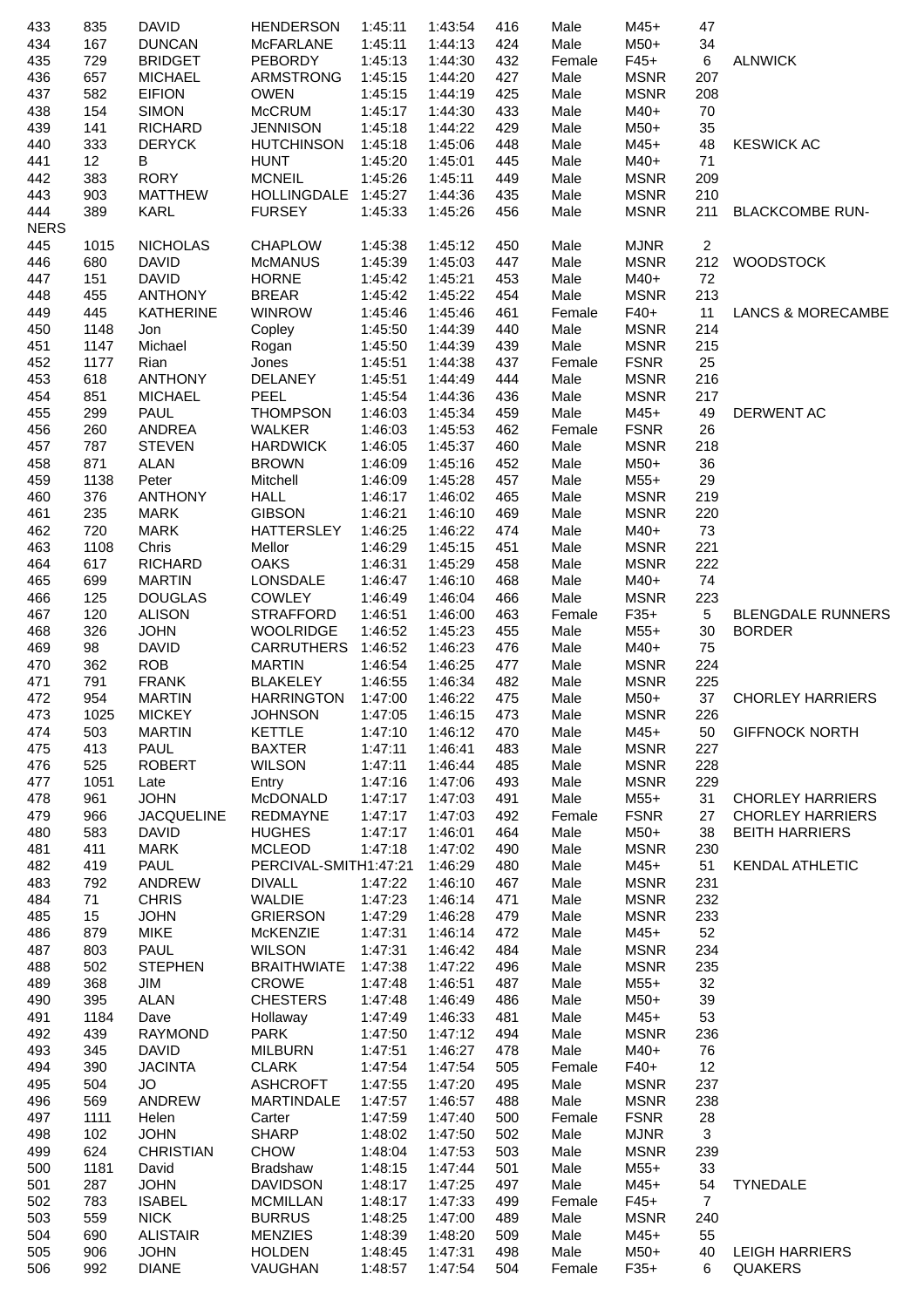| 507        | 178         | <b>IAN</b>                  | <b>BETTS</b>           | 1:49:01            | 1:48:32            | 515        | Male           | M40+                       | 77               |                        |
|------------|-------------|-----------------------------|------------------------|--------------------|--------------------|------------|----------------|----------------------------|------------------|------------------------|
| 508        | 297         | <b>HELEN</b>                | SAVAGE                 | 1:49:03            | 1:48:49            | 522        | Female         | $F35+$                     | $\overline{7}$   |                        |
| 509        | 473         | <b>JOHN</b>                 | <b>HAMON</b>           | 1:49:09            | 1:48:23            | 511        | Male           | <b>MSNR</b>                | 241              |                        |
| 510        | 562         | <b>GEOFF</b>                | <b>HAMON</b>           | 1:49:09            | 1:48:22            | 510        | Male           | <b>MSNR</b>                | 242              | ST HELENS SUTTON       |
| 511        | 935         | <b>SCOTT</b>                | <b>TELFER</b>          | 1:49:10            | 1:48:30            | 514        | Male           | M40+                       | 78               |                        |
| 512        | 972         | <b>MICHAEL</b>              | ELAND                  | 1:49:11            | 1:48:44            | 519        | Male           | $M55+$                     | 34               |                        |
| 513        | 585         | <b>STEWART</b>              | <b>GRANT</b>           | 1:49:12            | 1:48:15            | 508        | Male           | $M55+$                     | 35               | <b>CUMBERLAND AC</b>   |
| 514        | 1126        | Helen                       | Armstrong              | 1:49:16            | 1:48:47            | 521        | Female         | $F40+$                     | 13               |                        |
| 515        | 202         | <b>PAUL</b>                 | <b>FRY</b>             | 1:49:16            | 1:48:28            | 513        | Male           | M40+                       | 79               | <b>KENDAL</b>          |
| 516        | 862         | <b>MAUREEN</b>              | <b>CAMPBELL</b>        | 1:49:17            | 1:48:26            | 512        | Female         | $F35+$                     | 8                | <b>DUMFRIES RC</b>     |
| 517        | 236         | ANDREA                      | <b>BOOTH</b>           | 1:49:24            | 1:48:34            | 517        | Female         | $F45+$                     | $\bf 8$          |                        |
| 518        | 652         | <b>CECILIA</b>              | <b>FITZSIMONS</b>      | 1:49:25            | 1:48:53            | 524        | Female         | $F50+$                     | $\overline{7}$   | ST HELENS SUTTONS      |
| 519        | 527         | CAMPBELL                    | <b>WILSON</b>          | 1:49:28            | 1:48:06            | 507        | Male           | $M40+$                     | 80               |                        |
| 520        | 744         | <b>GRAHAM</b>               | <b>BANKS</b>           | 1:49:30            | 1:49:25            | 535        | Male           | $M50+$                     | 41               | <b>CUMB ATHLETIC</b>   |
| 521        | 508         | <b>HARRY</b>                | McLEAN                 | 1:49:31            | 1:48:46            | 520        | Male           | M40+                       | 81               |                        |
| 522        | 740         | <b>HAMISH</b>               | <b>MCKENZIE</b>        | 1:49:32            | 1:48:52            | 523        | Male           | $M55+$                     | 36               |                        |
| 523        | 348         | <b>JAMIE</b>                | <b>SIMPSON</b>         | 1:49:34            | 1:49:34            | 537        | Male           | <b>MJNR</b>                | $\overline{4}$   |                        |
| 524<br>525 | 16<br>216   | <b>JOHN</b><br><b>CRAIG</b> | LEONARD<br>WALLACE     | 1:49:34<br>1:49:39 | 1:49:30<br>1:48:06 | 536<br>506 | Male<br>Male   | <b>MSNR</b><br><b>MSNR</b> | 243<br>244       |                        |
|            | 404         | CHRISTOPHER WINSPEAR        |                        |                    | 1:48:35            | 518        | Male           | <b>MSNR</b>                | 245              |                        |
| 526<br>527 | 646         | <b>PETER</b>                | <b>RAYNOR</b>          | 1:49:45<br>1:49:48 |                    | 530        | Male           | <b>MSNR</b>                | 246              |                        |
| 528        | 1219        | Edward                      | Henderson              | 1:49:48            | 1:49:10<br>1:48:57 | 526        | Male           | <b>MSNR</b>                | 247              |                        |
| 529        | 786         | <b>KENN</b>                 | <b>HAUGHTON</b>        | 1:49:49            | 1:49:21            | 533        | Male           | <b>MSNR</b>                | 248              |                        |
| 530        | 324         | <b>JOHN</b>                 | <b>STANDRING</b>       | 1:49:53            | 1:49:11            | 532        | Male           | $M55+$                     | 37               | <b>HARTSHEAD RC</b>    |
| 531        | 854         | <b>VIVIENNE</b>             | <b>WINTER</b>          | 1:50:00            | 1:49:25            | 534        | Female         | $F35+$                     | $\boldsymbol{9}$ |                        |
| 532        | 1185        | Roger                       | Jackson                | 1:50:03            | 1:48:55            | 525        | Male           | $M55+$                     | 38               |                        |
| 533        | 462         | <b>STEPHEN</b>              | <b>HALSTEAD</b>        | 1:50:06            | 1:48:33            | 516        | Male           | $M45+$                     | 56               |                        |
| 534        | 768         | ANDREW                      | <b>WILL</b>            | 1:50:17            | 1:49:00            | 527        | Male           | M40+                       | 82               |                        |
| 535        | 588         | <b>JONATHAN</b>             | <b>KENNEDY</b>         | 1:50:21            | 1:49:51            | 541        | Male           | <b>MSNR</b>                | 249              |                        |
| 536        | 1105        | Louise                      | <b>Button</b>          | 1:50:27            | 1:49:49            | 539        | Female         | $F35+$                     | 10               |                        |
| 537        | 1091        | Phillip                     | Pratt                  | 1:50:28            | 1:49:08            | 529        | Male           | <b>MSNR</b>                | 250              |                        |
| 538        | 217         | CARL                        | McGLASSON              | 1:50:36            | 1:49:04            | 528        | Male           | <b>MSNR</b>                | 251              |                        |
| 539        | 1191        | Sue                         | Power                  | 1:50:37            | 1:50:26            | 549        | Female         | $F35+$                     | 11               |                        |
| 540        | 608         | <b>FIONA</b>                | <b>PALLISER</b>        | 1:50:37            | 1:49:10            | 531        | Female         | <b>FSNR</b>                | 29               |                        |
| 541        | 1099        | W                           | Duncan                 | 1:50:38            | 1:50:10            | 545        | Male           | $M50+$                     | 42               |                        |
| 542        | 910         | <b>JONATHAN</b>             | WALKINGSHAW 1:50:38    |                    | 1:50:11            | 546        | Male           | <b>MSNR</b>                | 252              |                        |
| 543        | 1159        | Steve                       | Reeves                 | 1:50:41            | 1:50:07            | 544        | Male           | <b>MSNR</b>                | 253              |                        |
| 544        | 118         | <b>DAVID</b>                | ADAMS                  | 1:50:41            | 1:49:52            | 542        | Male           | $M55+$                     | 39               |                        |
| 545        | 796         | <b>LYNN</b>                 | <b>WOOLCOCK</b>        | 1:50:47            | 1:49:34            | 538        | Female         | <b>FSNR</b>                | 30               |                        |
| 546        | 370         | CAROL                       | <b>ARCHER</b>          | 1:50:55            | 1:50:13            | 548        | Female         | $F40+$                     | 14               |                        |
| 547        | 751         | PAUL                        | <b>BUTTON</b>          | 1:50:58            | 1:49:51            | 540        | Male           | $M50+$                     | 43               |                        |
| 548        | 864         | <b>JOHN</b>                 | <b>PAYNE</b>           | 1:51:05  1:49:55   |                    | 543        | Male           | M40+                       | 83               | <b>BORDER HARRIERS</b> |
| 549        | 705         | SARAH                       | <b>PATERSON</b>        | 1:51:05            | 1:50:27            | 550        | Female         | $F35+$                     | 12               |                        |
| 550        | 1214        | Stephen                     | <b>Barlow</b>          | 1:51:09            | 1:50:45            | 556        | Male           | <b>MSNR</b>                | 254              |                        |
| 551        | 222         | <b>MARK</b>                 | GASCOIGNE              | 1:51:19            | 1:51:06            | 564        | Male           | $M45+$                     | 57               |                        |
| 552        | 196         | <b>STEPHEN</b>              | <b>SULLIVAN</b>        | 1:51:23            | 1:50:36            | 552        | Male           | $M55+$                     | 40               |                        |
| 553        | 1079        | Michael                     | Ald                    | 1:51:27            | 1:50:42            | 554        | Male           | M40+                       | 84               |                        |
| 554        | 978         | <b>SUE</b>                  | <b>BOOTH</b>           | 1:51:28            | 1:50:12            | 547        | Female         | $F40+$                     | 15               | <b>CUMBERLAND A C</b>  |
| 555        | 296         | MARK                        | <b>HARRISON</b>        | 1:51:28            | 1:50:44            | 555        | Male           | <b>MSNR</b>                | 255              |                        |
| 556        | 132         | ALFRED G                    | <b>ROBERTS</b>         | 1:51:30            | 1:51:05            | 563        | Male           | $M55+$                     | 41               |                        |
| 557        | 1194        | Paul                        | Coan                   | 1:51:31            | 1:51:22            | 570        | Male           | $M45+$                     | 58               |                        |
| 558        | 498         | <b>MARTYN</b>               | <b>WEEKS</b>           | 1:51:37            | 1:50:42            | 553        | Male           | M40+                       | 85               |                        |
| 559        | 1009        | <b>GILLIAN</b>              | <b>ELLIOTT</b>         | 1:51:40            | 1:51:10            | 565        | Female         | $F40+$                     | 16               |                        |
| 560        | 214         | <b>PAUL</b>                 | KIRTLEY                | 1:51:44            | 1:50:50            | 557        | Male           | M40+                       | 86               |                        |
| 561        | 1175        | Judith                      | <b>Burchett</b>        | 1:51:45            | 1:50:34            | 551        | Female         | <b>FSNR</b>                | 31               |                        |
| 562        | 97          | <b>CATHERINE</b>            | <b>BENT</b>            | 1:51:47            | 1:51:15            | 567        | Female         | <b>FSNR</b>                | 32               |                        |
| 563        | 328         | <b>KEVIN</b>                | <b>MITCHELL</b>        | 1:51:53            | 1:50:52            | 558        | Male           | <b>MSNR</b>                | 256              |                        |
| 564        | 739         | <b>FRANK</b>                | <b>CUMMINGS</b>        | 1:51:57            | 1:51:54            | 584        | Male           | $M55+$                     | 42               |                        |
| 565        | 269         | <b>CHRIS</b>                | <b>SLONE</b>           | 1:51:59            | 1:51:02            | 562        | Male           | <b>MSNR</b>                | 257              |                        |
| 566        | 773         | <b>STEVE</b>                | <b>CROWE</b>           | 1:52:00            | 1:50:54            | 559        | Male           | <b>MSNR</b>                | 258              |                        |
| 567        | 270         | PHILIP                      | <b>MAGUIRE</b>         | 1:52:00            | 1:51:19            | 569        | Male           | M40+                       | 87               |                        |
| 568        | 897         | ANDREW                      | <b>MCARTHUR</b>        | 1:52:11            | 1:51:01            | 560        | Male           | <b>MSNR</b>                | 259              |                        |
| 569        | 117         | <b>DREW</b>                 | <b>LOWTHIAN</b>        | 1:52:17            | 1:51:45            | 579        | Male           | <b>MJNR</b>                | $\overline{5}$   | <b>ALMOST ATHLETES</b> |
| 570        | 91          | <b>STUART</b>               | <b>LOWTHIAN</b>        | 1:52:18            | 1:51:46            | 580        | Male           | M45+                       | 59               | <b>ALMOST ATHLETES</b> |
| 571        | 42          | <b>DAVID</b>                | JAMESON                | 1:52:20            | 1:51:24            | 571        | Male           | <b>MSNR</b>                | 260              |                        |
| 572        | 912         | <b>MARTIN</b>               | O'GORMAN               | 1:52:23            | 1:51:11            | 566        | Male           | <b>MSNR</b>                | 261              |                        |
| 573        | 612         | <b>MAURICE</b>              | <b>SLATER</b>          | 1:52:24            | 1:51:17            | 568        | Male           | $M55+$                     | 43               |                        |
| 574        | 533         | <b>SORREL</b>               | <b>HOPKINS</b>         | 1:52:25            | 1:51:26            | 572        | Female         | $F35+$                     | 13               |                        |
| 575        | 1122<br>108 | Robin<br><b>BEN</b>         | McBorne<br><b>EAST</b> | 1:52:28<br>1:52:32 | 1:51:30            | 574        | Male<br>Female | <b>MSNR</b><br><b>FSNR</b> | 262<br>33        |                        |
| 576<br>577 | 714         | <b>STEVE</b>                | WHITEHEAD              | 1:52:35            | 1:51:02<br>1:51:28 | 561<br>573 | Male           | <b>MSNR</b>                | 263              |                        |
| 578        | 743         | <b>MARK</b>                 | CAMPBELL               | 1:52:35            | 1:52:26            | 600        | Male           | <b>MSNR</b>                | 264              |                        |
| 579        | 576         | SARAH                       | <b>JOHNSON</b>         | 1:52:35            | 1:52:06            | 591        | Female         | <b>FSNR</b>                | 34               |                        |
| 580        | 80          | <b>STEVE</b>                | <b>MELLOWS</b>         | 1:52:37            | 1:51:40            | 576        | Male           | M40+                       | 88               |                        |
| 581        | 807         | <b>HELEN</b>                | <b>RIDDLE</b>          | 1:52:38            | 1:51:53            | 582        | Female         | <b>FSNR</b>                | 35               |                        |
|            |             |                             |                        |                    |                    |            |                |                            |                  |                        |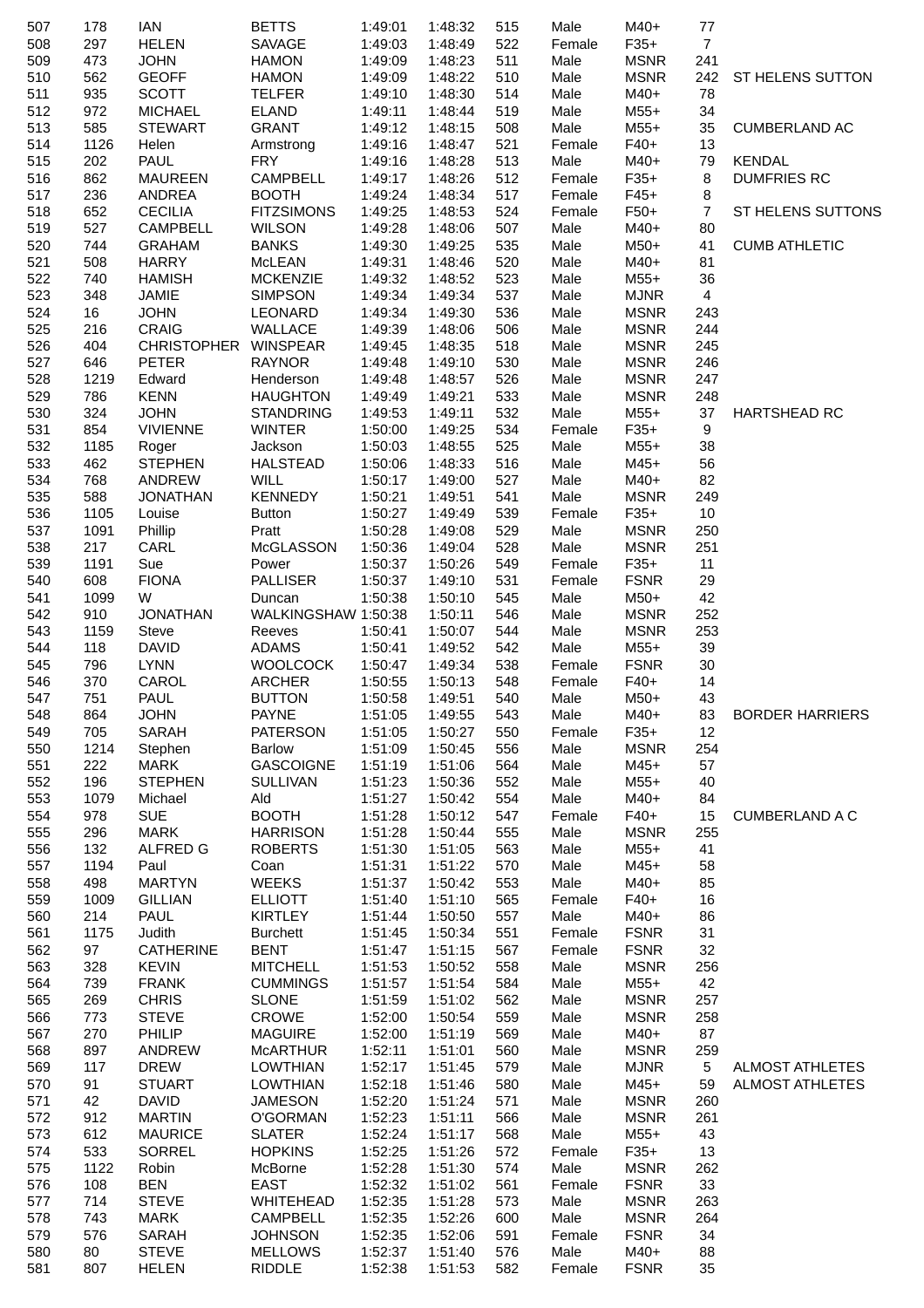| 582        | 754  | <b>RICHARD</b>         | <b>DOUGLAS</b>            | 1:52:39 | 1:52:32 | 604 | Male         | <b>MSNR</b> | 265              |                          |
|------------|------|------------------------|---------------------------|---------|---------|-----|--------------|-------------|------------------|--------------------------|
| 583        | 457  | KARL                   | <b>DOUGLAS</b>            | 1:52:40 | 1:51:44 | 578 | Male         | M40+        | 89               |                          |
| 584        | 536  | <b>SEBASTIAN</b>       | <b>PHELPS</b>             | 1:52:41 | 1:52:40 | 607 | Male         | <b>MSNR</b> | 266              |                          |
| 585        | 901  | <b>FIONA</b>           | <b>GROVE</b>              | 1:52:42 | 1:52:29 | 603 | Female       | $F35+$      | 14               |                          |
| 586        | 448  | <b>DOUGLAS</b>         | <b>BALL</b>               | 1:52:43 | 1:51:58 | 587 | Male         | $M50+$      | 44               | LOW FELL GATESHEAD       |
| 587        | 772  | ERIC                   | <b>BAIRD</b>              | 1:52:45 | 1:52:03 | 590 | Male         | M50+        | 45               |                          |
| 588        | 1080 | Craig                  | Melrose                   | 1:52:55 | 1:52:47 | 608 | Male         | <b>MSNR</b> | 267              |                          |
| 589        | 933  | <b>MARTIN</b>          | <b>BROWNE</b>             | 1:52:55 | 1:51:44 | 577 | Male         | $M40+$      | 90               | ABBEY RUNNERS            |
| 590        | 522  | <b>ALEX</b>            | <b>BURTON</b>             | 1:52:56 | 1:51:54 | 583 | Male         | M45+        | 60               |                          |
| 591        | 952  | <b>NIGEL</b>           | <b>HALL</b>               | 1:52:58 | 1:51:33 | 575 | Male         | $M40+$      | 91               |                          |
| 592        | 197  | <b>FIONA</b>           | <b>HENTLEY</b>            | 1:53:06 | 1:53:06 | 618 | Female       | <b>FSNR</b> | 36               |                          |
| 593        | 101  | <b>MICHEAL</b>         | <b>HARRISON</b>           | 1:53:07 | 1:51:53 | 581 | Male         | $M55+$      | 44               |                          |
| 594        | 1173 | Adam                   | Herdman                   | 1:53:08 | 1:52:00 | 588 | Male         | $M50+$      | 46               |                          |
| 595        | 986  | <b>TONY</b>            | <b>WOOTON</b>             | 1:53:10 | 1:52:19 | 597 | Male         | <b>MSNR</b> | 268              |                          |
| 596        | 969  | <b>JACKIE</b>          | <b>BROWN</b>              | 1:53:10 | 1:51:56 | 585 | Female       | <b>FSNR</b> | 37               |                          |
| 597        | 874  | ANNA                   | MILLS                     | 1:53:11 | 1:51:56 | 586 | Female       | <b>FSNR</b> | 38               |                          |
| 598        | 244  | <b>DAVID</b>           | LEWIS                     | 1:53:13 | 1:52:19 | 596 | Male         | $M55+$      | 45               | <b>BLAYDON HARRIERS</b>  |
| 599        | 453  | <b>EILEEN</b>          | ARMSTRONG                 | 1:53:14 | 1:52:20 | 599 | Female       | $F50+$      | 8                | <b>TYNEDALE</b>          |
| 600        | 472  | <b>DOUGLAS</b>         | <b>HOWIESON</b>           | 1:53:16 | 1:52:35 | 605 | Male         | $M40+$      | 92               |                          |
|            | 747  | <b>JONATHON</b>        | <b>CHAPMAN</b>            | 1:53:17 | 1:52:40 | 606 |              | <b>MSNR</b> |                  |                          |
| 601<br>602 | 767  | <b>TOM</b>             | <b>JONES</b>              | 1:53:19 | 1:52:20 | 598 | Male<br>Male | M50+        | 269<br>47        |                          |
| 603        | 456  | <b>PAUL</b>            | <b>MORGAN</b>             | 1:53:22 | 1:52:10 | 592 | Male         | <b>MSNR</b> |                  |                          |
|            |      |                        |                           |         | 1:52:54 |     |              |             | 270              |                          |
| 604        | 948  | <b>MARGARET</b>        | <b>DEAS</b>               | 1:53:24 |         | 610 | Female       | $F45+$      | $\boldsymbol{9}$ |                          |
| 605        | 883  | GILL                   | GARDNER                   | 1:53:26 | 1:52:12 | 593 | Female       | $F40+$      | 17               |                          |
| 606        | 884  | JIM                    | GARDNER                   | 1:53:26 | 1:52:12 | 594 | Male         | M40+        | 93               |                          |
| 607        | 579  | <b>ANNE</b>            | <b>ABBS</b>               | 1:53:31 | 1:52:01 | 589 | Female       | $F40+$      | 18               |                          |
| 608        | 545  | ANDREW                 | <b>WOODCOCK</b>           | 1:53:45 | 1:52:16 | 595 | Male         | <b>MSNR</b> | 271              |                          |
| 609        | 476  | JAMIE                  | <b>WOODCOCK</b>           | 1:53:57 | 1:52:26 | 601 | Male         | <b>MSNR</b> | 272              |                          |
| 610        | 664  | <b>JAMES</b>           | <b>TATE</b>               | 1:53:57 | 1:52:28 | 602 | Male         | <b>MSNR</b> | 273              |                          |
| 611        | 892  | <b>TONY</b>            | <b>McGUIRK</b>            | 1:54:00 | 1:52:54 | 611 | Male         | $M40+$      | 94               |                          |
| 612        | 1088 | Bryan                  | Cox                       | 1:54:00 | 1:53:01 | 615 | Male         | <b>MSNR</b> | 274              |                          |
| 613        | 995  | <b>MICHAEL</b>         | <b>BAILEY</b>             | 1:54:02 | 1:52:58 | 612 | Male         | <b>MSNR</b> | 275              |                          |
| 614        | 250  | <b>AUSTEN</b>          | <b>RAINE</b>              | 1:54:03 | 1:52:53 | 609 | Male         | $M55+$      | 46               | <b>WIGTON R R</b>        |
| 615        | 998  | <b>ROBIN</b>           | <b>TOWNS</b>              | 1:54:09 | 1:53:05 | 616 | Male         | <b>MSNR</b> | 276              | QUAKER                   |
| 616        | 999  | <b>SHARRON</b>         | <b>TOWNS</b>              | 1:54:10 | 1:53:06 | 617 | Female       | $F35+$      | 15               | <b>QUAKERS</b>           |
| 617        | 817  | <b>YVONNE</b>          | <b>KIRBY</b>              | 1:54:23 | 1:54:23 | 630 | Female       | $F35+$      | 16               |                          |
| 618        | 560  | <b>LOUISA</b>          | TWEEDALE                  | 1:54:24 | 1:53:00 | 613 | Female       | <b>FSNR</b> | 39               |                          |
| 619        | 586  | <b>STEVEN</b>          | <b>ARCHIBLAD</b>          | 1:54:24 | 1:53:00 | 614 | Male         | <b>MSNR</b> | 277              |                          |
| 620        | 638  | GED                    | <b>ACTON</b>              | 1:54:37 | 1:53:41 | 620 | Male         | <b>MSNR</b> | 278              |                          |
| 621        | 1132 | Claire                 | Prescott                  | 1:54:41 | 1:53:20 | 619 | Female       | <b>FSNR</b> | 40               |                          |
| 622        | 1103 | David                  | Kidd                      | 1:54:41 | 1:54:38 | 637 | Male         | $M45+$      | 61               |                          |
| 623        | 926  | <b>DAVID</b>           | LEARY                     | 1:54:52 | 1:53:56 | 623 | Male         | $M55+$      | 47               |                          |
| 624        | 394  | <b>KEVIN</b>           | <b>CHAPLOW</b>            | 1:54:52 | 1:54:26 | 631 | Male         | <b>MSNR</b> | 279              |                          |
| 625        | 1016 | ANDREW                 | <b>CHAPLOW</b>            | 1:54:52 | 1:54:27 | 632 | Male         | M40+        | 95               |                          |
| 626        | 1140 | Cora Anne              | Dodds                     | 1:54:54 | 1:53:53 | 622 | Female       | $F35+$      | 17               |                          |
| 627        | 1143 | Emma                   | Davis                     | 1:54:57 | 1:54:21 | 628 | Female       | <b>FSNR</b> | 41               |                          |
| 628        | 537  | <b>CHRISTINE</b>       | <b>BRADLEY</b>            | 1:55:05 | 1:54:39 | 638 | Female       | <b>FSNR</b> | 42               | <b>BLENGDALE RUNNERS</b> |
| 629        | 561  | <b>PETER</b>           | <b>GRAHAM</b>             | 1:55:07 | 1:54:52 | 641 | Male         | <b>MSNR</b> | 280              |                          |
| 630        | 104  | AMANDA                 | <b>MITCHINSON</b>         | 1:55:12 | 1:55:04 | 650 | Female       | <b>FSNR</b> | 43               |                          |
| 631        | 44   | <b>JEFFREY</b>         | <b>BLAIR</b>              | 1:55:14 | 1:54:13 | 625 | Male         | M50+        | 48               |                          |
| 632        | 1001 | <b>JEAN</b>            | <b>ROBSON</b>             | 1:55:15 | 1:53:59 | 624 | Female       | $F45+$      | 10               | ADAL                     |
| 633        | 1174 |                        |                           | 1:55:15 | 1:54:21 | 629 | Female       | $F35+$      | 18               |                          |
| 634        | 540  | Anita<br><b>GARETH</b> | Barker<br><b>BARTLETT</b> | 1:55:16 | 1:53:48 | 621 | Male         | M40+        | 96               | <b>EAST END RUNNERS</b>  |
|            | 921  |                        | <b>NIXON</b>              | 1:55:25 |         | 639 | Female       | F50+        | 9                |                          |
| 635        |      | <b>ISHBEL</b>          |                           |         | 1:54:48 |     |              |             |                  |                          |
| 636        | 379  | CAROL                  | <b>WILKINSON</b>          | 1:55:27 | 1:54:52 | 642 | Female       | $F40+$      | 19               | LANCASTER MORECAMBE      |
| 637        | 62   | DARREN LEE             | <b>PEAT</b>               | 1:55:33 | 1:55:17 | 655 | Male         | <b>MSNR</b> | 281              | ARMY                     |
| 638        | 1113 | John                   | Lannaghan                 | 1:55:33 | 1:55:03 | 646 | Male         | <b>MSNR</b> | 282              |                          |
| 639        | 994  | <b>KEITH</b>           | <b>FORRESTER</b>          | 1:55:34 | 1:54:13 | 626 | Male         | M50+        | 49               |                          |
| 640        | 355  | <b>KAREN</b>           | <b>REID</b>               | 1:55:35 | 1:54:56 | 643 | Female       | <b>FSNR</b> | 44               |                          |
| 641        | 599  | <b>CHRISTINA</b>       | <b>FLETCHER</b>           | 1:55:35 | 1:54:57 | 645 | Female       | <b>FSNR</b> | 45               |                          |
| 642        | 842  | LIZ                    | <b>KIPPAX</b>             | 1:55:37 | 1:55:21 | 657 | Female       | $F45+$      | 11               |                          |
| 643        | 875  | <b>ROD</b>             | <b>JEFFERSON</b>          | 1:55:39 | 1:55:03 | 648 | Male         | $M55+$      | 48               |                          |
| 644        | 1119 | <b>Steve</b>           | Johnston                  | 1:55:39 | 1:54:20 | 627 | Male         | <b>MSNR</b> | 283              |                          |
| 645        | 1146 | Christina              | McGuire                   | 1:55:42 | 1:55:03 | 649 | Female       | $F40+$      | 20               |                          |
| 646        | 1056 | Late                   | Entry                     | 1:55:44 | 1:54:51 | 640 | Male         | <b>MSNR</b> | 284              |                          |
| 647        | 736  | <b>SUSAN</b>           | <b>SKIRROW</b>            | 1:55:47 | 1:55:03 | 647 | Female       | <b>FSNR</b> | 46               | <b>ALNWICK</b>           |
| 648        | 631  | <b>CATHY</b>           | <b>BAILEY</b>             | 1:55:52 | 1:55:33 | 662 | Female       | $F45+$      | 12               |                          |
| 649        | 797  | <b>FIONA</b>           | <b>PERCY</b>              | 1:55:54 | 1:54:32 | 635 | Female       | <b>FSNR</b> | 47               |                          |
| 650        | 798  | <b>MICHEAL</b>         | <b>TURNER</b>             | 1:55:54 | 1:54:31 | 634 | Male         | M40+        | 97               |                          |
| 651        | 517  | <b>EDMUND</b>          | <b>SHIELDS</b>            | 1:55:55 | 1:54:33 | 636 | Male         | M45+        | 62               |                          |
| 652        | 520  | <b>NICOLA</b>          | <b>LEACH</b>              | 1:55:56 | 1:55:33 | 663 | Female       | $F40+$      | 21               |                          |
| 653        | 857  | <b>ALLISON</b>         | <b>HALL</b>               | 1:55:56 | 1:55:27 | 659 | Female       | $F35+$      | 19               | <b>CUMBERLAND AC</b>     |
| 654        | 374  | <b>CHRIS</b>           | <b>PEARSON</b>            | 1:55:56 | 1:55:29 | 660 | Male         | <b>MSNR</b> | 285              |                          |
| 655        | 725  | <b>AUDREY</b>          | <b>STEWART</b>            | 1:55:57 | 1:55:38 | 664 | Female       | $F45+$      | 13               | <b>ALNWICK</b>           |
| 656        | 757  | PHIL                   | <b>JONES</b>              | 1:55:58 | 1:55:05 | 651 | Male         | <b>MSNR</b> | 286              |                          |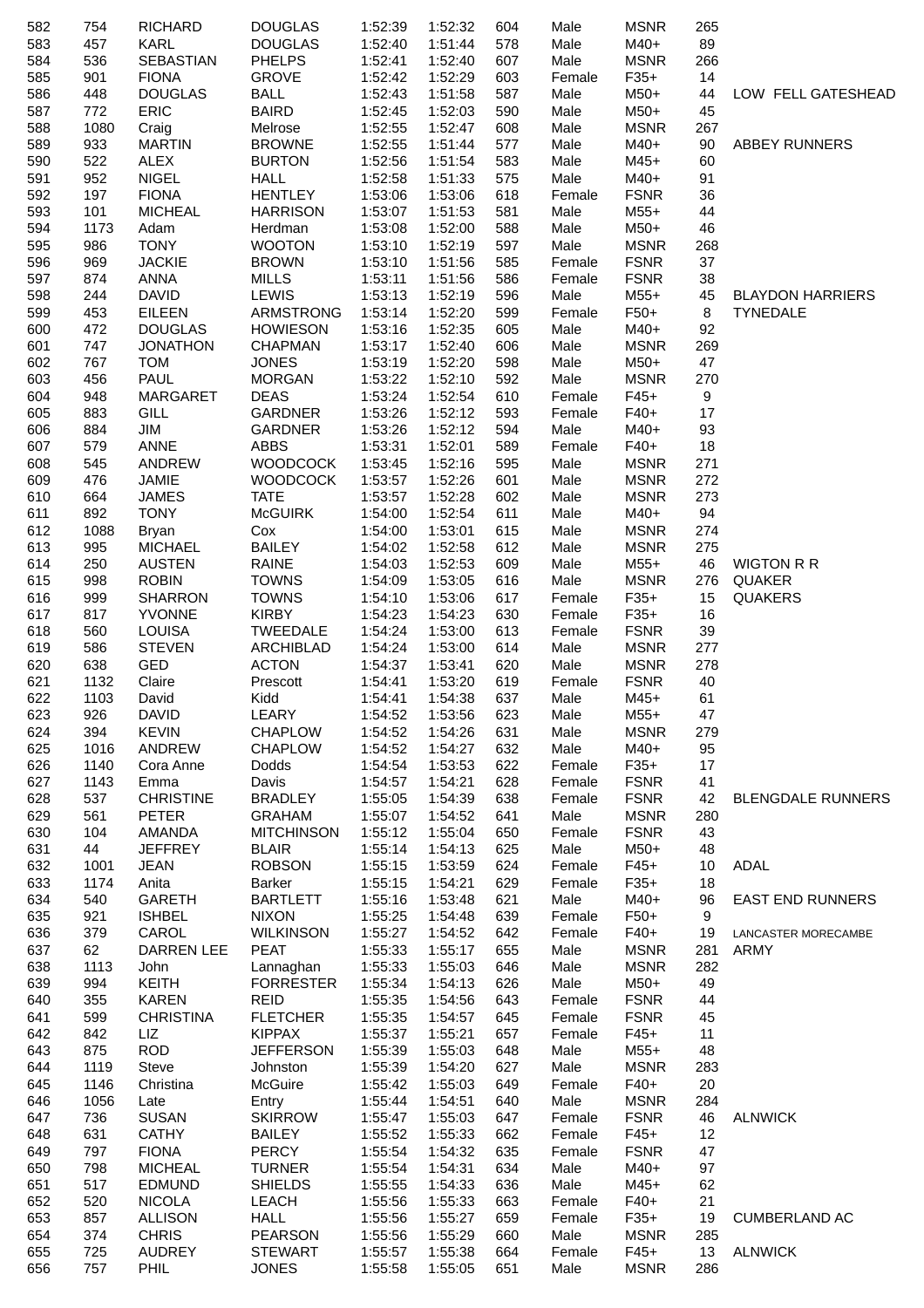| 657 | 59   | <b>WAYNE</b>      | <b>OKOPSKYJ</b>              | 1:56:00 | 1:55:43 | 665 | Male   | M40+        | 98        | <b>UK ATHLETICS</b>      |
|-----|------|-------------------|------------------------------|---------|---------|-----|--------|-------------|-----------|--------------------------|
| 658 | 60   | <b>ALAN</b>       | <b>SMITH</b>                 | 1:56:03 | 1:55:46 | 667 | Male   | <b>MSNR</b> | 287       | <b>UK ATHLETICS</b>      |
| 659 | 407  | <b>WILLIAM</b>    | <b>FRASER</b>                | 1:56:03 | 1:54:30 | 633 | Male   | $M55+$      | 49        |                          |
| 660 | 1110 | Lindsay           | Kay                          | 1:56:08 | 1:55:44 | 666 | Female | $F45+$      | 14        |                          |
| 661 | 1198 | Patricia          | Gallagher                    | 1:56:08 | 1:55:29 | 661 | Female | $F45+$      | 15        |                          |
| 662 | 756  | <b>ROBERT</b>     | <b>PRICE</b>                 | 1:56:11 | 1:55:06 | 652 | Male   | <b>MSNR</b> | 288       |                          |
| 663 | 1183 | Harry             | Brannigan                    | 1:56:12 | 1:54:56 | 644 | Male   | M50+        | 50        |                          |
| 664 | 644  | <b>CHRISTINE</b>  | <b>CLEMIE</b>                | 1:56:14 | 1:55:23 | 658 | Female | F50+        | 10        | <b>DUMFRIES R C</b>      |
| 665 | 671  | <b>SUSAN</b>      | <b>WILSON</b>                | 1:56:22 | 1:55:49 | 669 | Female | $F35+$      | 20        | <b>ELSWICK HARRIERS</b>  |
| 666 | 501  | <b>ANTHONY</b>    | COBB                         | 1:56:22 | 1:55:20 | 656 | Male   | M40+        | 99        |                          |
| 667 | 116  | <b>ROSE</b>       | <b>THOMAS</b>                | 1:56:24 | 1:55:56 | 670 | Female | $F50+$      | 11        | <b>SPA TANS</b>          |
| 668 | 1187 | Jason             | Saunt                        | 1:56:24 | 1:55:16 | 654 | Male   | <b>MSNR</b> |           |                          |
|     |      |                   |                              |         | 1:55:12 |     |        |             | 289<br>51 |                          |
| 669 | 436  | <b>SIMON</b>      | <b>HANLEY</b>                | 1:56:35 |         | 653 | Male   | M50+        |           |                          |
| 670 | 158  | <b>RAYMENT</b>    | <b>NEALE</b>                 | 1:56:53 | 1:55:59 | 671 | Male   | M50+        | 52        |                          |
| 671 | 647  | <b>VICTOR</b>     | CASTRO-QUIROGA1:56:531:56:43 |         |         | 678 | Male   | <b>MSNR</b> | 290       |                          |
| 672 | 1003 | CAROL             | <b>JACKOSN</b>               | 1:56:55 | 1:56:43 | 677 | Female | <b>FSNR</b> | 48        |                          |
| 673 | 145  | <b>RICHARD</b>    | <b>KIRKHAM</b>               | 1:57:07 | 1:56:41 | 676 | Male   | <b>MSNR</b> | 291       | <b>BLENGDALE RUNNERS</b> |
| AC  |      |                   |                              |         |         |     |        |             |           |                          |
| 674 | 713  | <b>WILLIAM</b>    | <b>RICHARDS</b>              | 1:57:10 | 1:55:47 | 668 | Male   | $M55+$      | 50        | <b>DURHAM CITY</b>       |
| 675 | 1202 | Anthony           | Hoey                         | 1:57:17 | 1:57:11 | 686 | Male   | <b>MSNR</b> | 292       |                          |
| 676 | 1160 | Louise            | Thorpe                       | 1:57:19 | 1:56:36 | 674 | Female | <b>FSNR</b> | 49        |                          |
| 677 | 354  | <b>KERRY</b>      | <b>WILSON</b>                | 1:57:27 | 1:56:04 | 672 | Female | <b>FSNR</b> | 50        |                          |
| 678 | 386  | Tam               | <b>CONNELLY</b>              | 1:57:34 | 1:57:06 | 681 | Male   | $M55+$      | 51        |                          |
| 679 | 1209 | Robert            | Osborne                      | 1:57:35 | 1:56:20 | 673 | Male   | <b>MSNR</b> | 293       |                          |
| 680 | 1142 | Isobel            | Chlopas                      | 1:57:44 | 1:57:09 | 684 | Female | $F50+$      | 12        |                          |
| 681 | 1059 | Late              | Entry                        | 1:57:48 | 1:57:08 | 683 | Male   | <b>MSNR</b> | 294       |                          |
| 682 | 733  | <b>SUE</b>        | <b>BOLAM</b>                 | 1:58:01 | 1:57:42 | 694 | Female | $F40+$      | 22        | <b>ALNWICK</b>           |
| 683 | 321  | <b>MATTHEW</b>    | <b>ABBOTT</b>                | 1:58:01 | 1:57:11 | 685 | Male   | <b>MSNR</b> | 295       |                          |
| 684 | 956  | LINZI             | <b>BRUSSELS</b>              | 1:58:05 | 1:58:05 | 703 | Female | <b>FSNR</b> | 51        | <b>CHORLEY HARRIERS</b>  |
| 685 | 276  | <b>JON</b>        | McLEOD                       | 1:58:08 | 1:56:39 | 675 | Male   | <b>MSNR</b> | 296       |                          |
| 686 | 400  | <b>LINDSEY</b>    | <b>MILNE</b>                 | 1:58:20 | 1:57:36 | 691 | Female | <b>FSNR</b> | 52        |                          |
| 687 | 358  | <b>TAMI</b>       | <b>BURRELL</b>               | 1:58:21 | 1:56:58 | 679 | Female | <b>FSNR</b> | 53        |                          |
| 688 | 401  | <b>IAN</b>        | <b>MILNE</b>                 | 1:58:21 | 1:57:37 | 693 | Male   | M40+        | 100       | <b>KESWICK</b>           |
| 689 | 785  | <b>TERESA</b>     | <b>COLLERTON</b>             | 1:58:24 | 1:57:35 | 690 | Female | $F40+$      | 23        |                          |
| 690 | 784  | PHIL              | <b>COLLERTON</b>             | 1:58:24 |         | 692 | Male   | M40+        | 101       |                          |
|     |      |                   |                              |         | 1:57:36 |     |        |             | 21        |                          |
| 691 | 868  | <b>HELEN</b>      | <b>STEPHENSON</b>            | 1:58:27 | 1:57:05 | 680 | Female | $F35+$      |           |                          |
| 692 | 776  | PAUL              | <b>BISHOP</b>                | 1:58:28 | 1:57:48 | 698 | Male   | M40+        | 102       |                          |
| 693 | 763  | <b>JOE</b>        | <b>COUPER</b>                | 1:58:32 | 1:57:33 | 689 | Male   | M40+        | 103       |                          |
| 694 | 1040 | GARY              | <b>WILSON</b>                | 1:58:32 | 1:57:47 | 697 | Male   | M40+        | 104       |                          |
| 695 | 1062 | Late              | Entry                        | 1:58:34 | 1:57:08 | 682 | Male   | <b>MSNR</b> | 297       |                          |
| 696 | 812  | <b>LYNDA</b>      | <b>JOHNSON</b>               | 1:58:38 | 1:58:15 | 706 | Female | $F35+$      | 22        |                          |
| 697 | 365  | CALLUM            | <b>THOMSON</b>               | 1:58:45 | 1:57:21 | 688 | Male   | <b>MSNR</b> |           | 298 ADAC                 |
| 698 | 346  | <b>MICHAEL</b>    | <b>WINDER</b>                | 1:58:45 | 1:57:21 | 687 | Male   | <b>MSNR</b> | 299       |                          |
| 699 | 1035 | ANDREW            | <b>NELSON</b>                | 1:58:51 | 1:58:24 | 708 | Male   | M40+        | 105       |                          |
| 700 | 364  | <b>STEVE</b>      | <b>CAMPBELL</b>              | 1:58:54 | 1:57:57 | 699 | Male   | $M45+$      | 63        |                          |
| 701 | 335  | <b>STEPHEN</b>    | <b>DUFFY</b>                 | 1:59:04 | 1:57:47 | 696 | Male   | M40+        | 106       |                          |
| 702 | 993  | <b>RICHARD</b>    | <b>HUGHES</b>                | 1:59:04 | 1:58:01 | 700 | Male   | <b>MSNR</b> | 300       | <b>QUAKERS</b>           |
| 703 | 944  | <b>PETER</b>      | <b>HARTE</b>                 | 1:59:05 | 1:58:31 | 712 | Male   | M40+        | 107       |                          |
| 704 | 139  | IAN               | <b>DALTON</b>                | 1:59:07 | 1:58:26 | 711 | Male   | $M45+$      | 64        |                          |
| 705 | 619  | <b>JOHN M</b>     | <b>PHILLIPS</b>              | 1:59:08 | 1:58:09 | 705 | Male   | M50+        | 53        |                          |
| 706 | 107  | <b>CELIA</b>      | SANDERSON                    | 1:59:11 | 1:58:47 | 718 | Female | $F35+$      | 23        |                          |
| 707 | 106  | <b>MICHEAL</b>    | SANDERSON                    | 1:59:11 | 1:58:47 | 719 | Male   | <b>MSNR</b> | 301       |                          |
| 708 | 937  | CHRISTOPHER COWAN |                              | 1:59:14 | 1:58:24 | 709 | Male   | <b>MSNR</b> | 302       |                          |
| 709 | 938  | <b>PAUL</b>       | <b>JACKSON</b>               | 1:59:14 | 1:58:24 | 710 | Male   | <b>MSNR</b> | 303       |                          |
| 710 | 815  | <b>ALAN</b>       | <b>WRIGHT</b>                | 1:59:19 | 1:58:03 | 701 | Male   | M50+        | 54        |                          |
| 711 | 578  | <b>DAVID</b>      | <b>BLAD</b>                  | 1:59:20 | 1:58:04 | 702 | Male   | M40+        | 108       |                          |
| 712 | 816  | TIM               | <b>STONE</b>                 | 1:59:22 | 1:58:08 | 704 | Male   | <b>MSNR</b> | 304       |                          |
| 713 | 977  | <b>JOY</b>        | <b>TELFORD</b>               | 1:59:26 | 1:59:03 | 720 | Female | $F40+$      | 24        |                          |
| 714 | 28   | JANET             | <b>HORNE</b>                 | 1:59:27 | 1:57:45 | 695 | Female | $F35+$      | 24        |                          |
|     | 564  | PAUL              | <b>LLOYD</b>                 | 1:59:33 | 1:59:25 |     |        | <b>MSNR</b> |           |                          |
| 715 |      |                   |                              |         |         | 726 | Male   |             | 305       |                          |
| 716 | 788  | <b>MIKE</b>       | <b>BROWN</b>                 | 1:59:36 | 1:58:39 | 715 | Male   | <b>MSNR</b> | 306       |                          |
| 717 | 636  | <b>KEVIN</b>      | <b>OWENS</b>                 | 1:59:44 | 1:58:39 | 716 | Male   | $M55+$      | 52        |                          |
| 718 | 87   | <b>ROGER</b>      | LOWANS                       | 1:59:46 | 1:58:32 | 713 | Male   | $M55+$      | 53        |                          |
| 719 | 932  | <b>STEVEN</b>     | PEARCE                       | 1:59:46 | 1:59:23 | 723 | Male   | M40+        | 109       |                          |
| 720 | 1046 | Late              | Entry                        | 1:59:48 | 1:58:43 | 717 | Male   | <b>MSNR</b> | 307       |                          |
| 721 | 715  | <b>ELIZABETH</b>  | <b>DUGGAN</b>                | 1:59:48 | 1:58:37 | 714 | Female | $F50+$      | 13        | <b>WERRINTON JOGGERS</b> |
| 722 | 1151 | Thomas            | Sawne                        | 1:59:50 | 1:58:17 | 707 | Male   | <b>MSNR</b> | 308       |                          |
| 723 | 848  | <b>JEANETTE</b>   | WARREN                       | 2:00:14 | 1:59:24 | 724 | Female | $F45+$      | 16        |                          |
| 724 | 22   | <b>PAUL</b>       | REAY                         | 2:00:17 | 1:59:25 | 725 | Male   | <b>MSNR</b> | 309       |                          |
| 725 | 165  | <b>HILARY</b>     | <b>ROURKE</b>                | 2:00:18 | 2:00:06 | 733 | Female | $F40+$      | 25        |                          |
| 726 | 1024 | CAMERON           | <b>JAMES</b>                 | 2:00:24 | 2:00:01 | 731 | Male   | <b>MSNR</b> | 310       | <b>MARYHILL HARRIERS</b> |
| 727 | 350  | ADAM              | <b>MCGINLEY</b>              | 2:00:38 | 1:59:11 | 721 | Male   | <b>MSNR</b> | 311       |                          |
| 728 | 275  | <b>TAMSIN</b>     | ADAMOWICK                    | 2:00:38 | 1:59:21 | 722 | Female | <b>FSNR</b> | 54        |                          |
| 729 | 810  | <b>PETER</b>      | <b>BAYES</b>                 | 2:00:40 | 2:00:04 | 732 | Male   | $M50+$      | 55        |                          |
| 730 | 153  | <b>SCOTT</b>      | ADAMS                        | 2:00:45 | 2:00:44 | 744 | Male   | <b>MSNR</b> | 312       |                          |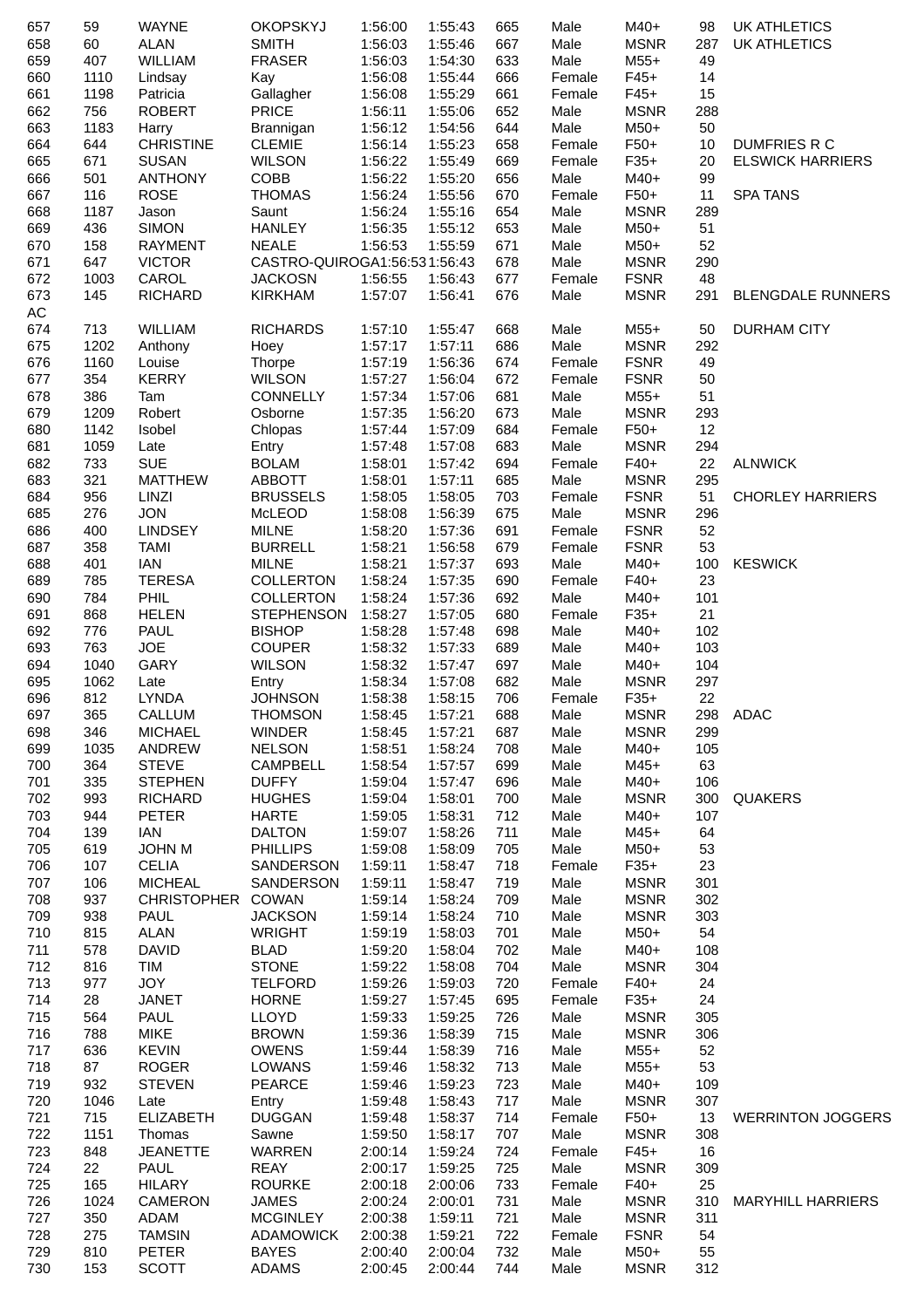| 731        | 1095 | Stephen               | Little                             | 2:00:55       | 1:59:29 | 727             | Male   | <b>MSNR</b> | 313     |                          |
|------------|------|-----------------------|------------------------------------|---------------|---------|-----------------|--------|-------------|---------|--------------------------|
| 732        | 859  | <b>ELIZABETH</b>      | <b>STEAD</b>                       | 2:00:55       | 2:00:55 | 748             | Female | $F50+$      | 14      |                          |
| 733        | 869  | <b>CHRIS</b>          | <b>STEPHENSON</b>                  | 2:00:56       | 1:59:35 | 728             | Male   | <b>MSNR</b> | 314     |                          |
| 734        | 446  | <b>ANDREW</b>         | COLES                              | 2:01:01       | 1:59:53 | 730             | Male   | <b>MSNR</b> | 315     |                          |
| 735        | 431  | <b>DAVID</b>          | <b>BREWIS</b>                      | 2:01:02       | 2:00:08 | 734             | Male   | $M55+$      | 54      | ELSWICK (186)            |
| 736        | 47   | <b>RON</b>            | <b>EAST</b>                        | 2:01:09       | 1:59:39 | 729             | Male   | $M55+$      | 55      |                          |
| 737        | 1106 | Piamaria              | Axelsson                           | 2:01:11       | 2:00:12 | 735             | Female | <b>FSNR</b> | 55      |                          |
| 738        | 1162 | David                 | Hillary                            | 2:01:14       | 2:00:32 | 739             | Male   | <b>MSNR</b> | 316     |                          |
| 739        | 327  | ANDREW                | <b>CHALLEN</b>                     | 2:01:16       | 2:00:19 | 737             | Male   | <b>MSNR</b> | 317     |                          |
| 740        | 876  | <b>KARAN</b>          | CALEY                              | 2:01:17       | 2:00:32 | 740             | Female | <b>FSNR</b> | 56      |                          |
| 741        | 682  | ANDREW                | <b>PEARSON</b>                     | 2:01:17       | 2:00:20 | 738             | Male   | M45+        | 65      |                          |
| 742        | 877  | <b>EMMA</b>           | <b>JACKSON</b>                     | 2:01:20       | 2:00:36 | 741             | Female | <b>FSNR</b> | 57      |                          |
| 743        | 128  | <b>DALE</b>           | <b>MOORE</b>                       | 2:01:20       | 2:00:37 | 742             | Male   | <b>MSNR</b> | 318     |                          |
| 744        | 495  | CARL                  | <b>FLYNN</b>                       | 2:01:27       | 2:00:38 | 743             | Male   | $M40+$      | 110     |                          |
| 745        | 387  | <b>FRANCES LOUISE</b> |                                    | <b>VARIAN</b> |         | 2:01:31 2:00:45 | 745    | Female      | FSNR 58 |                          |
| 746        | 764  | KATHY                 | <b>STENTON</b>                     | 2:01:43       | 2:01:03 | 749             | Female | $F35+$      | 25      |                          |
| 747        | 698  | <b>RUTH</b>           | <b>NOONAN</b>                      | 2:01:43       | 2:00:12 | 736             | Female | <b>FSNR</b> | 59      |                          |
| 748        | 95   | <b>DAVID</b>          | <b>BELL</b>                        | 2:01:48       | 2:00:50 | 746             | Male   | <b>MSNR</b> | 319     |                          |
| 749        | 279  | <b>SHARON</b>         | <b>COWMAN</b>                      | 2:01:53       | 2:01:31 | 754             | Female | <b>FSNR</b> | 60      |                          |
|            | 802  | <b>JUDITH</b>         | <b>WILSON</b>                      | 2:01:58       | 2:01:09 | 750             | Female | $F40+$      | 26      |                          |
| 750<br>751 | 1054 | Late                  |                                    | 2:02:00       | 2:01:49 | 755             | Male   | <b>MSNR</b> | 320     |                          |
|            | 943  | <b>DONNA</b>          | Entry<br><b>FORGIE</b>             |               |         | 747             |        | $F45+$      | 17      |                          |
| 752        |      |                       |                                    | 2:02:07       | 2:00:54 |                 | Female |             |         |                          |
| 753        | 985  | ANDY                  | <b>CRINSON</b>                     | 2:02:20       | 2:01:53 | 758             | Male   | M40+        | 111     |                          |
| 754        | 1189 | Fiona                 | Fahey                              | 2:02:21       | 2:01:28 | 753             | Female | <b>FSNR</b> | 61      |                          |
| 755        | 1188 | Elliot                | Makin                              | 2:02:21       | 2:01:28 | 752             | Male   | <b>MSNR</b> | 321     |                          |
| 756        | 1208 | Late                  | Entry                              | 2:02:31       | 2:01:17 | 751             | Male   | <b>MSNR</b> | 322     |                          |
| 757        | 1125 | Steve                 | Cryer                              | 2:02:39       | 2:02:00 | 759             | Male   | $M55+$      | 56      |                          |
| 758        | 530  | <b>ERIKA</b>          | MACDONALD                          | 2:02:42       | 2:02:02 | 760             | Female | <b>FSNR</b> | 62      |                          |
| 759        | 997  | <b>KAREN</b>          | <b>CUMMINS</b>                     | 2:02:49       | 2:02:10 | 763             | Female | <b>FSNR</b> | 63      | <b>EDEN RUNNERS</b>      |
| 760        | 823  | <b>BRYAN</b>          | <b>BUTLER</b>                      | 2:02:50       | 2:02:07 | 762             | Male   | M45+        | 66      |                          |
| 761        | 666  | CAROL                 | HARVEY                             | 2:03:02       | 2:01:51 | 756             | Female | $F40+$      | 27      | <b>WIGTON R R</b>        |
| 762        | 30   | <b>MARTYN</b>         | <b>KEY</b>                         | 2:03:06       | 2:01:52 | 757             | Male   | <b>MSNR</b> | 323     |                          |
| 763        | 351  | <b>ANN</b>            | <b>DURANT</b>                      | 2:03:21       | 2:02:04 | 761             | Female | $F35+$      | 26      | DERWENT AC               |
| 764        | 54   | <b>TONY</b>           | <b>HELME</b>                       | 2:03:22       | 2:02:10 | 764             | Male   | $M55+$      | 57      |                          |
| 765        | 55   | <b>MARJORIE</b>       | <b>HELME</b>                       | 2:03:22       | 2:02:11 | 765             | Female | F50+        | 15      |                          |
| 766        | 1220 | Family                | Rance                              | 2:03:30       | 2:03:30 | 779             | Male   | <b>MSNR</b> | 324     |                          |
| 767        | 911  | NINA                  | WALKINGSHAW 2:03:45                |               | 2:02:23 | 768             | Female | <b>FSNR</b> | 64      |                          |
| 768        | 312  | <b>SIMON</b>          | <b>RIDDLE</b>                      | 2:03:48       | 2:02:20 | 766             | Male   | $M40+$      | 112     |                          |
| 769        | 308  | <b>SEAN</b>           | <b>HAUGHEY</b>                     | 2:03:49       | 2:02:20 | 767             | Male   | <b>MSNR</b> | 325     |                          |
| 770        | 1116 | Shane                 | Woods                              | 2:03:49       | 2:03:17 | 773             | Male   | <b>MSNR</b> | 326     |                          |
| 771        | 281  | <b>GARY</b>           | <b>ROUTLEDGE</b>                   | 2:03:50       | 2:03:25 | 778             | Male   | <b>MSNR</b> | 327     |                          |
| 772        | 710  | <b>NICOLA</b>         | LATIMER                            | 2:03:51       | 2:02:43 | 769             | Female | $F35+$      | 27      |                          |
| 773        | 1027 | PHILIP                | <b>WYATT</b>                       | 2:03:52       | 2:02:44 | 770             | Male   | M50+        | 56      |                          |
| 774        | 77   | JAY                   | <b>RITSON</b>                      | 2:03:53       | 2:03:16 | 772             | Male   | <b>MSNR</b> | 328     |                          |
| 775        | 89   | <b>SIAN</b>           | <b>BEATY</b>                       | 2:03:53       | 2:03:40 | 782             | Female | $F35+$      | 28      |                          |
| 776        | 620  | <b>FLORENCE</b>       | <b>BELL</b>                        | 2:04:00       | 2:02:55 | 771             | Female | <b>FSNR</b> | 65      |                          |
| 777        | 949  | <b>ROB</b>            | <b>JACKSON</b>                     | 2:04:16       | 2:03:25 | 777             | Male   | M45+        | 67      |                          |
| 778        | 25   | <b>LINDSAY</b>        | <b>BUCK</b>                        | 2:04:17       | 2:03:50 | 785             | Female | $F40+$      | 28      | <b>BLENGDALE RUNNERS</b> |
| 779        | 512  | <b>JORDAN</b>         | <b>WELLS</b>                       | 2:04:19       | 2:03:24 | 776             | Male   | <b>MJNR</b> | 6       |                          |
| 780        | 56   | <b>ALISON</b>         | COWEN                              | 2:04:25       | 2:03:19 | 774             | Female | <b>FSNR</b> | 66      |                          |
| 781        | 685  | <b>BILL</b>           | <b>KIRKPATRICK</b>                 | 2:04:27       | 2:03:45 | 783             | Male   | M55+        | 58      |                          |
| 782        | 426  | <b>PAULINE</b>        | CARRUTHERS 2:04:32                 |               | 2:04:11 | 787             | Female | $F35+$      | 29      |                          |
| 783        | 280  | <b>JOSEPH</b>         | <b>OSTLE</b>                       | 2:04:39       | 2:04:13 | 788             | Male   | $M55+$      | 59      |                          |
| 784        | 526  | <b>KAREN</b>          | STOCKTON-HENDERSON 2:04:40 2:03:21 |               |         |                 | 775    | Female      |         | FSNR 67BORDER HARRIERS   |
| 785        | 639  | SALLY                 | <b>KERR</b>                        | 2:04:45       | 2:03:47 | 784             | Female | $F35+$      | 30      |                          |
| 786        | 863  | <b>DAVID</b>          | <b>WRIGHT</b>                      | 2:04:46       | 2:03:34 | 781             | Male   | $M55+$      | 60      | <b>TYNEDALE</b>          |
| 787        | 246  | <b>CLAIRE</b>         | CASSON                             | 2:04:48       | 2:03:32 | 780             | Female | <b>FSNR</b> | 68      | <b>CUMBERLAND AC</b>     |
| 788        | 930  | PHILIP                | <b>JACKSON</b>                     | 2:04:55       | 2:03:53 | 786             | Male   | <b>MSNR</b> | 329     |                          |
| 789        | 198  | <b>STEVE</b>          | <b>FREE</b>                        | 2:05:14       | 2:04:41 | 794             |        | M40+        | 113     |                          |
|            |      | Paul                  |                                    |               |         |                 | Male   |             |         |                          |
| 790        | 1195 |                       | Sewell                             | 2:05:25       | 2:04:26 | 789             | Male   | M40+        | 114     |                          |
| 791        | 717  | <b>JOHN</b>           | <b>OATES</b>                       | 2:05:34       | 2:04:32 | 791             | Male   | M50+        | 57      |                          |
| 792        | 1045 | Late                  | Entry                              | 2:05:40       | 2:04:34 | 792             | Male   | <b>MSNR</b> | 330     |                          |
| 793        | 667  | IAN                   | <b>HARVEY</b>                      | 2:05:42       | 2:04:35 | 793             | Male   | M40+        | 115     | <b>WIGTON R R</b>        |
| 794        | 113  | <b>LINDSEY</b>        | <b>ROBINSON</b>                    | 2:05:42       | 2:04:31 | 790             | Female | <b>FSNR</b> | 69      |                          |
| 795        | 518  | <b>HELENA</b>         | <b>HOUGHTON</b>                    | 2:05:51       | 2:05:19 | 798             | Female | <b>FSNR</b> | 70      | LONG EATON RUNNER        |
| 796        | 497  | <b>SHARON</b>         | <b>RICHARDSON</b>                  | 2:06:02       | 2:04:56 | 796             | Female | <b>FSNR</b> | 71      |                          |
| 797        | 343  | <b>PETER</b>          | <b>GLOVER</b>                      | 2:06:07       | 2:04:44 | 795             | Male   | $M45+$      | 68      |                          |
| 798        | 477  | <b>STEPHEN</b>        | <b>MOFFAT</b>                      | 2:06:08       | 2:05:20 | 799             | Male   | M45+        | 69      | <b>HOWGILL HARRIERS</b>  |
| 799        | 484  | <b>CHERYL</b>         | <b>MOFFAT</b>                      | 2:06:08       | 2:05:20 | 800             | Female | <b>FSNR</b> | 72      | <b>HOWGILL HARRIERS</b>  |
| 800        | 811  | SALLY                 | <b>BENNET</b>                      | 2:06:09       | 2:04:59 | 797             | Female | $F40+$      | 29      |                          |
| 801        | 372  | <b>KAREN</b>          | <b>GRANT</b>                       | 2:06:15       | 2:05:42 | 803             | Female | $F45+$      | 18      | <b>WIGTON RUNNERS</b>    |
| 802        | 1098 | Carl                  | Douglas                            | 2:06:17       | 2:06:15 | 810             | Male   | <b>MSNR</b> | 331     |                          |
| 803        | 596  | <b>ANITA</b>          | <b>WREN</b>                        | 2:06:24       | 2:06:23 | 813             | Female | $F40+$      | 30      |                          |
| 804        | 367  | MARGARET              | <b>KAYE</b>                        | 2:06:29       | 2:05:32 | 802             | Female | $F40+$      | 31      |                          |
| 805        | 403  | <b>CHRISTINA</b>      | <b>MCKAY</b>                       | 2:06:30       | 2:05:51 | 805             | Female | <b>FSNR</b> | 73      |                          |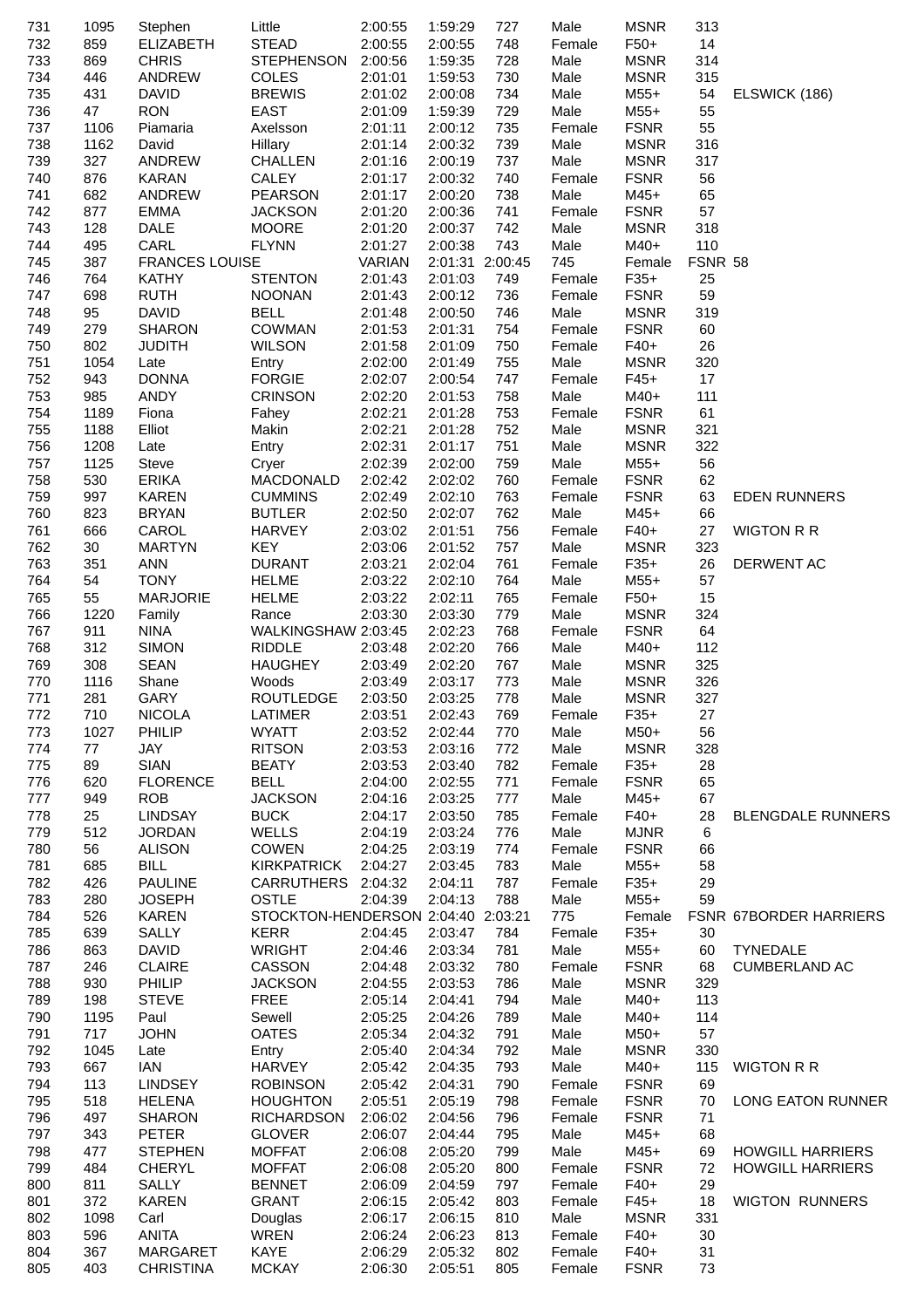| 806 | 388             | <b>FIONA</b>      | <b>BROWN</b>      | 2:06:32 | 2:05:43 | 804 | Female | <b>FSNR</b> | 74             |                         |
|-----|-----------------|-------------------|-------------------|---------|---------|-----|--------|-------------|----------------|-------------------------|
| 807 | 1178            | Cath              | Smith             | 2:06:45 | 2:05:21 | 801 | Female | $F45+$      | 19             |                         |
| 808 | 291             | <b>SUE</b>        | <b>EVANS</b>      | 2:07:03 | 2:06:11 | 809 | Female | $F45+$      | 20             |                         |
| 809 | 298             | <b>DOROTHY</b>    | <b>THOMPSON</b>   | 2:07:09 | 2:06:06 | 806 | Female | $F45+$      | 21             |                         |
| 810 | 1153            | Maria             | Rowland           | 2:07:12 | 2:06:19 | 811 | Female | $F40+$      | 32             |                         |
| 811 | 338             | <b>CATHERINE</b>  | <b>FERGUSON</b>   | 2:07:14 | 2:06:51 | 816 | Female | <b>FSNR</b> | 75             |                         |
| 812 | 112             | <b>JOANNE</b>     | <b>PURDHAM</b>    | 2:07:21 | 2:06:10 | 807 | Female | <b>FSNR</b> | 76             |                         |
| 813 | 872             | <b>KEITH</b>      | <b>MILLICAN</b>   | 2:07:21 | 2:06:10 | 808 | Male   | M50+        | 58             | <b>BORDER</b>           |
|     |                 |                   |                   |         |         |     |        |             |                |                         |
| 814 | 1060            | Late              | Entry             | 2:07:24 | 2:07:20 | 820 | Male   | <b>MSNR</b> | 332            |                         |
| 815 | 9               | <b>JON</b>        | <b>SHERLOCK</b>   | 2:07:24 | 2:07:24 | 821 | Male   | <b>MSNR</b> | 333            |                         |
| 816 | 148             | <b>CHRISTINE</b>  | <b>McNICHOLAS</b> | 2:07:26 | 2:07:01 | 818 | Female | <b>FSNR</b> | 77             |                         |
| 817 | 248             | <b>GILLIAN</b>    | <b>DEAN</b>       | 2:07:47 | 2:06:19 | 812 | Female | $F40+$      | 33             |                         |
| 818 | 574             | <b>COLIN</b>      | <b>WHITFIELD</b>  | 2:07:55 | 2:06:29 | 814 | Male   | $M45+$      | 70             |                         |
| 819 | 852             | <b>MATTHEW</b>    | TREVORROW         | 2:08:02 | 2:06:57 | 817 | Male   | <b>MSNR</b> | 334            |                         |
| 820 | 99              | ANGELA            | <b>METCALFE</b>   | 2:08:03 | 2:07:26 | 822 | Female | $F40+$      | 34             |                         |
| 821 | 637             | <b>SUZANNE</b>    | <b>WANNOP</b>     | 2:08:03 | 2:06:46 | 815 | Female | <b>FSNR</b> | 78             |                         |
| 822 | 1157            | Anita             | Hunter            | 2:08:04 | 2:07:10 | 819 | Female | $F45+$      | 22             |                         |
| 823 | 262             | <b>VERITY</b>     | <b>PLATT</b>      | 2:08:23 | 2:07:54 | 826 | Female | <b>FSNR</b> | 79             |                         |
| 824 | 267             | <b>RICHARD</b>    | <b>PLATT</b>      | 2:08:23 | 2:07:54 | 825 | Male   | $M55+$      | 61             |                         |
| 825 | 1093            | Peter             | <b>Boulton</b>    | 2:08:25 | 2:07:53 | 824 | Male   | M40+        | 116            |                         |
| 826 | 492             | <b>BARBARA</b>    | <b>MITCHINSON</b> | 2:08:38 | 2:08:01 | 827 | Female | $F45+$      | 23             |                         |
| 827 | 203             | <b>DAVID</b>      | ALDERSON          | 2:08:50 | 2:08:08 | 829 | Male   | M50+        | 59             |                         |
| 828 | 1155            | Richard           | Simpson           | 2:08:56 | 2:08:33 | 834 | Male   | <b>MSNR</b> | 335            |                         |
|     | 496             | <b>JILL</b>       | <b>DALES</b>      |         | 2:08:23 | 833 |        | $F45+$      | 24             |                         |
| 829 |                 |                   |                   | 2:09:02 |         |     | Female |             |                |                         |
| 830 | 1149            | Paula             | Wyatt             | 2:09:15 | 2:08:08 | 828 | Female | $F40+$      | 35             |                         |
| 831 | 887             | <b>HELEN</b>      | <b>WYATT</b>      | 2:09:16 | 2:08:18 | 831 | Female | <b>FSNR</b> | 80             |                         |
| 832 | 218             | JAMES R           | <b>WALTERS</b>    | 2:09:16 | 2:07:51 | 823 | Male   | $M55+$      | 62             | 100 MARATHON            |
| 833 | 750             | <b>KATE</b>       | <b>RAINE</b>      | 2:09:17 | 2:08:22 | 832 | Female | $F35+$      | 31             |                         |
| 834 | 150             | <b>NICOLA</b>     | <b>THOMPSON</b>   | 2:09:25 | 2:08:49 | 836 | Female | <b>FSNR</b> | 81             |                         |
| 835 | 1104            | Barbara           | Dix               | 2:09:34 | 2:08:34 | 835 | Female | <b>FSNR</b> | 82             |                         |
| 836 | 415             | <b>CHRIS</b>      | <b>MIDDLETON</b>  | 2:09:49 | 2:08:17 | 830 | Male   | M50+        | 60             |                         |
| 837 | 929             | <b>WENDY</b>      | <b>GRAHAM</b>     | 2:09:49 | 2:09:10 | 837 | Female | <b>FSNR</b> | 83             |                         |
| 838 | 1154            | Susan             | Thompson          | 2:10:08 | 2:09:14 | 839 | Female | $F45+$      | 25             |                         |
| 839 | 980             | <b>FRANCES</b>    | SUTHERLAND        | 2:10:09 | 2:09:24 | 841 | Female | <b>FSNR</b> | 84             |                         |
| 840 | 735             | <b>WENDY</b>      | APPLEBY           | 2:10:10 | 2:09:26 | 842 | Female | $F35+$      | 32             | <b>ALNWICK</b>          |
| 841 | 730             | <b>HELEN</b>      | <b>PATTERSON</b>  | 2:10:10 | 2:09:26 | 843 | Female | $F40+$      | 36             | <b>ALNWICK</b>          |
| 842 | 240             | <b>JOHN</b>       | <b>SPENCER</b>    | 2:10:30 | 2:09:49 | 847 | Male   | $M55+$      | 63             |                         |
| 843 | 1052            | Late              | Entry             | 2:10:32 | 2:10:24 | 852 | Male   | <b>MSNR</b> | 336            |                         |
|     |                 | <b>STEVEN</b>     | <b>ROGERS</b>     |         |         |     |        |             |                |                         |
| 844 | 847             |                   |                   | 2:10:33 | 2:09:49 | 845 | Male   | <b>MJNR</b> | $\overline{7}$ |                         |
| 845 | 623             | <b>BILL</b>       | <b>ROGERS</b>     | 2:10:34 | 2:09:49 | 846 | Male   | M40+        |                | 117 BIRDER              |
| 846 | 1087            | Alexander         | Dowell            | 2:10:39 | 2:09:20 | 840 | Male   | $M40+$      | 118            |                         |
| 847 | 689             | LIZ               | <b>JACKSON</b>    | 2:10:42 | 2:09:13 | 838 | Female | <b>FSNR</b> | 85             |                         |
| 848 | 437             | KEITH             | <b>HARDING</b>    | 2:10:42 | 2:09:33 | 844 | Male   | <b>MSNR</b> | 337            |                         |
| 849 | 723             | <b>EMMA</b>       | <b>TAYLOR</b>     | 2:10:42 | 2:10:23 | 851 | Female | <b>FSNR</b> | 86             | <b>ALNWICK HARRIERS</b> |
| 850 | 902             | <b>ELIZABETH</b>  | <b>BUTLER</b>     | 2:10:48 | 2:09:56 | 848 | Female | $F40+$      | 37             |                         |
| 851 | 134             | <b>SUSAN</b>      | <b>HAMMOND</b>    | 2:10:57 | 2:10:16 | 849 | Female | <b>FSNR</b> | 87             | <b>EDEN RUNNERS</b>     |
| 852 | 168             | <b>STEVEN</b>     | <b>GRISEDALE</b>  | 2:11:00 | 2:10:20 | 850 | Male   | $M45+$      | 71             |                         |
| 853 | 716             | ERIC              | <b>CLARKE</b>     | 2:11:21 | 2:11:03 | 860 | Male   | M50+        | 61             |                         |
| 854 | 449             | <b>PAMELA</b>     | <b>LEVERTON</b>   | 2:11:30 | 2:10:27 | 853 | Female | F50+        | 16             | <b>GLAXO HEAD HILL</b>  |
| 855 | 1012            | IAIN              | <b>BEWSHER</b>    | 2:11:33 | 2:10:33 | 854 | Male   | M40+        | 119            |                         |
| 856 | 1013            | <b>JEANETTE</b>   | <b>BEWSHER</b>    | 2:11:34 | 2:10:33 | 855 | Female | F40+        | 38             |                         |
| 857 | 85              | S                 | <b>SOWERBY</b>    | 2:11:34 | 2:11:03 | 859 | Female | <b>FSNR</b> | 88             |                         |
| 858 | 1167            | W                 | Embleton          | 2:11:54 | 2:11:32 | 862 | Male   | M55+        | 64             |                         |
| 859 | 166             | <b>MICHELLE</b>   | <b>DRASDO</b>     | 2:11:58 | 2:10:39 | 858 | Female | $F35+$      | 33             |                         |
| 860 | 598             | <b>GILLIAN</b>    | <b>BOWEN</b>      | 2:11:58 | 2:11:58 | 866 | Female | $F50+$      | 17             |                         |
|     |                 | <b>JOHN</b>       |                   |         |         |     |        |             |                |                         |
| 861 | 563             |                   | <b>DAWSON</b>     | 2:11:59 | 2:10:37 | 857 | Male   | M40+        | 120            |                         |
| 862 | 380             | <b>ALISON</b>     | <b>CUTTS</b>      | 2:11:59 | 2:10:37 | 856 | Female | $F40+$      | 39             |                         |
| 863 | 414             | <b>SHEILA</b>     | <b>FOWKES</b>     | 2:12:15 | 2:11:57 | 865 | Female | $F45+$      | 26             |                         |
| 864 | 170             | <b>ANTHONY</b>    | <b>GRAHAM</b>     | 2:12:50 | 2:11:43 | 864 | Male   | M40+        | 121            |                         |
| 865 | 317             | <b>ANNE MARIE</b> | <b>NIXON</b>      | 2:12:51 | 2:12:29 | 868 | Female | <b>FSNR</b> | 89             |                         |
| 866 | 119             | VALDA             | <b>YOUNG</b>      | 2:12:52 | 2:11:25 | 861 | Female | $F35+$      | 34             |                         |
| 867 | 516             | <b>DEIRDRE</b>    | <b>SHIELDS</b>    | 2:13:04 | 2:11:41 | 863 | Female | $F40+$      | 40             |                         |
| 868 | 451             | LINDA             | <b>ROUTLEDGE</b>  | 2:13:30 | 2:12:11 | 867 | Female | <b>FSNR</b> | 90             |                         |
| 869 | 1083            | Derek             | Dale              | 2:13:32 | 2:12:30 | 869 | Male   | M40+        | 122            |                         |
| 870 | 989             | <b>KERRY</b>      | <b>CHALONER</b>   | 2:13:46 | 2:13:26 | 876 | Female | <b>FSNR</b> | 91             |                         |
| 871 | 230             | <b>STEPHEN</b>    | <b>DUTTON</b>     | 2:13:52 | 2:12:47 | 870 | Male   | $M50+$      | 62             |                         |
| 872 | 39              | <b>STEPHEN</b>    | <b>IRVING</b>     | 2:13:55 | 2:13:07 | 872 | Male   | <b>MSNR</b> | 338            |                         |
| 873 | 789             | <b>ROBIN</b>      | <b>BELL</b>       | 2:14:04 | 2:12:49 | 871 | Male   | <b>MSNR</b> | 339            |                         |
| 874 | 996             | SALLY             | <b>ROBSON</b>     | 2:14:34 | 2:13:55 | 879 | Female | $F40+$      | 41             |                         |
| 875 | 604             | ANDREW            | <b>DODD</b>       | 2:14:35 | 2:13:09 | 873 | Male   | <b>MSNR</b> | 340            |                         |
| 876 | 648             | ALLAN             | <b>CAMPBELL</b>   | 2:14:43 | 2:13:25 | 875 | Male   | M55+        | 65             | <b>BORDER HARRIERS</b>  |
|     |                 |                   |                   |         |         |     | Male   | <b>MSNR</b> | 341            |                         |
| 877 | 1049            | Late              | Entry             | 2:14:43 | 2:13:26 | 877 |        | <b>MSNR</b> |                |                         |
| 878 | 983             | ZANDBERGEN        | <b>MARCO</b>      | 2:15:02 | 2:13:41 | 878 | Male   |             | 342            |                         |
| 879 | 52 <sub>2</sub> | <b>VIVIEN</b>     | <b>HAMNETT</b>    | 2:15:14 | 2:14:08 | 881 | Female | $F50+$      | 18             |                         |
| 880 | 829             | <b>KEVIN</b>      | O HARE            | 2:15:23 | 2:14:04 | 880 | Male   | M50+        | 63             |                         |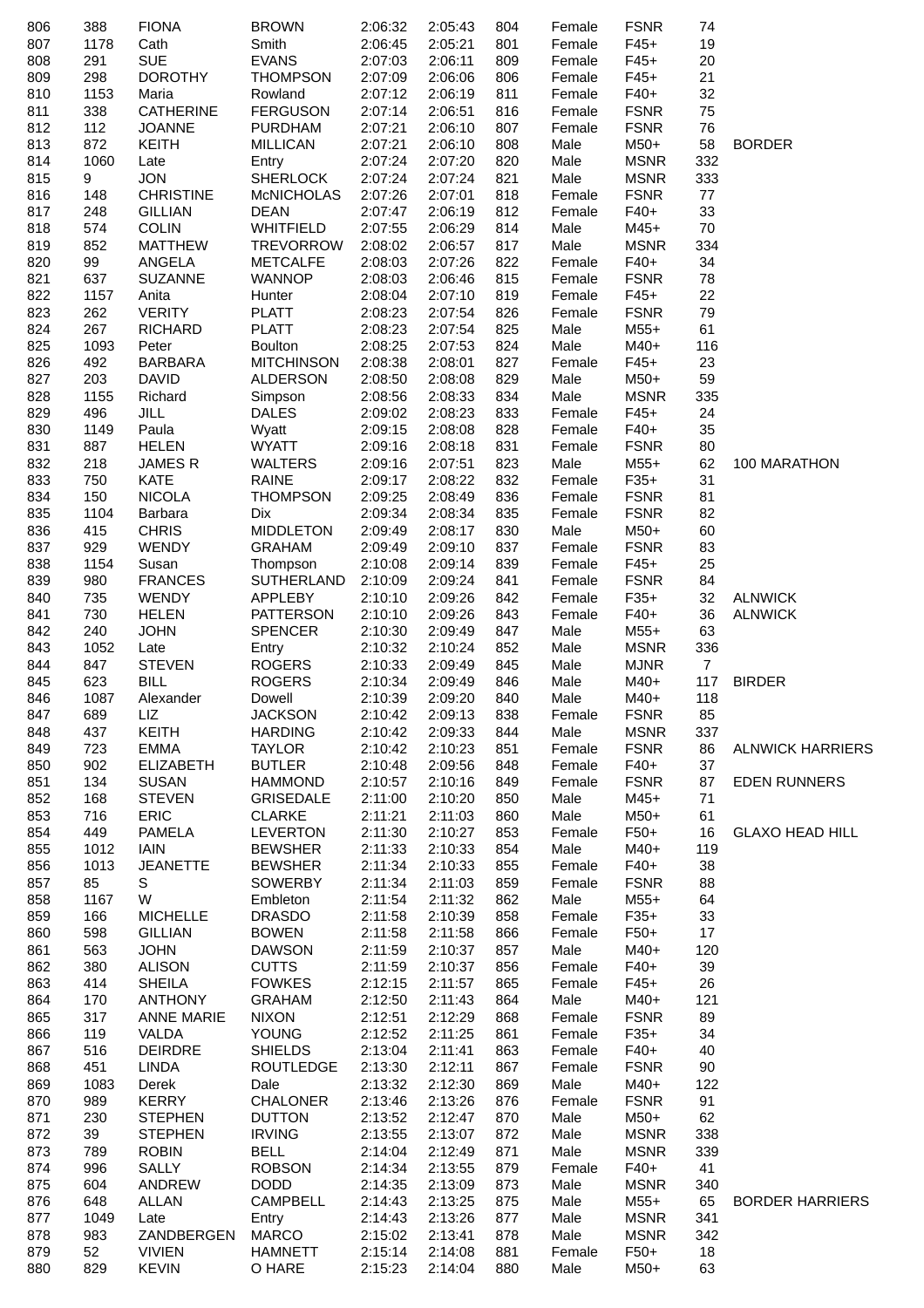| 881 | 1150 | Anita              | McMinn                                | 2:15:27 | 2:15:11 | 884 | Female | $F35+$      | 35  |                           |
|-----|------|--------------------|---------------------------------------|---------|---------|-----|--------|-------------|-----|---------------------------|
| 882 | 219  | <b>HELEN LAURA</b> | <b>FEE</b>                            | 2:15:42 | 2:14:54 | 883 | Female | <b>FSNR</b> | 92  |                           |
| 883 | 226  | <b>AIDAN</b>       | <b>BEW</b>                            | 2:15:42 | 2:14:54 | 882 | Male   | <b>MSNR</b> | 343 |                           |
| 884 | 149  | <b>JACQUELINE</b>  | AIREY                                 | 2:15:58 | 2:15:34 | 888 | Female | <b>FSNR</b> | 93  |                           |
| 885 | 844  | <b>STELLA</b>      | LATHANGIE                             | 2:16:22 | 2:15:22 | 885 | Female | <b>FSNR</b> | 94  |                           |
| 886 | 840  | <b>RICHARD</b>     | <b>JOHNSTON</b>                       | 2:16:22 | 2:15:23 | 886 | Male   | $M55+$      | 66  |                           |
| 887 | 443  | <b>ALWIN</b>       | <b>STOCKDALE</b>                      | 2:16:24 | 2:13:20 | 874 | Male   | $M55+$      | 67  | <b>CUMBERLAND</b>         |
| 888 | 510  | <b>RICHARD</b>     | <b>MORRIS</b>                         | 2:16:55 | 2:15:28 | 887 | Male   | <b>MSNR</b> | 344 |                           |
| 889 | 849  | <b>LOUISE</b>      | <b>SIMPSON</b>                        | 2:16:55 | 2:15:49 | 889 | Female | $F40+$      | 42  |                           |
| 890 | 1201 | Judith             | Heron                                 | 2:17:07 | 2:16:03 | 891 | Female | $F35+$      | 36  |                           |
| 891 | 1221 | Katie              | Marina                                | 2:17:26 | 2:16:01 | 890 | Female | <b>FSNR</b> | 95  |                           |
|     |      |                    |                                       |         |         |     |        |             | 96  |                           |
| 892 | 259  | <b>JOANNE</b>      | <b>WALKER</b>                         | 2:18:06 | 2:17:56 | 899 | Female | <b>FSNR</b> |     |                           |
| 893 | 765  | ANDREW             | <b>HUNTER</b>                         | 2:18:13 | 2:18:08 | 902 | Male   | <b>MSNR</b> | 345 |                           |
| 894 | 420  | <b>KANE</b>        | <b>GROAT</b>                          | 2:18:31 | 2:17:12 | 892 | Male   | <b>MSNR</b> | 346 |                           |
| 895 | 421  | <b>JANET</b>       | <b>GROAT</b>                          | 2:18:31 | 2:17:13 | 893 | Female | <b>FSNR</b> | 97  | <b>TEAM REAL RUNNERS</b>  |
| 896 | 928  | PAUL               | <b>ROUTLEDGE</b>                      | 2:18:44 | 2:17:45 | 898 | Male   | <b>MSNR</b> | 347 |                           |
| 897 | 45   | <b>DAVID</b>       | <b>SMITH</b>                          | 2:18:48 | 2:17:30 | 894 | Male   | <b>MSNR</b> | 348 |                           |
| 898 | 138  | <b>KEN</b>         | LAMB                                  | 2:18:48 | 2:17:30 | 895 | Male   | M40+        | 123 | <b>HEAD HILL HARRIERS</b> |
| 899 | 650  | <b>JUSTINE</b>     | <b>BLAKE</b>                          | 2:19:08 | 2:17:36 | 897 | Female | <b>FSNR</b> | 98  |                           |
| 900 | 1168 | Denise             | <b>Brooks</b>                         | 2:19:08 | 2:17:35 | 896 | Female | <b>FSNR</b> | 99  |                           |
| 901 | 990  | RACHEL             | <b>INGRAMS</b>                        | 2:19:16 | 2:17:57 | 900 | Female | $F35+$      | 37  |                           |
| 902 | 565  | <b>PHIL</b>        | <b>EDGE</b>                           | 2:19:16 | 2:17:58 | 901 | Male   | <b>MSNR</b> | 349 |                           |
| 903 | 925  | <b>ROSEMARY</b>    | <b>TODHUNTER</b>                      | 2:19:19 | 2:18:15 | 903 | Female | $F45+$      | 27  |                           |
| 904 | 385  | <b>CLAIRE</b>      | <b>GRAY</b>                           | 2:19:24 | 2:19:07 | 907 | Female | <b>FSNR</b> | 100 |                           |
|     |      |                    |                                       |         |         |     |        |             |     |                           |
| 905 | 554  | <b>EMMA</b>        | <b>POYNER</b>                         | 2:19:47 | 2:18:54 | 906 | Female | <b>FSNR</b> | 101 |                           |
| 906 | 628  | <b>SUE</b>         | <b>LONG</b>                           | 2:20:03 | 2:18:39 | 905 | Female | $F45+$      | 28  | <b>ELSWICK</b>            |
| 907 | 339  | <b>SUSAN</b>       | <b>BELL</b>                           | 2:20:04 | 2:18:37 | 904 | Female | $F35+$      | 38  |                           |
| 908 | 675  | <b>JOSEPH</b>      | <b>THOMPSON</b>                       | 2:20:25 | 2:19:07 | 909 | Male   | <b>MSNR</b> | 350 |                           |
| 909 | 674  | <b>DEBBIE</b>      | <b>KELTIE</b>                         | 2:20:25 | 2:19:07 | 908 | Female | $F40+$      | 43  |                           |
| 910 | 278  | <b>ALISON</b>      | <b>TOMLINSON</b>                      | 2:20:34 | 2:20:09 | 915 | Female | $F35+$      | 39  |                           |
| 911 | 140  | <b>LOUISE</b>      | <b>MUSSON</b>                         | 2:20:55 | 2:19:27 | 910 | Female | $F35+$      | 40  |                           |
| 912 | 1107 | Amy                | Moody                                 | 2:21:03 | 2:20:46 | 917 | Female | <b>FSNR</b> | 102 |                           |
| 913 | 1014 | LEE.               | <b>TRACEY</b>                         | 2:21:08 | 2:19:57 | 913 | Male   | <b>MSNR</b> | 351 |                           |
| 914 | 832  | <b>KAREN</b>       | <b>TRACEY</b>                         | 2:21:08 | 2:19:58 | 914 | Female | $F45+$      | 29  |                           |
| 915 | 34   | J                  | <b>BELL</b>                           | 2:21:11 | 2:19:55 | 911 | Female | <b>FSNR</b> | 103 |                           |
| 916 | 58   | <b>PAUL</b>        | <b>BEST</b>                           | 2:21:22 | 2:19:56 | 912 | Male   | <b>MSNR</b> | 352 |                           |
|     | 1222 | F                  | McMichan                              | 2:21:42 | 2:21:42 | 921 |        | $F40+$      | 44  |                           |
| 917 |      |                    |                                       |         |         |     | Female |             |     |                           |
| 918 | 672  | <b>SEAN</b>        | <b>RAYSON</b>                         | 2:21:44 | 2:20:34 | 916 | Male   | <b>MSNR</b> | 353 |                           |
| 919 | 72   | <b>JOHN</b>        | <b>WOOLER</b>                         | 2:22:26 | 2:21:38 | 920 | Male   | <b>MSNR</b> | 354 |                           |
| 920 | 1043 | <b>WAYNE</b>       | CARRUTHERS 2:22:31                    |         | 2:21:11 | 918 | Male   | <b>MSNR</b> | 355 |                           |
| 921 | 1044 | <b>ELAINE</b>      | CARRUTHERS 2:22:31                    |         | 2:21:11 | 919 | Female | <b>FSNR</b> | 104 |                           |
| 922 | 1018 | ERIC               | DENINSON                              | 2:22:44 | 2:21:43 | 922 | Male   | $M55+$      | 68  |                           |
| 923 | 1064 | Susan              | Lynas                                 | 2:23:04 | 2:22:57 | 928 | Female | $F35+$      | 41  |                           |
| 924 | 907  | <b>JEAN</b>        | <b>SCOTT</b>                          | 2:23:04 | 2:22:58 | 929 | Female | $F45+$      | 30  |                           |
| 925 | 622  | <b>GEORGE</b>      | <b>BERRY</b>                          | 2:23:17 | 2:22:11 | 923 | Female | $F45+$      | 31  |                           |
| 926 | 405  | EDWARD.A           | <b>SMITH</b>                          | 2:23:17 | 2:22:11 | 924 | Male   | M40+        | 124 |                           |
| 927 | 307  | <b>MICHAEL</b>     | <b>BLAIR</b>                          | 2:23:43 | 2:22:14 | 925 | Male   | <b>MSNR</b> | 356 |                           |
| 928 | 1061 | Late               | Entry                                 | 2:23:50 | 2:22:24 | 926 | Male   | <b>MSNR</b> | 357 |                           |
| 929 | 68   | <b>ALEC</b>        | <b>ROBE</b>                           | 2:24:12 | 2:22:54 | 927 | Male   | M55+        | 69  | NORTH EAST VETS           |
| 930 | 1038 | ADRIAN             | <b>MANNING</b>                        | 2:24:34 | 2:23:54 | 932 | Male   | $M55+$      | 70  |                           |
|     |      |                    |                                       |         |         |     |        |             |     |                           |
| 931 | 136  | E.                 | YARWOOD                               | 2:24:44 | 2:23:20 | 930 | Male   | $M55+$      | 71  |                           |
| 932 | 544  | WJ                 | <b>MILBRIDGE</b>                      | 2:24:44 | 2:23:29 | 931 | Male   | $M55+$      | 72  |                           |
| 933 | 587  |                    | ALEJANDRINO DEL CARMEN VARGAS ZAMBION |         |         |     |        |             |     |                           |
|     |      |                    |                                       | 2:26:32 | 2:26:27 | 941 | Female | <b>FSNR</b> | 105 |                           |
| 934 | 172  | BARBARA            | <b>MAYER</b>                          | 2:26:49 | 2:26:02 | 935 | Female | $F40+$      | 45  |                           |
| 935 | 316  | <b>CATHERINE</b>   | MALLARD                               | 2:26:49 | 2:26:02 | 936 | Female | <b>FSNR</b> | 106 |                           |
| 936 | 635  | <b>ROSEMARY</b>    | <b>OWENS</b>                          | 2:26:50 | 2:26:03 | 937 | Female | $F50+$      | 19  |                           |
| 937 | 193  | <b>JOANNE</b>      | CAFFREY                               | 2:27:05 | 2:26:46 | 942 | Female | <b>FSNR</b> | 107 |                           |
| 938 | 11   | <b>DAVE</b>        | <b>HILTON</b>                         | 2:27:07 | 2:26:19 | 938 | Male   | $M40+$      | 125 |                           |
| 939 | 21   | <b>PETE</b>        | Unknown                               | 2:27:07 | 2:26:19 | 939 | Male   | <b>MSNR</b> | 358 |                           |
| 940 | 143  | LESLEY             | <b>MICHAEL</b>                        | 2:27:09 | 2:25:50 | 933 | Female | $F35+$      | 42  |                           |
| 941 | 144  | <b>VICTORIA</b>    | <b>JACKSON</b>                        | 2:27:11 | 2:25:52 | 934 | Female | $F35+$      | 43  |                           |
| 942 | 195  | <b>SUE</b>         | <b>HOLT</b>                           | 2:27:24 | 2:27:06 | 943 | Female | $F35+$      | 44  |                           |
| 943 | 51   | CAROL              | <b>JOYCE</b>                          | 2:27:45 | 2:26:25 | 940 | Female | <b>FSNR</b> | 108 |                           |
|     |      |                    |                                       |         |         |     |        |             |     |                           |
| 944 | 373  | <b>JOANNE</b>      | CARR                                  | 2:28:25 | 2:28:03 | 945 | Female | <b>FSNR</b> | 109 |                           |
| 945 | 490  | SARAH              | <b>HENDERSON</b>                      | 2:28:42 | 2:27:15 | 944 | Female | <b>FSNR</b> | 110 |                           |
| 946 | 160  | DAVID ALLAN        | <b>HARMON</b>                         | 2:29:31 | 2:28:47 | 951 | Male   | <b>MSNR</b> | 359 |                           |
| 947 | 201  | <b>BENJAMIN</b>    | TIDY                                  | 2:29:31 | 2:28:48 | 952 | Male   | <b>MSNR</b> | 360 |                           |
| 948 | 199  | <b>SIMON</b>       | PENNINGTON                            | 2:29:31 | 2:28:49 | 953 | Male   | <b>MSNR</b> | 361 |                           |
| 949 | 447  | <b>CHRISTINE</b>   | <b>BURDESS</b>                        | 2:29:43 | 2:28:42 | 950 | Female | $F50+$      | 20  | LOW FELL GATESHEAD        |
| 950 | 67   | <b>SUSAN</b>       | LAWMAN                                | 2:29:53 | 2:28:32 | 946 | Female | $F35+$      | 45  |                           |
| 951 | 923  | <b>UTE</b>         | <b>SCHLARP</b>                        | 2:29:53 | 2:28:40 | 949 | Female | <b>FSNR</b> | 111 |                           |
| 952 | 352  | <b>JEFF</b>        | WARD                                  | 2:30:01 | 2:28:35 | 947 | Male   | <b>MSNR</b> | 362 |                           |
| 953 | 356  | <b>ALLISTER</b>    | <b>GREEN</b>                          | 2:30:01 | 2:28:35 | 948 | Male   | <b>MSNR</b> | 363 |                           |
| 954 | 416  | <b>CHRIS</b>       | <b>KENMARE</b>                        | 2:30:46 | 2:30:22 | 956 | Male   | M40+        | 126 |                           |
|     |      |                    |                                       |         |         |     |        |             |     |                           |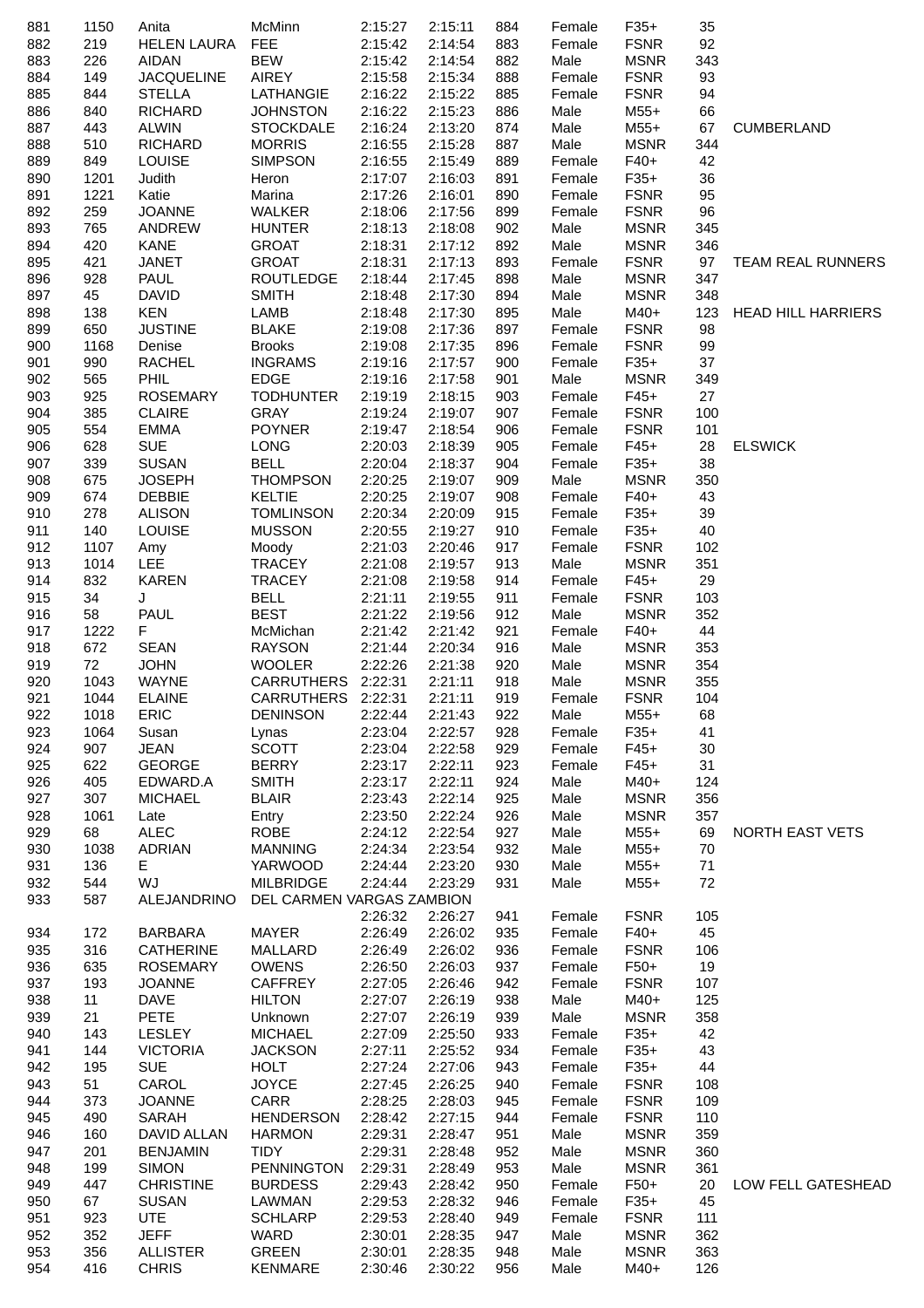| 955 | 1004           | <b>DAVID</b>      | <b>THOMPSON</b>   | 2:30:50 | 2:29:21 | 954 | Male   | <b>MSNR</b> | 364 |                        |
|-----|----------------|-------------------|-------------------|---------|---------|-----|--------|-------------|-----|------------------------|
| 956 | 130            | <b>HEIDI</b>      | <b>HOLMES</b>     | 2:30:57 | 2:29:49 | 955 | Female | <b>FSNR</b> | 112 |                        |
| 957 | 746            | <b>STUART</b>     | <b>LAY</b>        | 2:31:45 | 2:31:40 | 960 | Male   | $M55+$      | 73  | <b>CUMB ATH</b>        |
| 958 | 489            | KATIE             | <b>RICHARDSON</b> | 2:31:47 | 2:31:00 | 957 | Female | <b>FSNR</b> | 113 |                        |
| 959 | 187            | <b>NADIA</b>      | <b>KERR</b>       | 2:31:52 | 2:31:09 | 959 | Female | <b>FSNR</b> | 114 |                        |
| 960 | 828            | <b>MARTIN</b>     | <b>THOMASON</b>   | 2:32:39 | 2:31:05 | 958 | Male   | <b>MSNR</b> | 365 |                        |
| 961 | 482            | <b>CHARLES</b>    | <b>CHAPMAN</b>    | 2:33:08 | 2:31:45 | 961 | Male   | $M55+$      | 74  |                        |
| 962 | 48             | AMANDA            | <b>MOFFAT</b>     | 2:33:16 | 2:32:43 | 962 | Female | $F40+$      | 46  |                        |
| 963 | 382            | <b>HEATHER</b>    | <b>HOLLAND</b>    | 2:33:40 | 2:32:55 | 963 | Female | <b>FSNR</b> | 115 |                        |
| 964 | 115            | <b>CHRISTINA</b>  | McNEILL           | 2:33:42 | 2:33:24 | 965 | Female | $F50+$      | 21  |                        |
| 965 | 349            | <b>LEANNE</b>     | <b>MERRIFIELD</b> | 2:34:24 | 2:32:56 | 964 | Female | <b>FSNR</b> | 116 |                        |
| 966 | $\overline{7}$ | Late              | Entry             | 2:34:24 | 2:34:01 | 966 | Male   | <b>MSNR</b> | 366 |                        |
| 967 | 57             | <b>MARGARET</b>   | <b>HOUCHEN</b>    | 2:35:01 | 2:34:47 | 968 | Female | $F50+$      | 22  |                        |
| 968 | 611            | <b>JOSEPH</b>     | <b>GRAHAM</b>     | 2:35:02 | 2:34:24 | 967 | Male   | $M55+$      | 75  |                        |
| 969 | 188            | <b>SHARON</b>     | <b>AUSTIN</b>     | 2:36:13 | 2:35:29 | 969 | Female | <b>FSNR</b> | 117 |                        |
| 970 | 630            | <b>LINDA</b>      | <b>KELLY</b>      | 2:36:32 | 2:35:36 | 971 | Female | <b>FSNR</b> | 118 |                        |
| 971 | 410            | <b>PETER</b>      | <b>REES</b>       | 2:36:32 | 2:35:35 | 970 | Male   | <b>MSNR</b> | 367 |                        |
| 972 | 766            | <b>TRACY</b>      | <b>DIXON</b>      | 2:36:43 | 2:36:28 | 975 | Female | <b>FSNR</b> | 119 |                        |
| 973 | 865            | <b>SHONA</b>      | <b>PAYNE</b>      | 2:37:22 | 2:36:12 | 973 | Female | $F40+$      | 47  | <b>BORDER HARRIERS</b> |
| 974 | 870            | <b>MICHAEL</b>    | <b>ATKINSON</b>   | 2:37:29 | 2:36:09 | 972 | Male   | $M45+$      | 72  |                        |
| 975 | 43             | <b>RICHARD</b>    | <b>CRACK</b>      | 2:37:43 | 2:36:57 | 976 | Male   | $M45+$      | 73  |                        |
| 976 | 573            | <b>YVONNE</b>     | <b>CLEMENT</b>    | 2:37:43 | 2:36:12 | 974 | Female | $F35+$      | 46  |                        |
| 977 | 1034           | CARL              | WALKER            | 2:38:27 | 2:38:27 | 978 | Male   | <b>MSNR</b> | 368 |                        |
| 978 | 74             | <b>T STEWART</b>  | <b>SIMPSON</b>    | 2:38:39 | 2:37:07 | 977 | Male   | $M55+$      | 76  |                        |
| 979 | 434            | <b>MICK</b>       | McDONALD          | 2:42:30 | 2:41:44 | 979 | Male   | <b>MSNR</b> | 369 |                        |
| 980 | 406            | CHRISTOPHER WILLS |                   | 2:42:30 | 2:41:45 | 980 | Male   | <b>MSNR</b> | 370 |                        |
| 981 | 191            | SARAH             | <b>VALOVIN</b>    | 2:47:45 | 2:46:15 | 981 | Male   | <b>MSNR</b> | 372 |                        |
| 982 | 190            | <b>KEN</b>        | <b>WILSON</b>     | 2:47:45 | 2:46:15 | 982 | Male   | <b>MSNR</b> | 371 |                        |
| 983 | 78             | <b>PENNY</b>      | <b>RITSON</b>     | 2:51:03 | 2:51:03 | 984 | Female | $F50+$      | 23  |                        |
| 984 | 673            | KEITH             | <b>THOMPSON</b>   | 2:51:04 | 2:49:46 | 983 | Male   | M45+        | 74  |                        |
| 985 | 50             | <b>YVONNE</b>     | <b>MITCHELL</b>   | 2:54:37 | 2:53:17 | 985 | Female | <b>FSNR</b> | 120 |                        |
| 986 | 82             | <b>ROY</b>        | <b>HAYHOE</b>     | 2:56:22 | 2:55:42 | 987 | Male   | <b>MSNR</b> | 373 |                        |
| 987 | 886            | <b>JOANNE</b>     | <b>McGARR</b>     | 2:56:23 | 2:55:03 | 986 | Female | <b>FSNR</b> | 121 |                        |
| 988 | 602            | <b>DARREN</b>     | <b>KELTON</b>     | 2:59:07 | 2:57:40 | 988 | Male   | <b>MSNR</b> | 374 |                        |
| 989 | 601            | <b>JENNIE</b>     | <b>WHITAKER</b>   | 2:59:07 | 2:57:40 | 989 | Female | <b>FSNR</b> | 122 |                        |
| 990 | 268            | <b>NICOLA</b>     | <b>RICHARDSON</b> | 3:01:13 | 3:00:26 | 990 | Female | <b>FSNR</b> | 123 |                        |
| 991 | 17             | <b>TERRY</b>      | <b>WOODS</b>      | 3:01:54 | 3:00:39 | 991 | Male   | $M55+$      | 77  | NORTHERN VETS AL       |
| 992 | 606            | <b>JENNIFER</b>   | <b>BEATTIE</b>    | 3:10:48 | 3:09:23 | 992 | Female | <b>FSNR</b> | 124 |                        |
| 993 | 239            | <b>SHERRY</b>     | <b>STENTON</b>    | 3:16:37 | 3:15:06 | 993 | Female | $F50+$      | 24  |                        |
| 994 | 232            | ANGELA            | <b>ALLISON</b>    | 3:16:37 | 3:15:12 | 996 | Female | $F40+$      | 48  |                        |
| 995 | 169            | <b>JACKIE</b>     | ARMSTRONG         | 3:16:37 | 3:15:11 | 995 | Female | $F35+$      | 47  |                        |
| 996 | 49             | L                 | <b>FAWCETT</b>    | 3:16:38 | 3:15:07 | 994 | Female | $F50+$      | 25  |                        |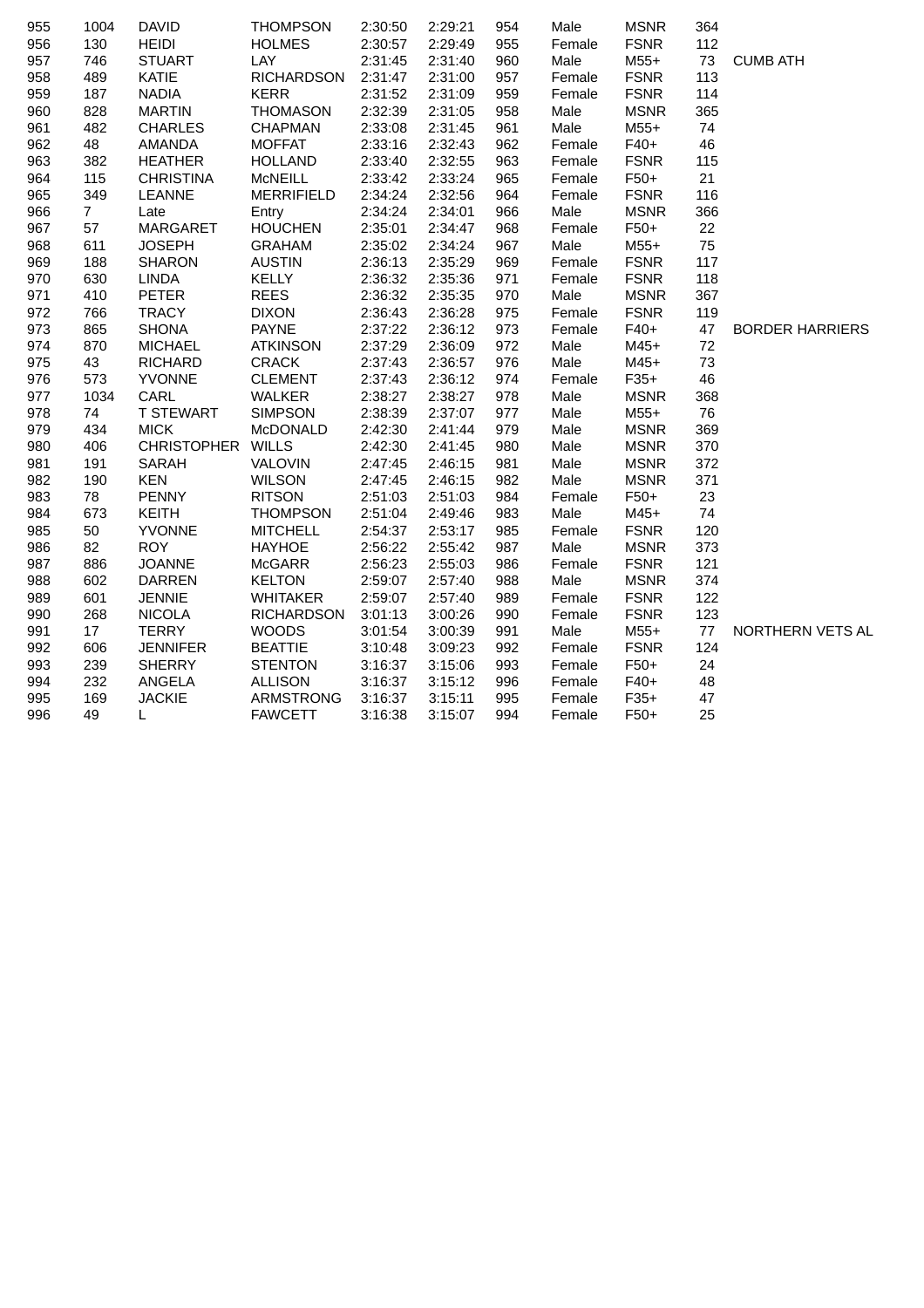## **Great Cumbria Run - 4.5 mile run Results - 17th Oct 2004**

| Gun<br>Rank         | Race<br>No | <b>First</b><br><b>Name</b>    | <b>Surname</b>                     | Gun<br><b>Time</b> | Chip<br><b>Time</b> | Chip<br>Rank        | Gender           | Category                   | Cat<br>Rank(Gun)        | Club                      |
|---------------------|------------|--------------------------------|------------------------------------|--------------------|---------------------|---------------------|------------------|----------------------------|-------------------------|---------------------------|
|                     |            |                                |                                    |                    |                     |                     |                  |                            |                         |                           |
| 1                   | 121        | <b>GARETH</b>                  | <b>MELVIN</b>                      | 0:25:20            | 0:25:18             | 1                   | Male             | <b>MSNR</b>                | 1                       |                           |
| $\overline{c}$<br>3 | 1<br>31    | <b>KEVIN</b><br><b>WILLIAM</b> | <b>KIRKHAM</b><br><b>NICHOLSON</b> | 0:25:55<br>0:25:56 | 0:25:54<br>0:25:56  | $\overline{c}$<br>3 | Male<br>Male     | <b>MJNR</b><br><b>MJNR</b> | 1<br>$\overline{c}$     | <b>BLENGDALE RUNNERS</b>  |
| 4                   | 47         | <b>BLAIN</b>                   | <b>ROONEY</b>                      | 0:26:05            | 0:26:03             | 4                   | Male             | <b>MJNR</b>                | 3                       | <b>BORDER HARRIERS</b>    |
| 5                   | 204        | Peter                          | Morgan                             | 0:26:19            | 0:26:16             | 5                   | Male             | $M45+$                     | 1                       |                           |
| 6                   | 209        | Joseph                         | Ritson                             | 0:27:17            | 0:27:15             | 6                   | Male             | $M45+$                     | $\overline{\mathbf{c}}$ |                           |
| $\overline{7}$      | 37         | <b>GARY</b>                    | <b>PEMBERTON</b>                   | 0:27:36            | 0:27:33             | $\overline{7}$      | Male             | M50+                       | $\mathbf{1}$            | NEWCASTLE VETS AC         |
| 8                   | 202        | Ryan                           | Fitzwilliam                        | 0:27:49            | 0:27:49             | 9                   | Male             | <b>MJNR</b>                | 4                       |                           |
| 9                   | 237<br>171 | Phillippa                      | McCrea                             | 0:27:50<br>0:27:51 | 0:27:47             | 8                   | Female           | <b>FSNR</b>                | $\mathbf{1}$            |                           |
| 10<br>11            | 138        | Oliver<br><b>SARAH</b>         | Cartwright<br><b>SCARROTT</b>      | 0:28:05            | 0:27:49<br>0:28:01  | 10<br>11            | Male<br>Female   | <b>MJNR</b><br><b>FSNR</b> | 5<br>$\overline{c}$     |                           |
| 12                  | 178        | Oliver                         | Turvey                             | 0:28:51            | 0:28:51             | 12                  | Male             | <b>MJNR</b>                | 6                       |                           |
| 13                  | 246        | M                              | Eastburn                           | 0:29:09            | 0:29:02             | 13                  | Male             | <b>MSNR</b>                | $\overline{c}$          |                           |
| 14                  | 188        | Jim                            | Davis                              | 0:29:18            | 0:29:14             | 14                  | Male             | $M50+$                     | $\overline{c}$          |                           |
| 15                  | 196        | lan                            | Pipers                             | 0:29:26            | 0:29:23             | 15                  | Male             | <b>MSNR</b>                | 3                       |                           |
| 16                  | 141        | <b>RICHARD</b>                 | <b>YATES</b>                       | 0:29:26            | 0:29:26             | 16                  | Male             | <b>MJNR</b>                | $\overline{7}$          | <b>CHORLEY HARRIERS</b>   |
| 17<br>18            | 131<br>236 | <b>JASON</b><br>Gordon         | <b>DUNCAN</b><br>Douglas           | 0:29:37<br>0:29:40 | 0:29:34<br>0:29:36  | 17<br>18            | Male<br>Male     | <b>MJNR</b><br>M40+        | 8<br>1                  |                           |
| 19                  | 8          | <b>KEVIN</b>                   | <b>GIBBONS</b>                     | 0:30:16            | 0:30:04             | 19                  | Male             | $M45+$                     | 3                       |                           |
| 20                  | 201        | D                              | Blackburn                          | 0:30:16            | 0:30:12             | 20                  | Male             | <b>MSNR</b>                | 4                       |                           |
| 21                  | 205        | Roger                          | Grey                               | 0:30:19            | 0:30:16             | 21                  | Male             | M50+                       | 3                       |                           |
| 22                  | 70         | <b>JAMES</b>                   | <b>STABLES</b>                     | 0:30:55            | 0:30:45             | 22                  | Male             | <b>MSNR</b>                | 5                       |                           |
| 23                  | 179        | Luke                           | Douglas                            | 0:31:03            | 0:31:00             | 23                  | Male             | <b>MJNR</b>                | 9                       |                           |
| 24                  | 182        | Jonathan                       | Fell                               | 0:31:04            | 0:31:01             | 24                  | Male             | <b>MJNR</b>                | 10                      |                           |
| 25<br>26            | 140<br>104 | <b>RICHARD</b><br><b>DAVID</b> | <b>ROBB</b><br><b>LAWSON</b>       | 0:31:10<br>0:31:14 | 0:31:07<br>0:31:07  | 25<br>26            | Male<br>Male     | <b>MSNR</b><br><b>MSNR</b> | 6<br>7                  | <b>BLACKBURN HARRIERS</b> |
| 27                  | 30         | <b>STEPHANIE</b>               | <b>JONES</b>                       | 0:31:15            | 0:31:11             | 27                  | Female           | <b>FJNR</b>                | 1                       |                           |
| 28                  | 79         | <b>ROSS</b>                    | ARMSTRONG                          | 0:31:21            | 0:31:18             | 28                  | Male             | <b>MSNR</b>                | 8                       |                           |
| 29                  | 102        | <b>ANDY</b>                    | <b>HULLOCK</b>                     | 0:31:25            | 0:31:23             | 29                  | Male             | <b>MJNR</b>                | 11                      | <b>BORDER HARRIERS</b>    |
| 30                  | 111        | <b>STEVE</b>                   | <b>LONG</b>                        | 0:31:32            | 0:31:25             | 30                  | Male             | $M45+$                     | 4                       | <b>ELSWICK HARRIERS</b>   |
| 31                  | 217        | Dalston                        | Old Boys 4                         | 0:31:32            | 0:31:28             | 31                  | Male             | <b>MSNR</b>                | 9                       |                           |
| 32                  | 68         | <b>RICHARD</b>                 | CHAPMAN                            | 0:31:42            | 0:31:42             | 33                  | Male             | $M45+$                     | 5                       |                           |
| 33<br>34            | 139<br>42  | <b>SIMON</b><br>GARY           | <b>ROBINSON</b><br><b>STRATHAM</b> | 0:31:47<br>0:31:55 | 0:31:40<br>0:31:51  | 32<br>34            | Male<br>Male     | <b>MSNR</b><br>$M45+$      | 10<br>6                 |                           |
| 35                  | 181        | Sam                            | Putnam                             | 0:31:55            | 0:31:51             | 35                  | Male             | <b>MJNR</b>                | 12                      |                           |
| 36                  | 226        | С                              | Mandale                            | 0:32:11            | 0:32:07             | 36                  | Male             | <b>MSNR</b>                | 11                      |                           |
| 37                  | 212        | John                           | Wyllie                             | 0:32:38            | 0:32:35             | 37                  | Male             | M50+                       | 4                       |                           |
| 38                  | 187        | Bernard                        | Hillon                             | 0:34:12            | 0:34:06             | 40                  | Male             | $M55+$                     | 1                       |                           |
| 39                  | 220        | Dalston                        | Old Boys 7                         | 0:34:12            | 0:34:08             | 41                  | Male             | <b>MSNR</b>                | 12                      |                           |
| 40                  | 162        | CHRISTOPHER BOWEN              |                                    | 0:34:12            | 0:34:03             | 38                  | Male             | <b>MJNR</b>                | 13                      |                           |
| 41<br>42            | 112<br>224 | <b>ROBERT</b><br>Dalston       | <b>MACKIE</b><br>Old Boys 11       | 0:34:13<br>0:34:14 | 0:34:05<br>0:34:10  | 39<br>43            | Male<br>Male     | M40+<br><b>MSNR</b>        | $\overline{c}$<br>13    |                           |
| 43                  | 223        | Dalston                        | Old Boys 10                        | 0:34:14            | 0:34:10             | 42                  | Male             | <b>MSNR</b>                | 14                      |                           |
| 44                  | 216        | Dalston                        | Old Boys 3                         | 0:34:15            | 0:34:12             | 44                  | Male             | <b>MSNR</b>                | 15                      |                           |
| 45                  | 137        | <b>JEANETTE</b>                | <b>MURRAY</b>                      | 0:34:21            | 0:34:16             | 46                  | Female           | <b>FJNR</b>                | $\overline{c}$          | <b>CHORLEY HARRIERS</b>   |
| 46                  | 170        | David                          | Boothman                           | 0:34:24            | 0:34:16             | 47                  | Male             | M40+                       | 3                       |                           |
| 47                  | 211        | Alan                           | Yates                              | 0:34:26            | 0:34:16             | 45                  | Male             | M50+                       | 5                       |                           |
| 48                  | 210        | Keith                          | Yates                              | 0:34:28            | 0:34:17             | 48                  | Male             | $M45+$                     | $\overline{\mathbf{7}}$ |                           |
| 49<br>50            | 154<br>145 | <b>MAE</b><br><b>ISOBEL</b>    | <b>SMITH</b><br><b>RUDDICK</b>     | 0:34:38<br>0:35:03 | 0:34:35<br>0:34:58  | 49<br>50            | Female<br>Female | <b>FJNR</b><br>$F40+$      | 3<br>1                  | <b>EDEN RUNNERS</b>       |
| 51                  | 41         | <b>MICK</b>                    | <b>CROUCHER</b>                    | 0:35:11            | 0:35:11             | 51                  | Male             | M45+                       | 8                       |                           |
| 52                  | 235        | Alex                           | Grant                              | 0:35:26            | 0:35:20             | 52                  | Male             | $M55+$                     | $\overline{\mathbf{c}}$ |                           |
| 53                  | 99         | <b>GARY</b>                    | ARMSTRONG                          | 0:35:35            | 0:35:32             | 54                  | Male             | <b>MJNR</b>                | 14                      |                           |
| 54                  | 161        | <b>NEIL</b>                    | <b>BOWEN</b>                       | 0:35:40            | 0:35:31             | 53                  | Male             | $M45+$                     | 9                       |                           |
| 55                  | 227        | Robin                          | McBurnie                           | 0:35:46            | 0:35:46             | 55                  | Male             | <b>MSNR</b>                | 16                      |                           |
| 56                  | 165        | <b>CRAIG</b>                   | <b>DEACON</b>                      | 0:35:58            | 0:35:55             | 56                  | Male             | <b>MJNR</b>                | 15                      |                           |
| 57<br>58            | 142<br>215 | <b>JANET</b><br>Dalston        | <b>CHAPLIN</b><br>Old Boys 2       | 0:36:09<br>0:36:11 | 0:36:02<br>0:36:07  | 57<br>59            | Female<br>Male   | $F40+$<br><b>MSNR</b>      | $\overline{a}$<br>17    |                           |
| 59                  | 133        | <b>NICKY</b>                   | <b>ROUTLEDGE</b>                   | 0:36:11            | 0:36:09             | 60                  | Male             | <b>MJNR</b>                | 16                      |                           |
| 60                  | 34         | <b>MARTIN</b>                  | <b>KING</b>                        | 0:36:13            | 0:36:02             | 58                  | Male             | M45+                       | 10                      |                           |
| 61                  | 218        | Dalston                        | Old Boys 5                         | 0:36:15            | 0:36:11             | 61                  | Male             | <b>MSNR</b>                | 18                      |                           |
| 62                  | 124        | CHRISTOPHER RUSH               |                                    | 0:36:28            | 0:36:13             | 62                  | Male             | <b>MJNR</b>                | 17                      |                           |
| 63                  | 64         | <b>MICHAEL</b>                 | <b>LLOYD</b>                       | 0:36:34            | 0:36:24             | 63                  | Male             | $M45+$                     | 11                      |                           |
| 64                  | 243        | м                              | Barber                             | 0:36:39            | 0:36:27             | 64                  | Male             | <b>MSNR</b>                | 19                      |                           |
| 65<br>66            | 229<br>185 | Julie<br>Helen                 | Thorburn<br>Schofield              | 0:36:39<br>0:36:48 | 0:36:32<br>0:36:41  | 65<br>66            | Female<br>Female | $F40+$<br>$F35+$           | 3<br>1                  |                           |
| 67                  | 230        | G                              | <b>Boertien</b>                    | 0:37:01            | 0:36:56             | 67                  | Male             | <b>MSNR</b>                | 20                      |                           |
| 68                  | 191        | Rachel                         | Robson                             | 0:37:16            | 0:37:13             | 68                  | Female           | <b>FJNR</b>                | $\overline{4}$          |                           |
| 69                  | 219        | Dalston                        | Old Boys 6                         | 0:37:29            | 0:37:29             | 72                  | Male             | <b>MSNR</b>                | 21                      |                           |
| 70                  | 214        | Dalston                        | Old Boys 1                         | 0:37:29            | 0:37:25             | 70                  | Male             | <b>MSNR</b>                | 22                      |                           |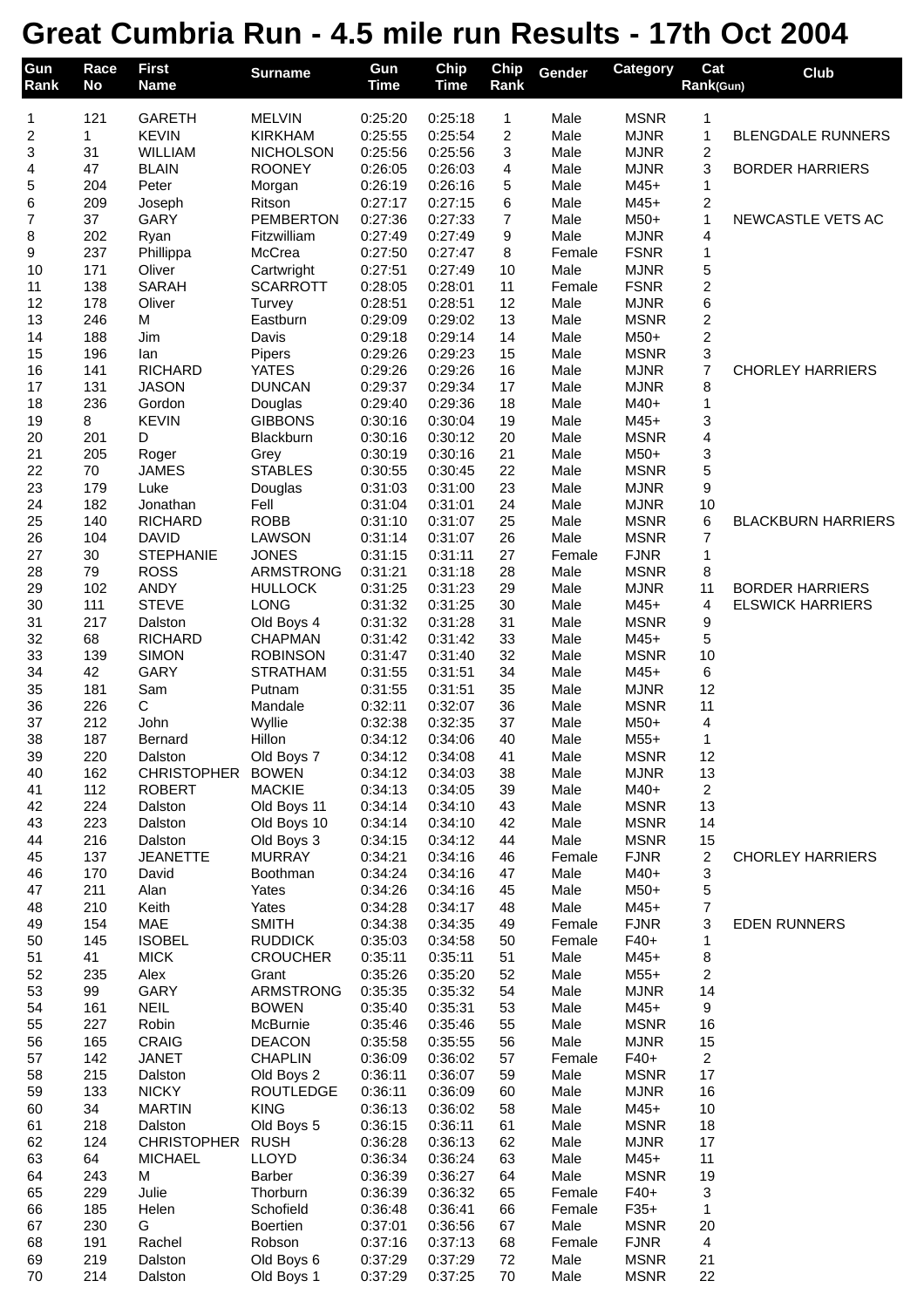| 71         | 103        | SALLY                          | <b>VARIAN</b>                      | 0:37:31            | 0:37:22            | 69         | Female           | $F50+$                | 1                            | <b>HELUM HILL HARRIERS</b>  |
|------------|------------|--------------------------------|------------------------------------|--------------------|--------------------|------------|------------------|-----------------------|------------------------------|-----------------------------|
| 72         | 228        | Melanie                        | Andrews                            | 0:37:31            | 0:37:28            | 71         | Female           | <b>FJNR</b>           | 5                            |                             |
| 73         | 100        | <b>CHARLOTTE</b>               | <b>WILSON</b>                      | 0:37:58            | 0:37:54            | 73         | Female           | <b>FJNR</b>           | 6                            | <b>CFR</b>                  |
| 74         | 135<br>146 | JO<br><b>DEBORAH</b>           | <b>LEWIS</b><br><b>REDMOND</b>     | 0:38:49<br>0:38:49 | 0:38:39<br>0:38:34 | 75<br>74   | Female           | $F35+$<br>$F40+$      | 2<br>$\overline{\mathbf{4}}$ |                             |
| 75<br>76   | 167        | SARAH                          | VARIAN                             | 0:38:52            | 0:38:43            | 76         | Female<br>Female | $F40+$                | 5                            |                             |
| 77         | 184        | Claire                         | Nattrass                           | 0:38:55            | 0:38:47            | 78         | Female           | <b>FJNR</b>           | $\overline{7}$               |                             |
| 78         | 20         | ADM                            | <b>PENKETH</b>                     | 0:38:57            | 0:38:46            | 77         | Male             | <b>MSNR</b>           | 23                           |                             |
| 79         | 115        | <b>SUE</b>                     | <b>TURNER</b>                      | 0:39:19            | 0:39:11            | 79         | Female           | $F50+$                | $\overline{\mathbf{c}}$      |                             |
| 80         | 231        | Jill                           | Robertson                          | 0:39:20            | 0:39:15            | 80         | Female           | <b>FSNR</b>           | 3                            |                             |
| 81         | 22         | <b>MICHA</b>                   | <b>LOWTHIAN</b>                    | 0:39:24            | 0:39:18            | 81         | Female           | <b>FJNR</b>           | 8                            |                             |
| 82         | 163        | H LOUISE                       | LEHMANN                            | 0:39:28            | 0:39:25            | 83         | Female           | <b>FSNR</b>           | 4                            |                             |
| 83         | 23         | <b>SALLY</b>                   | <b>FRASER</b>                      | 0:39:30            | 0:39:23            | 82         | Female           | $F45+$                | $\mathbf{1}$                 |                             |
| 84         | 96         | <b>GRAHAM</b>                  | CANNON                             | 0:39:30            | 0:39:30            | 84         | Male             | <b>MSNR</b>           | 24                           |                             |
| 85         | 158        | <b>JACKIE</b>                  | <b>WINDBRIDGE</b>                  | 0:40:11            | 0:39:57            | 85         | Female           | $F45+$                | $\overline{c}$               |                             |
| 86         | 152        | <b>PHILIP</b>                  | <b>GREAVES</b>                     | 0:40:12            | 0:39:57            | 86         | Male             | <b>MSNR</b>           | 25                           |                             |
| 87<br>88   | 92<br>120  | JANE<br><b>PETER</b>           | <b>COLLINS</b><br><b>ROGERS</b>    | 0:40:14<br>0:40:24 | 0:40:06<br>0:40:08 | 87<br>88   | Female<br>Male   | <b>FSNR</b><br>$M45+$ | 5<br>12                      |                             |
| 89         | 130        | <b>GEORGIE</b>                 | <b>MARSDEN</b>                     | 0:40:32            | 0:40:25            | 89         | Female           | $F40+$                | 6                            |                             |
| 90         | 238        | Sarah                          | Newstead                           | 0:40:34            | 0:40:29            | 91         | Female           | <b>FSNR</b>           | 6                            |                             |
| 91         | 76         | LAURA                          | <b>DOBBIE</b>                      | 0:40:42            | 0:40:25            | 90         | Female           | <b>FSNR</b>           | 7                            |                             |
| 92         | 38         | <b>NICK</b>                    | <b>ROBINSON</b>                    | 0:40:46            | 0:40:46            | 95         | Male             | <b>MSNR</b>           | 26                           |                             |
| 93         | 213        | Zoe                            | Wise                               | 0:40:50            | 0:40:42            | 93         | Female           | <b>FSNR</b>           | 8                            |                             |
| 94         | 73         | <b>JUDITH</b>                  | MILL                               | 0:41:02            | 0:40:45            | 94         | Female           | $F35+$                | 3                            |                             |
| 95         | 239        | J                              | Duan                               | 0:41:06            | 0:40:52            | 96         | Female           | <b>FSNR</b>           | 9                            |                             |
| 96         | 72         | P                              | <b>LAYTON</b>                      | 0:41:14            | 0:40:59            | 97         | Female           | $F40+$                | 7                            |                             |
| 97         | 71         | J                              | <b>LAYTON</b>                      | 0:41:15            | 0:40:59            | 98         | Male             | M40+                  | 4                            |                             |
| 98         | 193        | Georgina                       | Bell                               | 0:41:22            | 0:41:14            | 99         | Female           | <b>FSNR</b>           | 10                           |                             |
| 99         | 174        | Α                              | Wilkinson                          | 0:41:26            | 0:41:19            | 101        | Male             | M50+                  | 6                            |                             |
| 100        | 89         | <b>LINDSAY</b>                 | <b>KING</b>                        | 0:41:27            | 0:41:15            | 100        | Male             | <b>MSNR</b>           | 27                           |                             |
| 101        | 203        | Anne                           | Coles                              | 0:41:37            | 0:41:31            | 102        | Female           | $F50+$                | 3                            |                             |
| 102        | 148        | <b>JANET</b>                   | <b>BURNS</b>                       | 0:41:56            | 0:41:51            | 103        | Female           | $F35+$                | $\overline{4}$               |                             |
| 103<br>104 | 77<br>78   | <b>PATRICK</b><br><b>CATHY</b> | <b>ROBINSON</b><br><b>ROBINSON</b> | 0:42:05<br>0:42:05 | 0:41:59<br>0:41:59 | 104<br>105 | Male<br>Female   | <b>MSNR</b><br>$F35+$ | 28<br>5                      |                             |
| 105        | 240        | Gavin                          | Ostridge                           | 0:42:13            | 0:42:00            | 106        | Male             | <b>MSNR</b>           | 29                           |                             |
| 106        | 200        | Lesley                         | McLeven                            | 0:42:27            | 0:42:13            | 107        | Female           | $F35+$                | 6                            |                             |
| 107        | 128        | <b>SUE</b>                     | <b>BURBAGE</b>                     | 0:42:35            | 0:42:26            | 108        | Female           | $F40+$                | 8                            |                             |
| 108        | 169        | Wilfred                        | <b>Browa</b>                       | 0:42:42            | 0:40:39            | 92         | Male             | <b>MSNR</b>           | 30                           |                             |
| 109        | 147        | <b>CATHY</b>                   | <b>FORRESTER</b>                   | 0:42:59            | 0:42:51            | 109        | Female           | $F50+$                | $\overline{4}$               |                             |
| 110        | 56         | ANGELA                         | <b>STOREY</b>                      | 0:43:05            | 0:42:59            | 111        | Female           | $F40+$                | 9                            |                             |
| 111        | 80         | <b>MARINA</b>                  | LILLIE                             | 0:43:06            | 0:42:59            | 110        | Female           | $F40+$                | 10                           |                             |
| 112        | 173        | Clare                          | Lippe                              | 0:43:35            | 0:43:23            | 112        | Female           | <b>FSNR</b>           | 11                           |                             |
| 113        | 176        | Marie                          | Bowman                             | 0:43:36            | 0:43:25            | 113        | Female           | <b>FSNR</b>           | 12                           |                             |
| 114        | 86         | <b>LYN</b>                     | <b>WOODCOCK</b>                    | 0:43:39            | 0:43:27            | 114        | Female           | $F50+$                | 5                            |                             |
| 115        | 189        | Alison                         | Wates                              | 0:43:41            | 0:43:31            | 115        | Female           | <b>FSNR</b>           | 13                           |                             |
| 116        | 32         | <b>VICTORIA</b>                | <b>WATSON</b>                      | 0:43:43            | 0:43:35            | 118        | Female           | $F35+$                | 7                            |                             |
| 117        | 87         | <b>SUE</b><br><b>IAN</b>       | CHAPPELL                           | 0:43:44            | 0:43:35            | 116        | Female           | $F35+$<br><b>MSNR</b> | 8<br>31                      |                             |
| 118<br>119 | 88<br>55   | <b>PETER</b>                   | <b>CHAPPELL</b><br><b>HINES</b>    | 0:43:44<br>0:43:53 | 0:43:35<br>0:43:35 | 119<br>117 | Male<br>Male     | $M55+$                | 3                            |                             |
| 120        | 143        | <b>DEBBIE</b>                  | <b>SIMPSON</b>                     | 0:44:37            | 0:44:25            | 120        | Female           | $F40+$                | 11                           |                             |
| 121        | 81         | <b>NICOLA</b>                  | <b>DONALD</b>                      | 0:44:39            | 0:44:33            | 121        | Female           | $F35+$                | 9                            |                             |
| 122        | 195        | Elizabeth                      | Clegg                              | 0:44:39            | 0:44:34            | 122        | Female           | <b>FJNR</b>           | 9                            |                             |
| 123        | 151        | <b>SHARON</b>                  | WARD                               | 0:44:51            | 0:44:38            | 123        | Female           | <b>FSNR</b>           | 14                           |                             |
| 124        | 27         | <b>ANNE</b>                    | <b>KEEGAN</b>                      | 0:44:52            | 0:44:42            | 124        | Female           | $F50+$                | 6                            |                             |
| 125        | 39         | <b>LESLEY</b>                  | PHILIP                             | 0:44:53            | 0:44:47            | 127        | Female           | $F40+$                | 12                           |                             |
| 126        | 101        | JANE M                         | <b>NICHOLSON</b>                   | 0:44:55            | 0:44:42            | 125        | Female           | $F40+$                | 13                           |                             |
| 127        | 119        | <b>HELEN</b>                   | <b>HONEYMAN</b>                    | 0:44:55            | 0:44:42            | 126        | Female           | $F45+$                | 3                            |                             |
| 128        | 12         | <b>MARTYN</b>                  | <b>HAUGHAN</b>                     | 0:44:56            | 0:44:51            | 130        | Male             | <b>MSNR</b>           | 32                           |                             |
| 129        | 11         | <b>CLAIRE</b>                  | <b>BLUCK</b>                       | 0:44:56            | 0:44:51            | 129        | Female           | <b>FSNR</b>           | 15                           |                             |
| 130        | 233        | Mandy                          | Woods                              | 0:45:06            | 0:44:55            | 131        | Female           | <b>FSNR</b>           | 16                           |                             |
| 131        | 45         | ANGELA                         | <b>MORRISON</b>                    | 0:45:07            | 0:44:50            | 128        | Female           | <b>FSNR</b>           | 17                           |                             |
| 132<br>133 | 244<br>44  | Megan<br><b>WENDY</b>          | <b>Bailey</b><br><b>RITSON</b>     | 0:45:12<br>0:45:16 | 0:44:56<br>0:45:09 | 132<br>133 | Female<br>Female | <b>FJNR</b><br>$F35+$ | 10<br>10                     |                             |
| 134        | 46         | <b>DELYTH</b>                  | <b>OWEN</b>                        | 0:45:17            | 0:45:10            | 134        | Female           | $F40+$                | 14                           |                             |
| 135        | 166        | <b>RUSSEL</b>                  | <b>FLYNN</b>                       | 0:45:26            | 0:45:19            | 135        | Male             | <b>MSNR</b>           | 33                           |                             |
| 136        | 113        | <b>NIGEL</b>                   | <b>ONGWORTH</b>                    | 0:45:37            | 0:45:24            | 136        | Male             | M50+                  | $\overline{7}$               |                             |
| 137        | 183        | Claire                         | Warner                             | 0:46:04            | 0:46:04            | 139        | Female           | <b>FJNR</b>           | 11                           |                             |
| 138        | 40         | <b>JEAN</b>                    | <b>McELHONE</b>                    | 0:46:12            | 0:46:03            | 138        | Female           | $F40+$                | 15                           |                             |
| 139        | 95         | <b>SUSAN</b>                   | <b>KERSWELL</b>                    | 0:46:12            | 0:46:02            | 137        | Female           | <b>FSNR</b>           | 18                           |                             |
| 140        | 232        | Heather                        | Mulligan                           | 0:47:24            | 0:47:16            | 141        | Female           | <b>FSNR</b>           | 19                           |                             |
| 141        | 172        | Katie                          | Willink                            | 0:47:24            | 0:47:16            | 142        | Female           | $F35+$                | 11                           |                             |
| 142        | 144        | <b>RUTH</b>                    | <b>FAIRGRIEVE</b>                  | 0:47:28            | 0:47:15            | 140        | Female           | $F35+$                | 12                           |                             |
| 143        | 192        | John                           | Rush                               | 0:47:40            | 0:47:25            | 143        | Male             | <b>MSNR</b>           | 34                           |                             |
| 144        | 10         | <b>MARIA</b>                   | <b>CLIFFORD</b>                    | 0:48:09            | 0:48:01            | 148        | Female           | $F40+$                | 16                           | ROAD SIDE & COM[ HOME START |
| 145        | 149        | D                              | <b>TANNER</b>                      | 0:48:10            | 0:48:00            | 146        | Male             | $M55+$                | 4                            |                             |